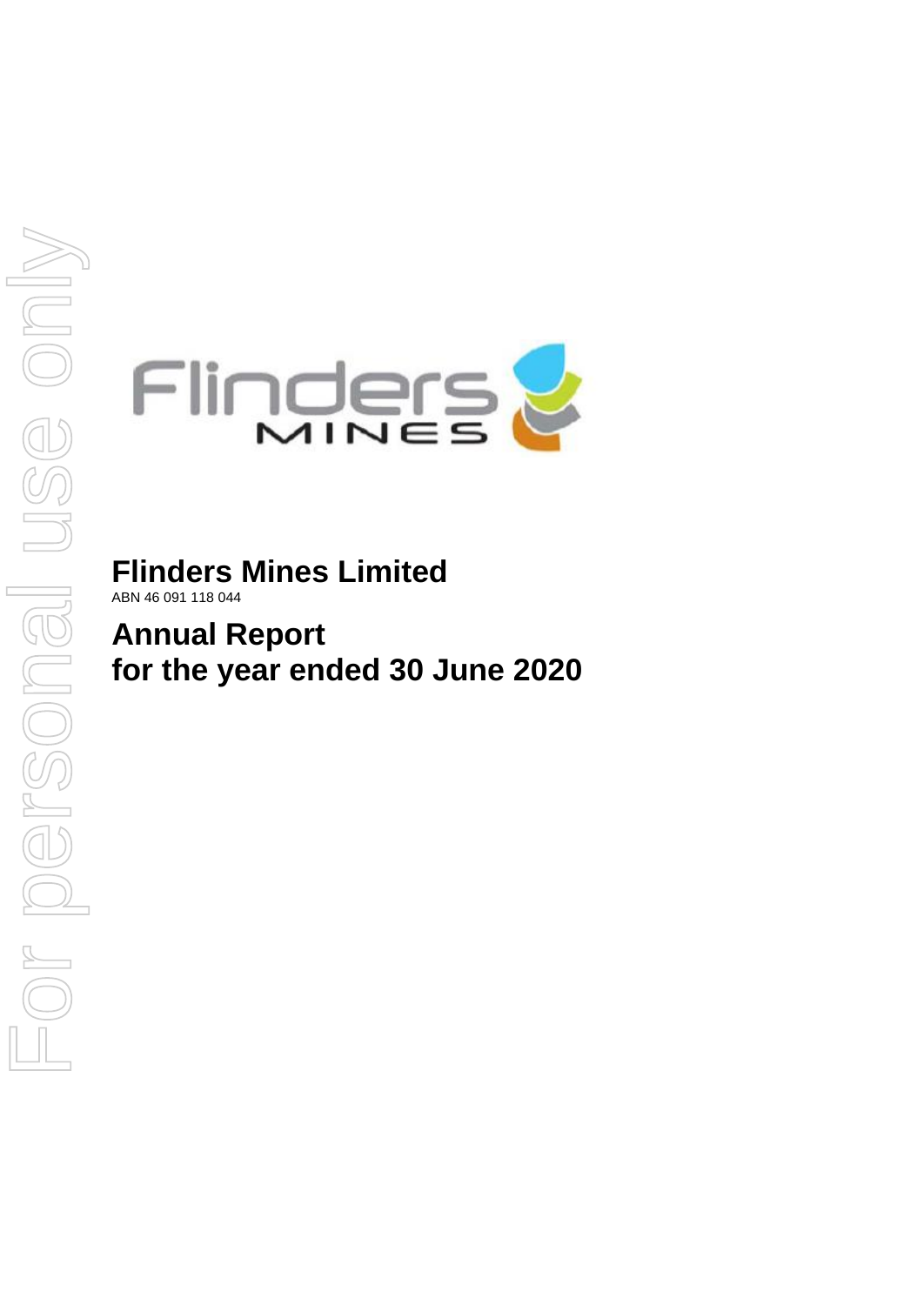# **Flinders Mines Limited Annual Report - 30 June 2020**

# **Contents Page**

| Corporate Directory                            | 3  |
|------------------------------------------------|----|
| Chairman's Report                              | 4  |
| Directors' Report                              | 5  |
| Auditors Independence Declaration              | 16 |
| <b>Financial Statements</b>                    | 17 |
| Directors' Declaration                         | 33 |
| Independent Auditor's Report to the Members    | 34 |
| Additional Information                         | 38 |
| Interest in Mining Tenements                   | 40 |
| Mineral Resources and Ore Reserves Information | 41 |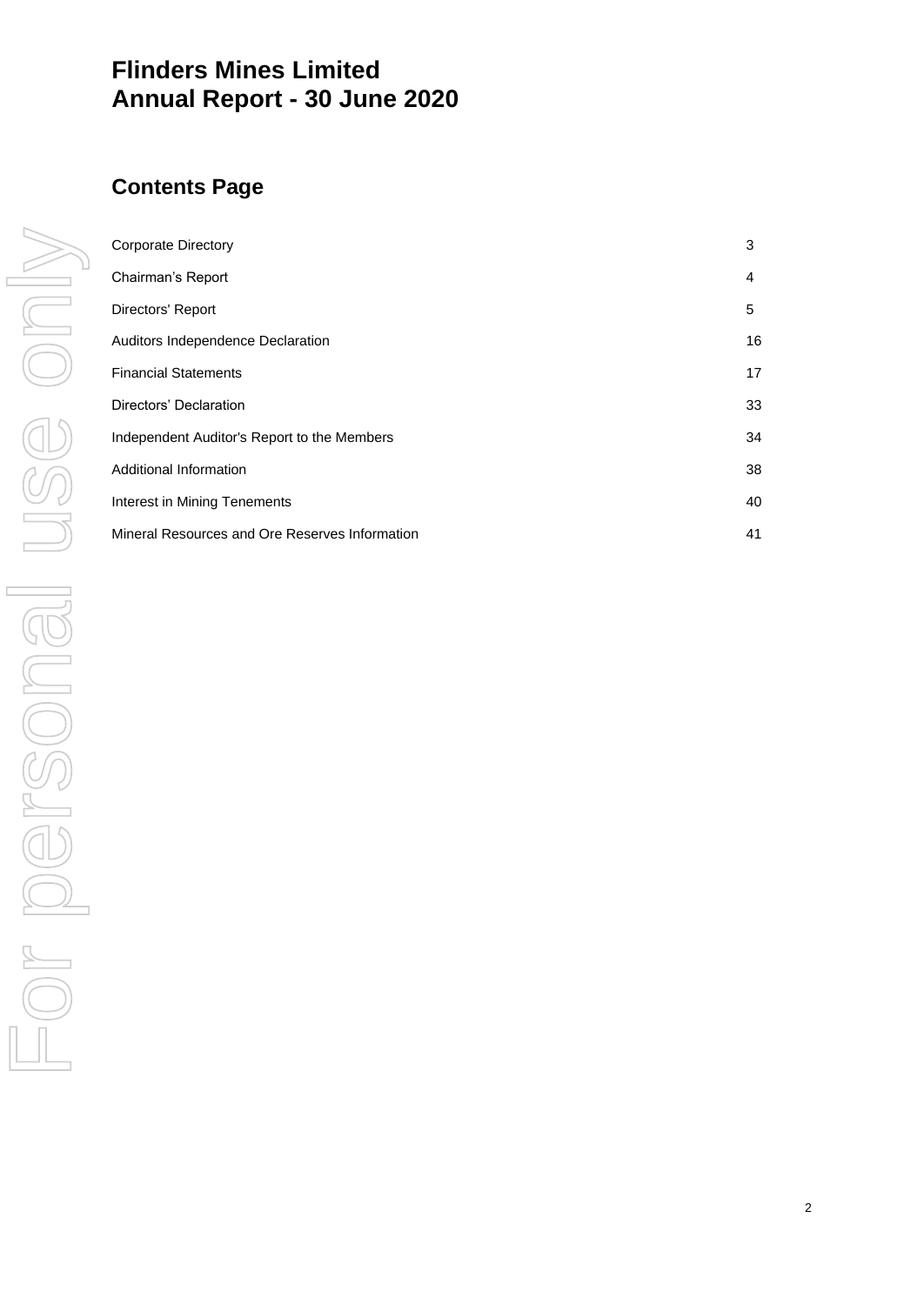# **Corporate Directory**

# **Board of Directors**

| Neil Warburton               | Independent Non-Executive Chair        |
|------------------------------|----------------------------------------|
| The Hon. Cheryl Edwardes, AM | Independent Non-Executive Deputy Chair |
| Michael Wolley               | Non-Executive Director                 |
| Evan Davies                  | Non-Executive Director                 |
| James Gurry                  | Independent Non-Executive Director     |

# **Officers**

Andrew Whitehead General Manager

# **Joint Company Secretaries**

Sarah Wilson Shannon Coates

# **Registered Office**

45 Ventnor Avenue West Perth WA 6005 Telephone: 08 9389 4483 Email[: info@flindersmines.com](mailto:info@flindersmines.com) Website[: www.flindersmines.com](http://www.flindersmines.com/)

# **Share Registry**

Computershare Investor Services Pty Ltd Level 11, 172 St Georges Terrace Perth WA 6000 Telephone: 08 9323 2000 Website[: www.computershare.com.au](http://www.computershare.com.au/)

# **Auditors**

KPMG 235 St Georges Terrace Perth WA 6000

# **Securities Exchange Listing**

Shares in Flinders Mines Limited are quoted on the Australian Securities Exchange under trading code FMS.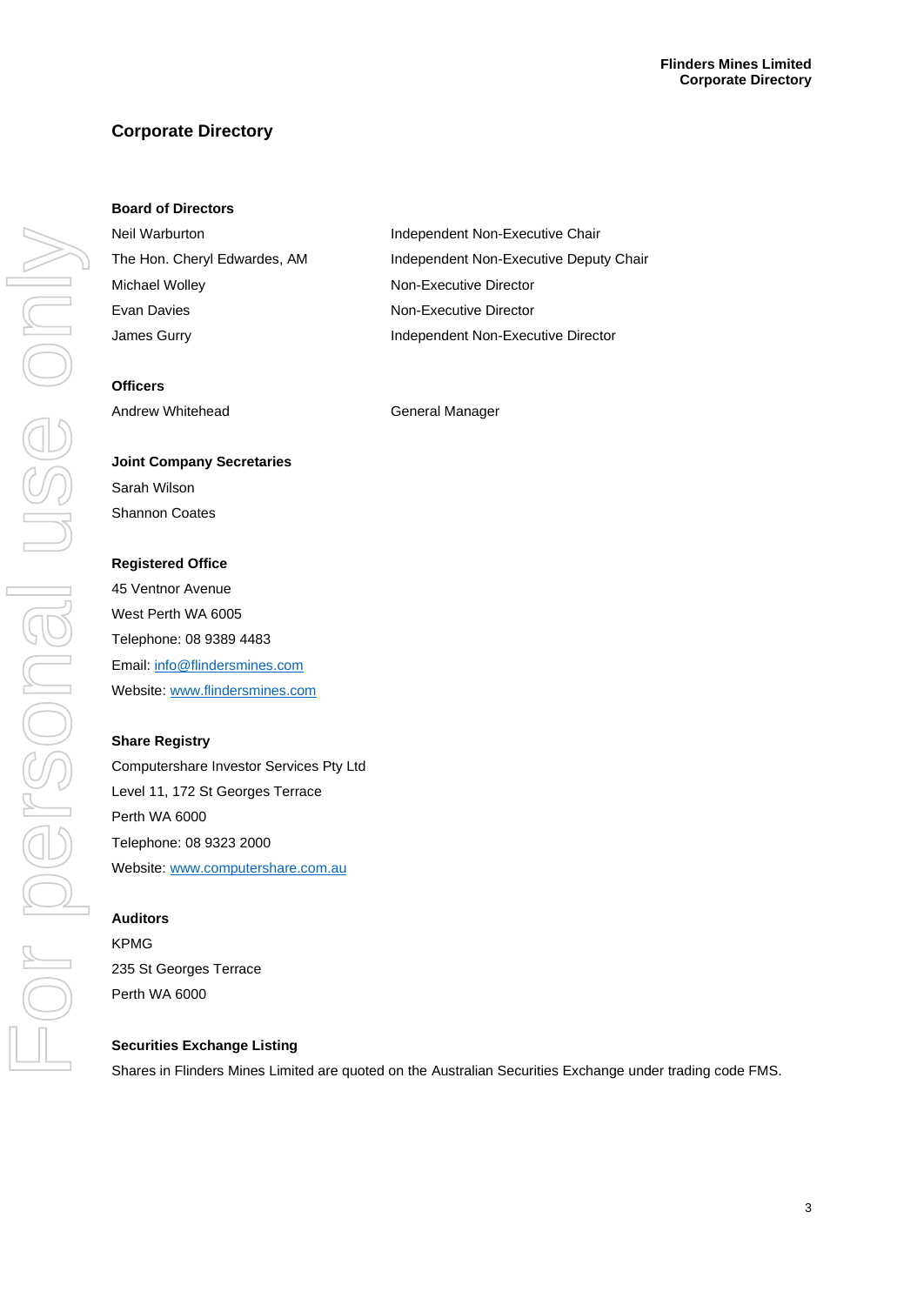# **Chairman's Report**

Dear Shareholders,

I am pleased to present the Flinders Mines Limited Annual Report for the financial year ended 30 June 2020, a landmark year that saw the Company complete a strategic transaction with BBI Group Pty Ltd (**BBIG**) to progress the Company's flagship Pilbara Iron Ore Project (**PIOP**) in Western Australia and unlock value for all shareholders (**Transaction**).

Following Flinders' shareholder approval of the Transaction in March 2020, the Company announced on 4 September 2020 that all conditions precedent for the farm-in incorporated joint venture with BBIG had been satisfied or waived and the joint venture could proceed**.**

The formation of the joint venture will allow BBIG to start the feasibility studies for the PIOP development and perform its other obligations under the farm-in agreement for its initial 10% voting interest in the incorporated joint venture entity, PIOP Mine Co NL. Flinders retains 100% economic ownership of PIOP Mine Co NL until a final investment decision (**FID**) by BBIG.

The main material advantages for Flinders Shareholders derived from the Transaction are:

- Flinders interest in the mining joint venture to be free carried to FID;
- provision of foundation customer status and first priority status on the planned BBIG infrastructure for the PIOP;
- BBIG to arrange all debt and equity financing for the integrated development;
- BBIG to secure long-term offtake agreements for PIOP iron ore products;
- Flinders to retain control of PIOP until FID, and if FID does not occur in an agreed timeframe, Flinders to retain 100% of the PIOP;
- provision of significant governance protocols and minority shareholder protections; and
- optionality for Flinders to convert to a royalty at FID or continue to be free carried to first production as a 40% equity holder in PIOP Mine Co NL (subject to pro rata responsibility for capital cost overruns above an agreed contingency during construction).

During the financial year, the Company raised a total of \$13.743 million (before costs) via two pro-rata nonrenounceable equity raisings. Funds raised under the Entitlement Offers were used to repay the \$7 million unsecured loan (including accrued interest) from PIO, a subsidiary of Flinders' major shareholder, TIO (NZ) Limited (**TIO**), costs of the Offers and to provide working capital.

During the year, laboratory metallurgical test work was conducted on RC chip samples from the Company's Canegrass vanadiferous, titaniferous, magnetite (**VTM**) project to commence the assessment of the ore characteristics. The preliminary results on the small number of samples showed the upgrading of certain minerals. However, further testwork is required and being planned to determine whether the results were a common feature within Canegrass, or whether anomalous to the small samples selected for the testwork.

During the year we welcomed new independent Non-Executive Director Mr James Gurry and, following a review of the Company's executive requirements as it moves into the next phase of development of the PIOP, in June 2020, the Company appointed Dr Andrew Whitehead as General Manager. Dr Whitehead has more than 20 years' experience across mining, resources, banking, finance, manufacturing, advisory and government and in multiple jurisdictions, including China.

The Company ended the financial year with \$4.1 million in cash and a long-term unsecured fully drawn debt facility of \$3 million, repayable by 30 June 2022.

In conclusion, I would like to thank the Board and our staff for their significant contribution to the Company and all shareholders for their continued support. In particular, on behalf of the Board, I would like to recognise our former CEO, David McAdam's significant contribution over the last few years culminating in shareholders approving the farm-in agreement with BBIG in March 2020.

The progress made during the 2020 financial year puts the Company, via its joint venture partner to progress the PIOP and unlock significant value for all Flinders' shareholders and I look forward to reporting further progress during the 2021 financial year.

S.F. Klerk

Neil Warburton Chairman Perth, Western Australia 22 September 2020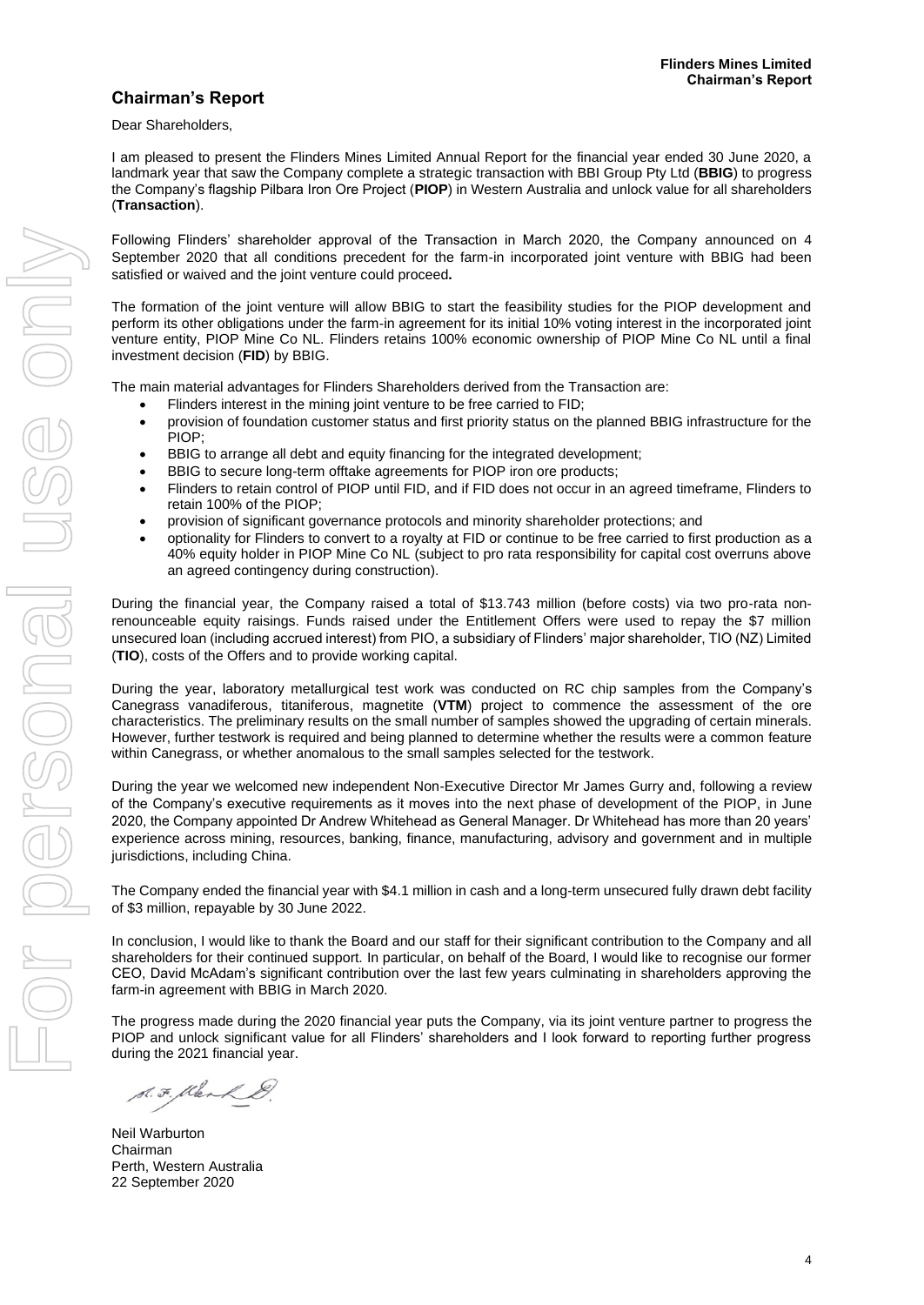# **Directors' Report**

Your Directors present their report on the Consolidated Entity comprising Flinders Mines Limited (the **Company** or **Flinders**) and its controlled entities (the **Group**) for the financial year ended 30 June 2020.

# **Directors**

The following persons held office as Directors of Flinders Mines Limited from the start of the financial year to the date of this report, unless otherwise stated.

| <b>Name</b>                 | <b>Title</b>               | Appointment       | <b>Resignation</b> |
|-----------------------------|----------------------------|-------------------|--------------------|
| Neil Warburton              | Non-Executive Chairman     | 19 October 2016   |                    |
| The Hon. Cheryl Edwardes AM | Non-Executive Deputy Chair | 17 June 2019      |                    |
| Michael Wolley              | Non-Executive Director     | 19 October 2016   |                    |
| Evan Davies                 | Non-Executive Director     | 19 October 2016   |                    |
| James Gurry                 | Non-Executive Director     | 18 September 2019 |                    |
| <b>Shannon Coates</b>       | Non-Executive Director     | 20 June 2018      | 25 November 2019   |
| David McAdam <sup>1</sup>   | Executive Director         | 19 October 2016   | 9 July 2019        |

<sup>1</sup> Mr McAdam resigned as Executive Director and was appointed as Chief Executive Officer on 9 July 2019. Mr McAdam resigned as Chief Executive Officer on 23 March 2020 with his 3-month notice period bringing his last effective day to 23 June 2020.

# **Company Secretary**

On 30 August 2019, Ms Shannon Coates was appointed as Joint Company Secretary with Ms Sarah Wilson. Ms Coates resigned as a Director on 25 November 2019.

# **Information on Directors**

| <b>Neil Warburton</b>                                                | <b>Independent Non-Executive Chair</b>                                                                                                                                                                                                                                                                                                                                                                                                                                                                                                                                                                                                                                                                 |
|----------------------------------------------------------------------|--------------------------------------------------------------------------------------------------------------------------------------------------------------------------------------------------------------------------------------------------------------------------------------------------------------------------------------------------------------------------------------------------------------------------------------------------------------------------------------------------------------------------------------------------------------------------------------------------------------------------------------------------------------------------------------------------------|
| Qualifications                                                       | Assoc. MinEng WASM, MAusIMM, FAICD                                                                                                                                                                                                                                                                                                                                                                                                                                                                                                                                                                                                                                                                     |
| Experience                                                           | Mr Warburton has over 40 years' experience in corporate and all areas of<br>Mr Warburton held senior positions with Barminco<br>mining operations.<br>Limited culminating in being the Chief Executive Officer from August 2007<br>to March 2012. He successfully grew Barminco into Australia and West<br>Africa's largest underground hard rock mining contractor before expanding<br>to non-executive director roles on ASX listed and private mining companies.                                                                                                                                                                                                                                    |
| Interest in FMS Shares and<br>Options at the date of this report     | Nil                                                                                                                                                                                                                                                                                                                                                                                                                                                                                                                                                                                                                                                                                                    |
| Special responsibilities                                             | Chair of Nominations and Remuneration Committee, member of Audit and<br>Risk Committee and member of the PIOP Infrastructure Committee.                                                                                                                                                                                                                                                                                                                                                                                                                                                                                                                                                                |
| Directorships held in other ASX                                      | Non-Executive Director of IGO Limited (October 2015 to date).                                                                                                                                                                                                                                                                                                                                                                                                                                                                                                                                                                                                                                          |
| listed entities in the last three<br>vears                           | Previously a Non-Executive Director of Australian Mines Limited (April 2003<br>to December 2017) and Coolgardie Minerals Limited (July 2017 to May<br>2020).                                                                                                                                                                                                                                                                                                                                                                                                                                                                                                                                           |
| The Hon. Cheryl Edwardes,<br>AM                                      | <b>Independent Non-Executive Deputy Chair</b>                                                                                                                                                                                                                                                                                                                                                                                                                                                                                                                                                                                                                                                          |
| Qualifications                                                       | LLM, B. Juris, BA                                                                                                                                                                                                                                                                                                                                                                                                                                                                                                                                                                                                                                                                                      |
| Experience                                                           | A lawyer by training, Mrs Edwardes is former Minister in the Western<br>Australian Legislative Assembly with extensive experience and knowledge<br>of WA's legal and regulatory framework relating to mining projects,<br>environmental, native title and heritage and land access. Mrs Edwardes<br>was appointed in August 2017 as a part-time member of the Foreign<br>Investment Review Board for a five-year period.  Ms Edwardes assists the<br>clients of FTI Consulting within a range of complex statutory approvals<br>required for resources and infrastructure projects.  She also chairs the Port<br>Hedland International Airport and is a Commissioner of the WA Football<br>Commission. |
| Interest in FMS Shares and<br>Options at the date of this report     | 516,149 fully paid ordinary shares.                                                                                                                                                                                                                                                                                                                                                                                                                                                                                                                                                                                                                                                                    |
| Special responsibilities                                             | Chair of PIOP Infrastructure Committee and Audit and Risk Committee and<br>member of Nominations and Remuneration Committee.                                                                                                                                                                                                                                                                                                                                                                                                                                                                                                                                                                           |
| Directorships held in other ASX<br>listed entities in the last three | Non-Executive Chair of Vimy Resources (May 2014 to date) and Nuheara<br>Limited (January 2020 to date).                                                                                                                                                                                                                                                                                                                                                                                                                                                                                                                                                                                                |
| years                                                                | Previously a Non-Executive Director of CropLogic Limited (March 2018 to<br>February 2019) and AusCann Group Holding Limited (May 2016 to January<br>2020).                                                                                                                                                                                                                                                                                                                                                                                                                                                                                                                                             |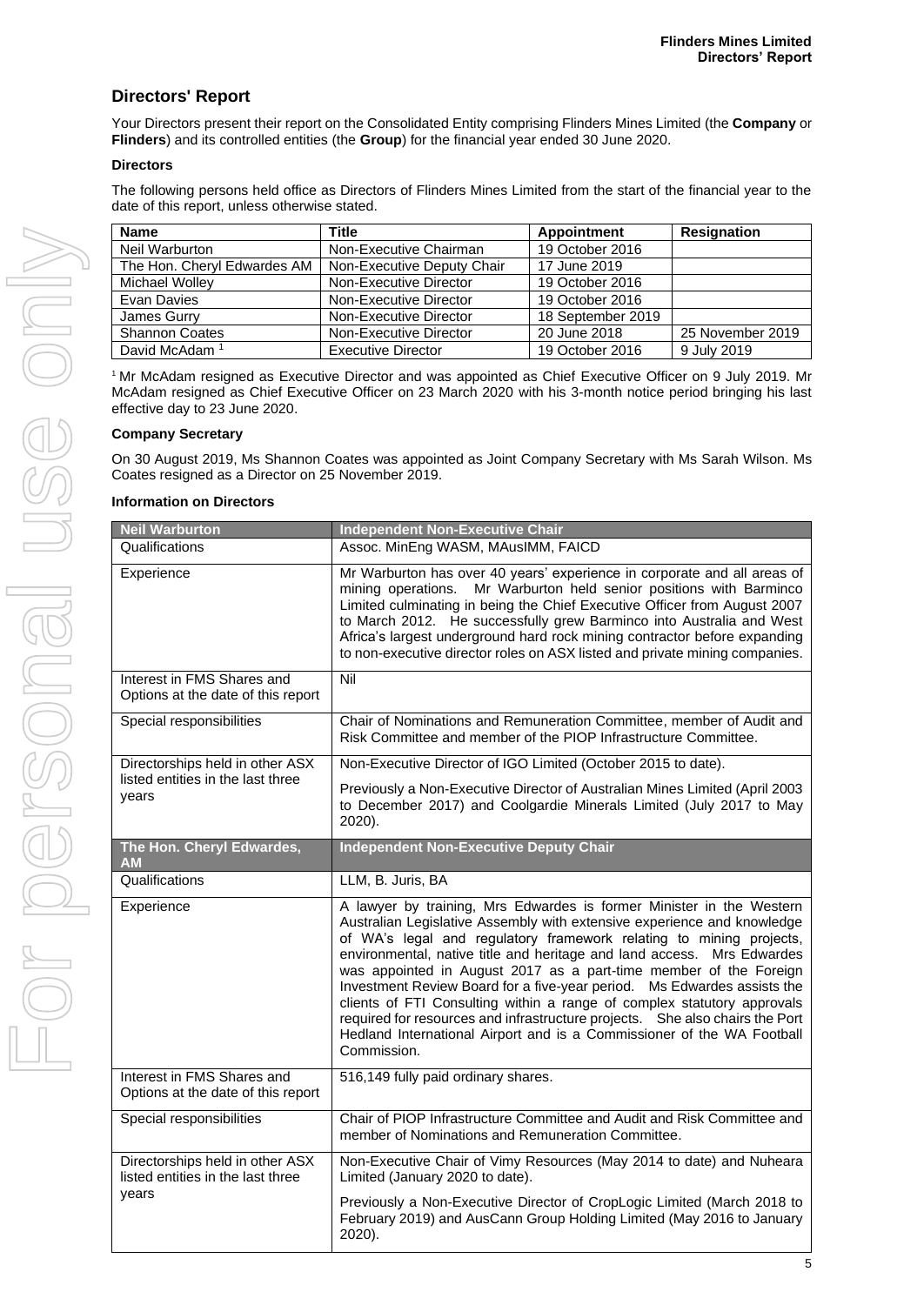| <b>Michael Wolley</b>                                                         | <b>Non-Executive Director</b>                                                                                                                                                                                                                                                                                                                                                                                                                                                                                                     |  |  |
|-------------------------------------------------------------------------------|-----------------------------------------------------------------------------------------------------------------------------------------------------------------------------------------------------------------------------------------------------------------------------------------------------------------------------------------------------------------------------------------------------------------------------------------------------------------------------------------------------------------------------------|--|--|
| Qualifications                                                                | BE (Chemical and Materials, 1 <sup>st</sup> Class Hons), MMan                                                                                                                                                                                                                                                                                                                                                                                                                                                                     |  |  |
| Experience                                                                    | Mr Wolley had a 15-year career with Mobil Oil Australia Pty Ltd in a range<br>of roles including engineering, operations, strategic planning and business<br>development. Mr Wolley was previously Chief Operating Officer for Lynas<br>Corporation and is currently Vice President Minerals for the Todd<br>Corporation.                                                                                                                                                                                                         |  |  |
| Interest in FMS Shares and<br>Options at the date of this report              | Nil                                                                                                                                                                                                                                                                                                                                                                                                                                                                                                                               |  |  |
| Special responsibilities                                                      | Member of Nominations and Remuneration Committee and Audit and Risk<br>Committee.                                                                                                                                                                                                                                                                                                                                                                                                                                                 |  |  |
| Directorships held in other ASX<br>listed entities in the last three<br>years | Previously a Non-Executive Director of Wolf Minerals Limited (June 2013 to<br>October 2018).                                                                                                                                                                                                                                                                                                                                                                                                                                      |  |  |
| <b>Evan Davies</b>                                                            | <b>Non-Executive Director</b>                                                                                                                                                                                                                                                                                                                                                                                                                                                                                                     |  |  |
| Qualifications                                                                | BTP, MSc, MPhil                                                                                                                                                                                                                                                                                                                                                                                                                                                                                                                   |  |  |
| Experience                                                                    | Mr Davies has previously held leadership roles in Rainbow Corporation and<br>Brierley Properties Group (New Zealand).<br>Mr Davies was Managing<br>Director of Sky City Entertainment Group (New Zealand) from 1996 to 2007,<br>which he grew from a single site to have business operations through New<br>Zealand and Australia.                                                                                                                                                                                                |  |  |
|                                                                               | Mr Davies has been Managing Director of Todd Properties Group since<br>2008.                                                                                                                                                                                                                                                                                                                                                                                                                                                      |  |  |
| Interest in FMS Shares and<br>Options at the date of this report              | Nil                                                                                                                                                                                                                                                                                                                                                                                                                                                                                                                               |  |  |
| Special responsibilities                                                      | Member of Nominations and Remuneration Committee and Audit and Risk<br>Committee.                                                                                                                                                                                                                                                                                                                                                                                                                                                 |  |  |
| Directorships held in other ASX<br>listed entities in the last three<br>years | Nil                                                                                                                                                                                                                                                                                                                                                                                                                                                                                                                               |  |  |
| <b>James Gurry</b>                                                            | <b>Independent Non-Executive Director</b>                                                                                                                                                                                                                                                                                                                                                                                                                                                                                         |  |  |
| Qualifications                                                                | B.Com (Hons), CA, GAICD                                                                                                                                                                                                                                                                                                                                                                                                                                                                                                           |  |  |
| Experience                                                                    | Mr Gurry is a leading equity analyst with extensive research experience in<br>the iron ore sector. His most recent role was as Director $-$ Corporate &<br>Investment Bank, and Head of Natural Resources Equity Research with<br>Deutsche Bank Equities Australia, and previous roles have included equity<br>research with Credit Suisse Equities in both Sydney and London where he<br>was Head of Mining Company Research. He started his career in the<br>Transaction Advisory Services Division of Ernst & Young, Melbourne |  |  |
| Interest in FMS Shares and<br>Options at the date of this report              | 1,012,345 fully paid ordinary shares.                                                                                                                                                                                                                                                                                                                                                                                                                                                                                             |  |  |
| Special responsibilities                                                      | Member of PIOP Infrastructure Committee, Audit and Risk Committee and<br>Nominations and Remuneration Committee.                                                                                                                                                                                                                                                                                                                                                                                                                  |  |  |
| Directorships held in other ASX<br>listed entities in the last three<br>years | Nil                                                                                                                                                                                                                                                                                                                                                                                                                                                                                                                               |  |  |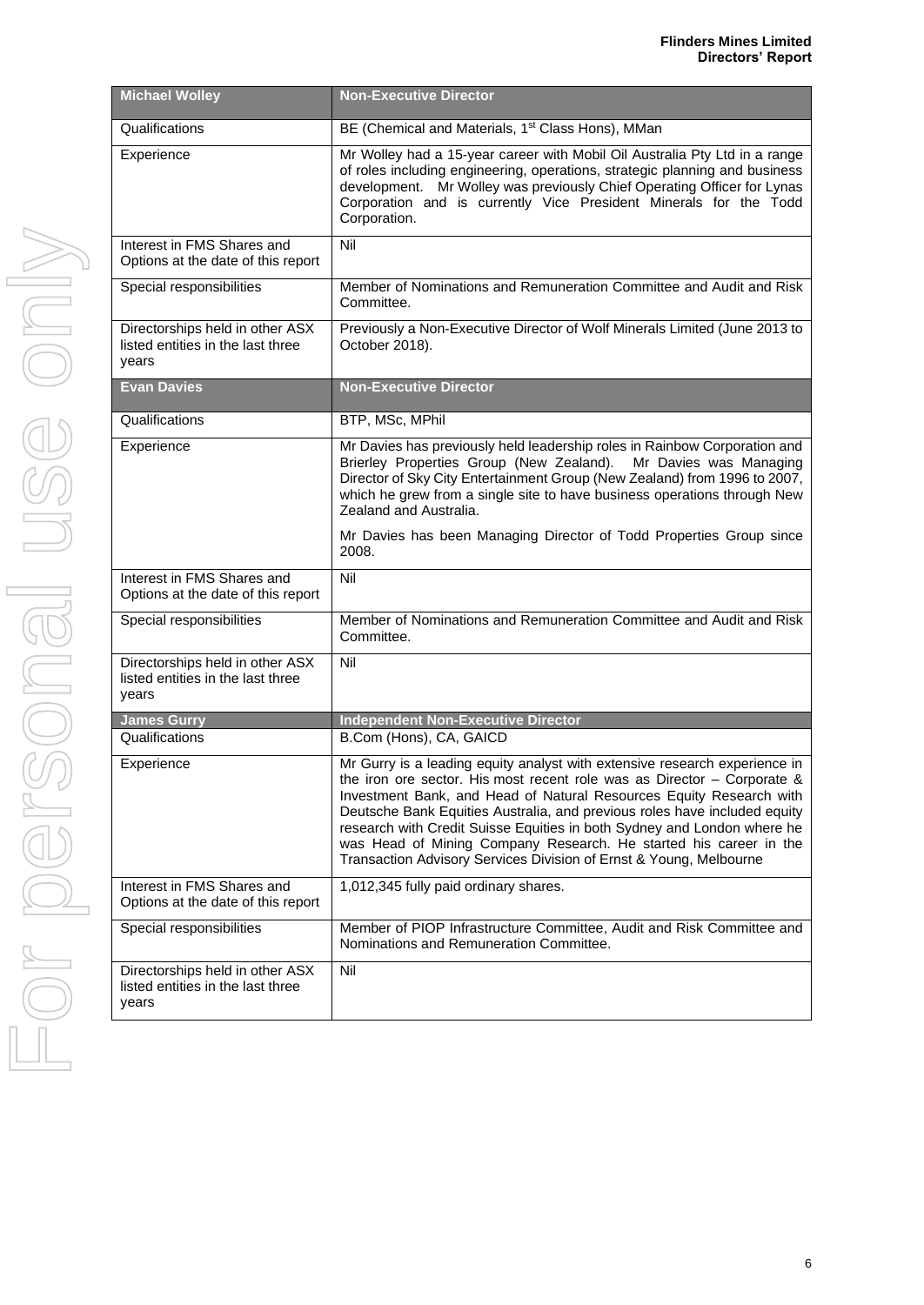| <b>David McAdam</b>                                                           | <b>Executive Director (resigned 9 July 2019)</b>                                                                                                                                                                                                                                                                                                                                                                                                                                                             |
|-------------------------------------------------------------------------------|--------------------------------------------------------------------------------------------------------------------------------------------------------------------------------------------------------------------------------------------------------------------------------------------------------------------------------------------------------------------------------------------------------------------------------------------------------------------------------------------------------------|
| Qualifications                                                                | BE (Chemical, 1 <sup>st</sup> Class Hons), MBA, FAICD, FIEAust                                                                                                                                                                                                                                                                                                                                                                                                                                               |
| Experience                                                                    | In the past 20 years, Mr McAdam has been focused on senior management<br>leadership roles in design and construction organisations that focus on the<br>resource and infrastructure industries. In these roles he has led the<br>creation and re-establishment of a series of highly successful engineering<br>companies across a range of industries in a variety of locations.<br>These<br>roles have included responsibilities as a director in listed and private<br>organisations.                      |
| Interest in FMS Shares and<br>Options at the date of this report              | Nil                                                                                                                                                                                                                                                                                                                                                                                                                                                                                                          |
| Special responsibilities                                                      | Member of Nominations and Remuneration Committee until his resignation<br>as Executive Director and member of the PIOP Infrastructure Committee<br>until his resignation as Chief Executive Officer.                                                                                                                                                                                                                                                                                                         |
| Directorships held in other ASX<br>listed entities in the last three<br>years | Nil                                                                                                                                                                                                                                                                                                                                                                                                                                                                                                          |
| <b>Shannon Coates</b>                                                         | Independent Non-Executive Director (resigned 25 November 2019)<br><b>Joint Company Secretary</b>                                                                                                                                                                                                                                                                                                                                                                                                             |
| Qualifications                                                                | LLB, BA (Jur), GAICD, GIA                                                                                                                                                                                                                                                                                                                                                                                                                                                                                    |
| Experience                                                                    | Ms Coates is a non-executive director and Chartered Secretary. She is a<br>qualified lawyer and has over 20 years' experience in corporate law and<br>compliance. Ms. Coates is currently Managing Director of Evolution<br>Corporate Services, a boutique corporate advisory firm providing company<br>secretarial and corporate advisory support to boards and various<br>committees across a variety of industries including financial services,<br>resources, oil and gas, manufacturing and technology. |
| Interest in FMS Shares and<br>Options at the date of this report              | Nil                                                                                                                                                                                                                                                                                                                                                                                                                                                                                                          |
| Special responsibilities                                                      | Member of Audit and Risk Committee, PIOP Infrastructure Committee and<br>Nominations and Remuneration Committee until her resignation as Director.                                                                                                                                                                                                                                                                                                                                                           |
| Directorships held in other ASX<br>listed entities in the last three          | Non-Executive Director of Vmoto Limited (May 2014 to date) and Bellevue<br>Gold Limited (May 2020 to date).                                                                                                                                                                                                                                                                                                                                                                                                  |
| years                                                                         | Previously a Director of Kopore Metals Limited (October 2015 to March<br>2020).                                                                                                                                                                                                                                                                                                                                                                                                                              |
| <b>Sarah Wilson</b>                                                           | <b>Joint Company Secretary</b>                                                                                                                                                                                                                                                                                                                                                                                                                                                                               |
| Experience                                                                    | Ms Wilson is a Corporate Advisor with Evolution Corporate Services Pty Ltd<br>and has over 10 years' experience in company secretarial, corporate<br>advisory and corporate governance roles, which have included the provision<br>of company secretarial services to a number of resource companies. Ms<br>Wilson holds a Certificate in Governance Practice and is a Certified Member<br>of the Governance Institute of Australia.                                                                         |

# **Meeting of Directors**

The numbers of meetings of the Company's Board of Directors and of each Board committee held during the year ended 30 June 2020, and the numbers of meetings attended by each Director were:

|                       | Audit & Risk<br>Full meetings<br>of Directors<br>Committee |    | Nominations &<br>Remuneration<br>Committee |                | <b>PIOP</b><br>Infrastructure<br>Committee |                          |    |    |
|-----------------------|------------------------------------------------------------|----|--------------------------------------------|----------------|--------------------------------------------|--------------------------|----|----|
|                       | A                                                          | B  | A                                          | B              | A                                          | B                        | A  | B  |
| N Warburton           | 19                                                         | 19 | $\mathcal{P}$                              | $\mathfrak{p}$ | 3                                          | 3                        | 15 | 15 |
| C Edwardes            | 19                                                         | 19 | $\overline{2}$                             | $\overline{2}$ | 3                                          | 3                        | 15 | 15 |
| M Wolley              | 19                                                         | 19 | 2                                          | $\overline{2}$ | 3                                          | 3                        | 3  |    |
| E Davies              | 19                                                         | 19 | $\mathcal{P}$                              | 2              | 3                                          | 3                        | 3  |    |
| J Gurry <sup>1</sup>  | 13                                                         | 13 |                                            | ◢              | 3                                          | 3                        | 7  |    |
| S Coates <sup>2</sup> | 8 <sup>4</sup>                                             | 8  | 16                                         | 4              | 3 <sup>8</sup>                             | $\overline{\phantom{0}}$ | 14 | 15 |
| D McAdam $3$          | 1 <sub>5</sub>                                             |    | $2^7$                                      |                |                                            |                          | 15 | 15 |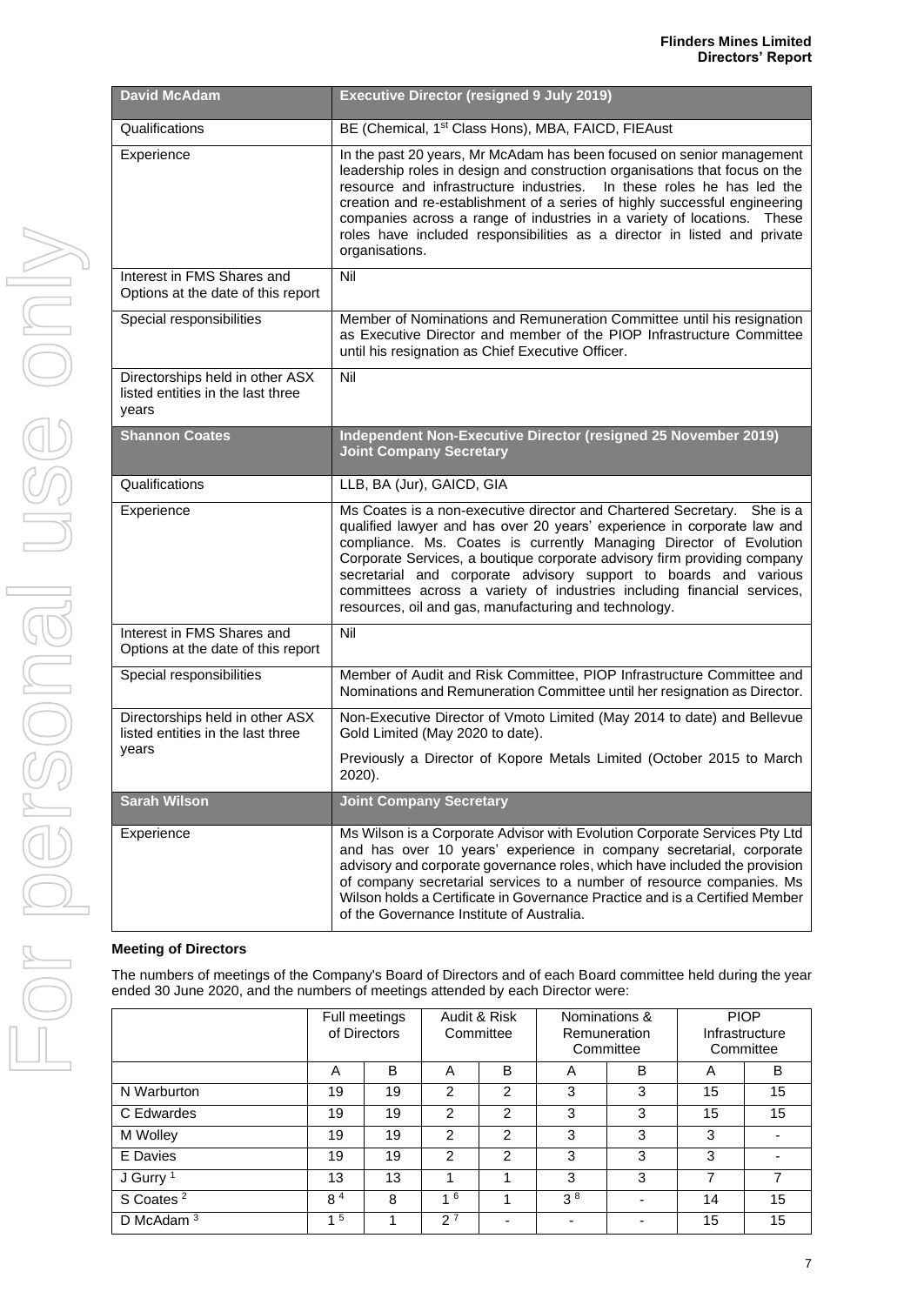A = Number of meetings attended.

B = Number of meetings held during the time the Director held office or was a member of the committee during the year.

 $1 = Mr Gurry was appointed as a Director on 18 September 2019.$ 

 $2$  = Ms Coates resigned as a Director on 25 November 2019 however remained as Joint Company Secretary.

 $3 =$  Mr McAdam resigned as Executive Director on 9 July 2019 however remained as Chief Executive Officer. <sup>4</sup> = Ms Coates attended 11 Full Meetings of Directors in her capacity as Joint Company Secretary following her

resignation as Director.  $<sup>5</sup>$  = Mr McAdam attended 18 Full Meetings of Directors in his capacity as Chief Executive Officer, following his</sup> resignation as Executive Director.

 $6$  = Ms Coates attended 1 Committee Meeting in her capacity as Joint Company Secretary following her resignation as a Director.

 $7$  = Mr McAdam attended 2 Committee Meetings as an Invitee.

8 = Ms Coates attended 3 Committee Meetings in her capacity as Joint Company Secretary following her resignation as a Director.

# **Principal Activities**

The Group's principal continuing activities during the year consisted of progression of finding an infrastructure solution for its Pilbara Iron Ore Project (**PIOP**) and mineral exploration on its Canegrass Project.

There were no significant changes in the nature of the activities of the Group during the year.

# **Dividends**

No dividends have been declared or paid during the financial year (2019: \$nil).

# **Operating Results and Financial Position**

The net result of operations for the financial year was a loss of \$8.038 million (2019: loss of \$5.470 million).

# **Review of Operations**

#### **Corporate**

#### *Director and Management Changes*

As part of the Board renewal process to seek wider Board representation of shareholders, and as announced on 17 June 2019, the Company appointed Mr James Gurry as a Non-Executive Director on 18 September 2019, with Ms Shannon Coates resigning as a Director following a period of transition on 25 November 2019.

Following the successful General Meeting vote on the proposed Farm-In Agreement with BBI Group Pty Ltd (**BBIG**) on 3 March 2020, the Board assessed a range of executive and governance resource requirements and resolved that Mr David McAdam's employment contract as Chief Executive Officer would end on 23 March 2020, with a 3 month notice period bringing his last effective day to 23 June 2020.

Following the completion of the abovementioned Board and management assessment, Dr Andrew Whitehead was appointed as the Company's Perth based General Manager on 17 June 2020.

# *PIOP Farm-In Transaction*

As announced on 17 June 2019, the Company established a PIOP Infrastructure Committee on 31 May 2019, a committee independent of its largest shareholder, TIO (NZ) Limited (**TIO**), to consider potential future infrastructure and capital alternatives for the PIOP. PricewaterhouseCoopers completed a review of all potential infrastructure solutions by assessing currently operating ports and proposed ports as well as associated rail infrastructure in the Pilbara region against key criteria, including, timing, current and future port capacity, project approval status, upfront capital expenditure requirements and the strategic importance of the PIOP against the potential infrastructure provider.

This independent review found the BBIG Balla Balla Infrastructure Project to be the most favourable transport option for the PIOP to meet its requirements. Following completion of this review, the Company announced on 2 September 2019, it had negotiated a non-binding Terms Sheet with BBIG to jointly develop the PIOP.

On 28 November 2019, the Company announced it had entered into binding agreements with BBIG in relation to a farm-in incorporated joint venture for the PIOP, subject to shareholder approval, with the Company's largest shareholder, TIO, excluded from voting (**Transaction**).

The Extraordinary General Meeting was held on 3 March 2020, at which Shareholders voted in favour of the proposed Transaction.

The key terms of the Transaction are:

- Flinders interest in the joint venture to be free carried to Final Investment Decision (**FID**);
- provision of foundation customer status for the PIOP and infrastructure solution to unlock the currently stranded PIOP orebody;
- BBIG to arrange all debt and equity financing for the integrated development;
- BBIG to secure long-term offtake agreements with its customers;
- Flinders to retain control of PIOP until FID, and if FID does not occur in an agreed timeframe, Flinders to retain 100% of the PIOP;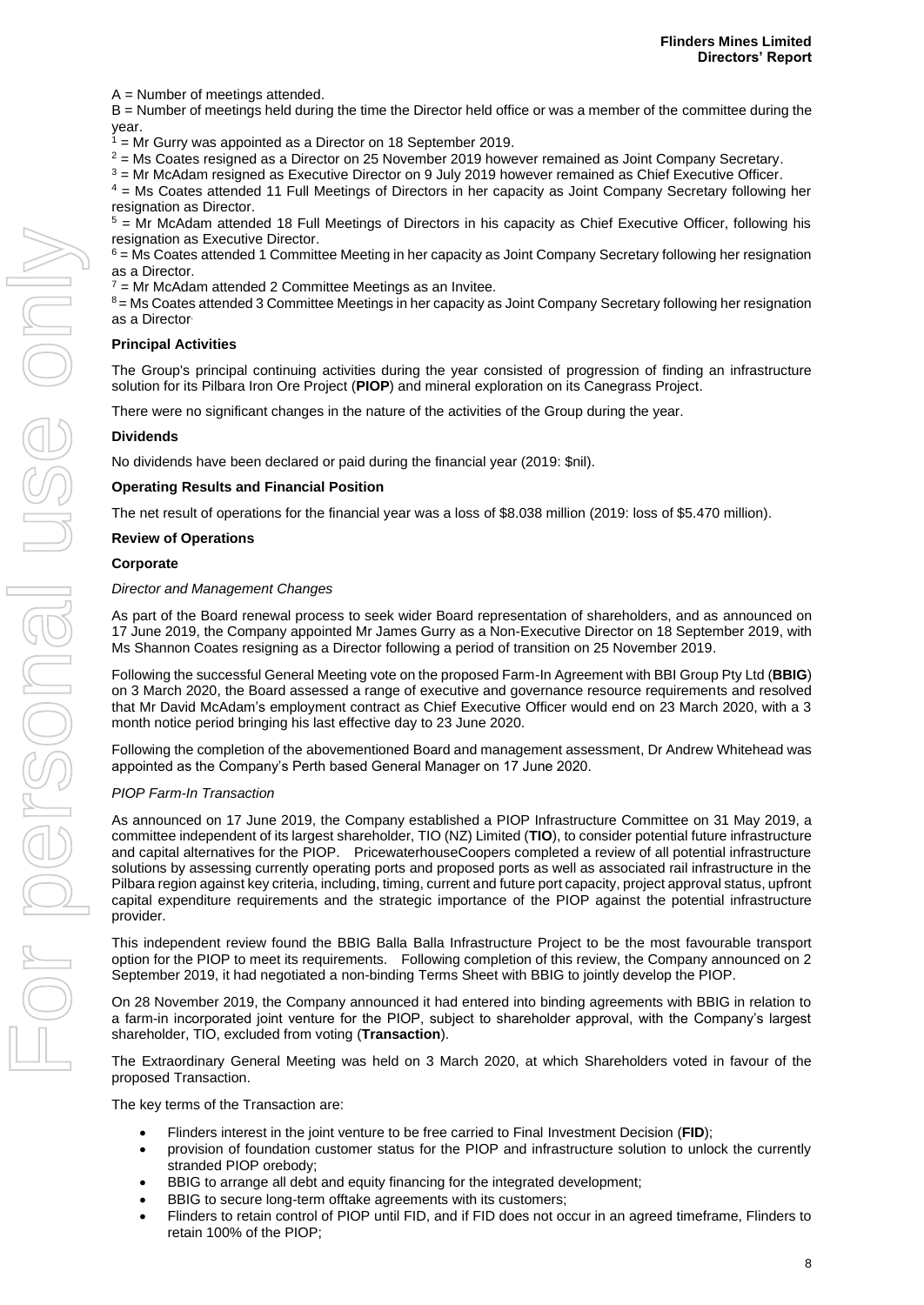- provision of significant governance protocols and minority shareholder protections; and
- optionality for Flinders to convert to a royalty at FID or continue to be free carried to first production (subject to pro rata responsibility for capital cost overruns above an agreed contingency during construction).

Following shareholder approval of the Transaction, the Company progressed its conditions precedent to the transaction documents, including obtaining Foreign Investment Review Board approval on 1 June 2020 and set up of an incorporated joint venture vehicle, PIOP Mine Co NL. Following the establishment of PIOP Mine Co NL, the tenements related to the PIOP were transferred to PIOP Mine Co NL, along with the relevant regulatory approvals.

Subsequent to year end, Flinders was notified that BBIG had received its Foreign Investment Review Board approval and that all conditions precedent were now complete. Full and final completion of the Transaction occurred on 3 September 2020. Completion will enable the advancement of the PIOP feasibility studies to potentially bring PIOP Iron ore to market.

# *Short-term Loan Facility*

On 2 September 2019, the Company announced that it agreed a Loan Facility and Subscription Agreement with PIO Mines Pty Limited, a subsidiary of the Company's largest shareholder, TIO (**Loan Facility**). This Loan Facility was for an amount of \$5.000 million, at an interest rate of the 6-month bank bill swap rate (BBSR) with a 2% per annum margin. The Loan Facility was unsecured and has a maturity of the earlier of 30 April 2020 or within 14 days of the closing of any capital raising the Company may undertake.

On 20 December 2019, the Company announced that the terms of this Loan Facility were varied to make available, a further \$2.000 million.

This Loan Facility was fully drawn to \$7.000 million in January 2020.

# *Subscription Agreement*

On 2 September 2019, the Company also entered into a Subscription Agreement with its largest shareholder, TIO. The Company intended to undertake a pro rata rights issue post the shareholder general meeting seeking approval for the Transaction, to repay the abovementioned Loan Facility and for working capital purposes.

TIO agreed to subscribe for the number of the Company's shares under the pro rata rights issue equal to the lesser of its pro rata entitlement of \$6.000 million, subject to, amongst other things, TIO Board approval once the terms of the rights issue were determined and no later than 30 April 2020.

On 20 December 2019, the Company announced that the terms of this Subscription Agreement were varied, with TIO subscribing to a further \$2.000 million (maximum \$8.000 million) and subject to the same conditions as above.

# *Capital Raisings*

In March 2020, the Company announced a non-renounceable entitlement offer at \$0.025 to raise up to \$14.520 million in order to repay its Loan Facility with PIO Mines Pty Ltd of \$7.000 million and accrued interest and fees associated with the BBIG Transaction. If the proceeds were insufficient for the Company to repay the Loan Facility in full whilst retaining a \$3.000 million working capital balance, then the Loan Facility would be partially repaid, with the remaining amount due on or before 30 June 2020 and a second capital raising would be considered to ensure the balance of the Loan Facility was repaid by 30 June 2020.

In April 2020, the Company announced that it had received valid applications for a total of 347,892,602 fully paid ordinary shares for a total of \$8,697,315.80. In accordance with the above paragraph, \$5,624,406.80 of the Loan Facility principal and accrued interest was repaid to PIO Mines Pty Lt in late April 2020.

In May 2020, the Company announced a further non-renounceable entitlement offer at \$0.013 to raise up to \$5.500 million in order to repay the remaining Loan Facility amount and provide working capital funds. In June 2020, the Company announced that it had received valid applications for 388,123,198 fully paid ordinary shares for a total of \$5,045,601.57. Following the receipt of these funds and before 30 June 2020, the remaining outstanding \$1,495,885.90 in principal and accrued interest of the Loan Facility was repaid to PIO Mines Pty Ltd.

# **Pilbara Iron Ore Project, Western Australia**

During the year ended 30 June 2020, the Company focussed on the progression of an infrastructure solution to unlock the value in the PIOP. As part of this process, a Scoping Study was released on 7 January 2020. The Scoping Study was based on data acquired and developed during the Maturation Programme undertaken in 2017 and 2018, including updated metallurgical, hydrogeological and geotechnical assessments.

# **Canegrass, Western Australia**

The Company engaged CSA Global Pty Ltd to design and execute an exploration program with the objective to collect metallurgical drill samples from the Vanadium Titanium Magnetite ('VTM') Mineral Resource, complete preliminary metallurgical testwork on the VTM samples and continue the evaluation of the gold potential.

The program included on ground activities including soil sampling and three RC drill holes (294m total).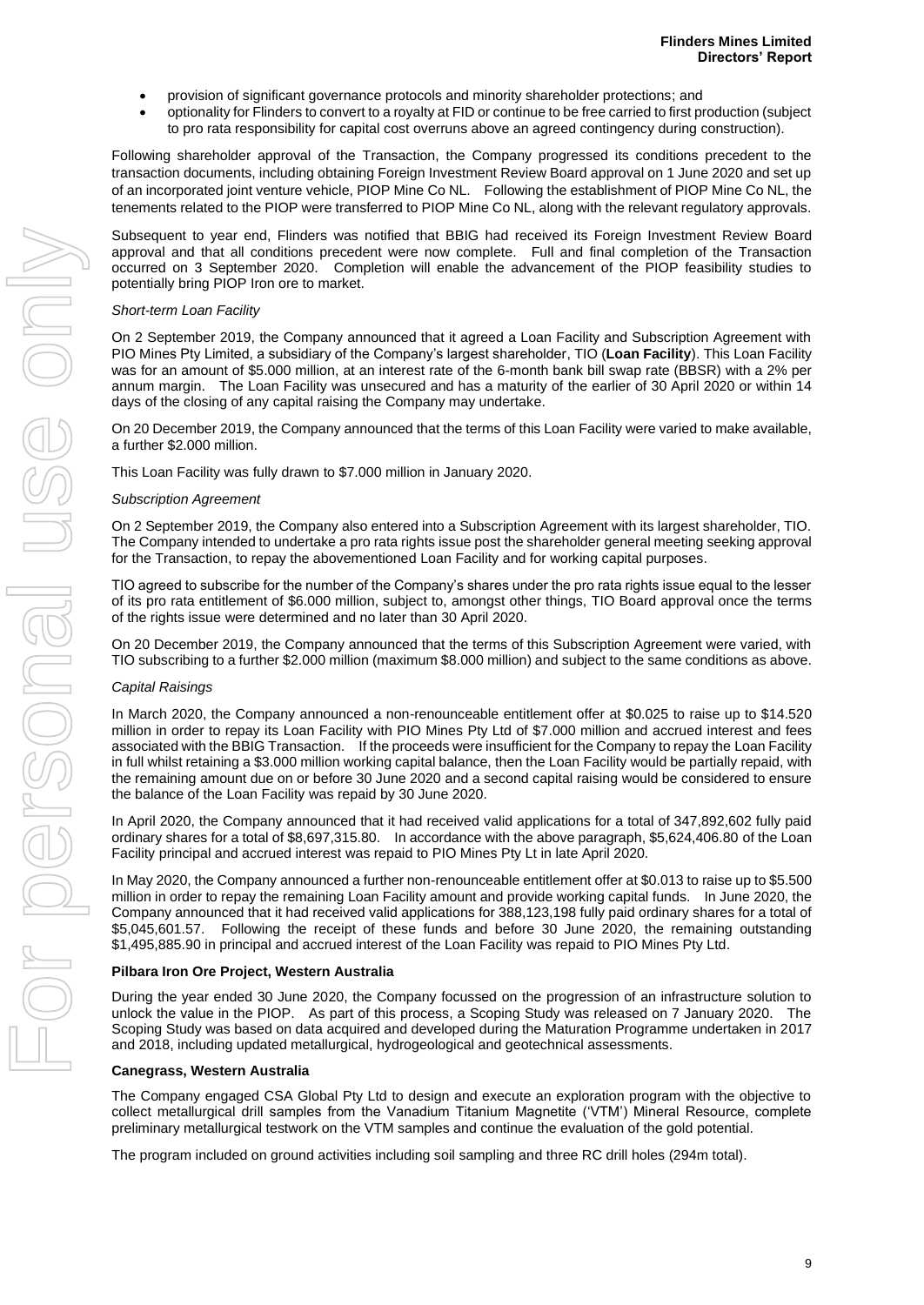# *Soil sampling programme*

In November 2019, Flinders completed a soil sampling programme on E58/236 targeting gold mineralisation along a structural trend north of the Honeypot gold prospect. A total of 29 soil samples were collected at 40m spacing along two W-E oriented lines 1km apart. In addition, 23 soil samples were collected in the north of E58/521 targeting VTM mineralisation. The results of these soil sampling activities showed no anomalous results were observed.

#### *Drill programme*

In December 2019, Flinders completed three Reverse Circulation Percussion (**RCP**) drill holes.

- E58/236 1 drill hole 126m
- E58/232 1 drill hole 60m (Kinks)
- E58/282 1 drill hole 108m (Fold Nose)

The purpose was to collect Resource Grade samples for metallurgical test work. The drill holes were collared on a previously cleared drill section and adjacent to known mineralisation.

Preliminary results on the 147 assays were encouraging showing the upgrading of certain minerals. Further test work is required and being planned to determine whether the encouraging results were a common feature within Canegrass, or whether anomalous to the small samples selected for the test work.

#### **COVID-19 Pandemic Response**

In March 2020, the COVID-19 outbreak was declared a pandemic by the World Health Organisation. At the date of this report, the pandemic, together with the various Government measures so far introduced, have not significantly affected the Company itself, as outlined below.

The Company has implemented controls as necessary to protect the health and safety of its workforce and their families while ensuring a safe environment to allow activities to continue.

The Company's COVID-19 response protocols reinforce and operate concurrently with public health advice to include:

- social distancing protocols;
- suspension of large indoor gatherings;
- cancellation of all non-essential travel;
- flexible and remote working plans for employees;
- self-isolation following international travel, development of symptoms, or interaction with a confirmed case of COVID; and
- increased focus on cleaning and sanitation.

No adjustments have been made to the Group's result as at 30 June 2020 for the impacts of COVID-19. However, the scale and duration of possible future Government measures, and their impact on the Company's activities, necessarily remains uncertain.

#### **Likely Developments and Business Strategies**

The likely developments of the Group and the expected results of those developments are as follows:

- Following completion of the Farm-In Agreement conditions precedent, BBIG commenced its feasibility study on the PIOP; and
- Continue active exploration activity at the Group's Canegrass tenements in Western Australia.

#### **Events Subsequent to the End of the Reporting Period**

On 20 August 2020, the Company received notification from BBIG that it had received a no objection notification from the Foreign Investment Review Board in relation to its application to acquire its initial 10% voting interest in PIOP Mine Co NL, subject to BBIG complying with customary conditions.

On 4 September 2020, the Company announced that all conditions precedent had been completed in relation to the PIOP Farm-In Agreement. Completion of all conditions precedent will enable the advancement of the PIOP feasibility studies to bring PIOP Iron ore to market.

#### **Environmental Regulation**

The Group's operations are subject to significant environmental regulation under both Commonwealth and relevant State legislation in relation to the discharge of hazardous waste and materials arising from any exploration or mining activities and development conducted by the Group on any of its tenements. Subject to ongoing rehabilitation, the Group believes it has complied with all environmental obligations.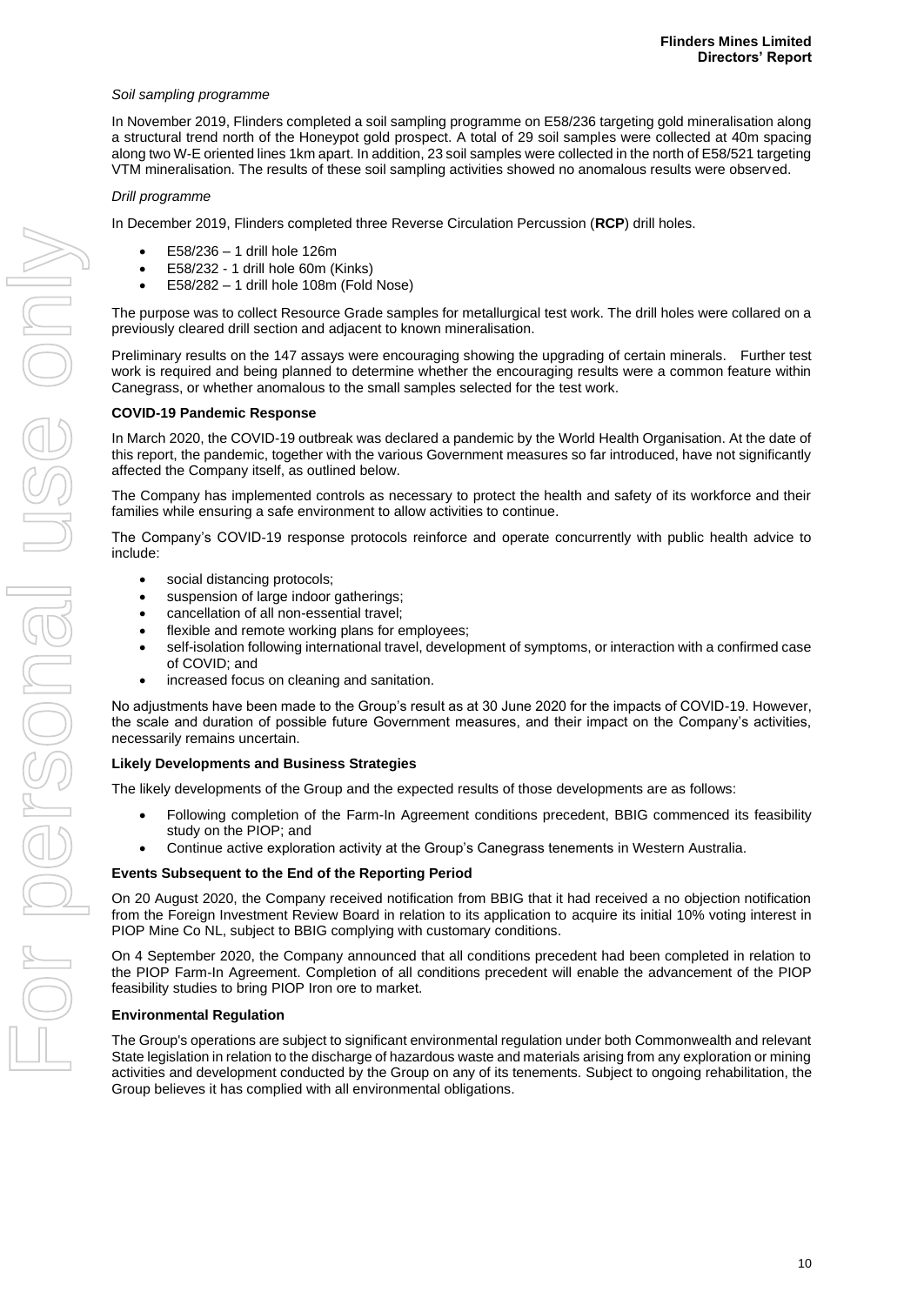# **Heritage and Community Relations**

The Company recognises the importance of establishing relationships with the Traditional Owners that are based on trust and mutual advantage and are respectful of the needs and concerns of the communities located within the regions in which it operates. The Company has agreements in place with the Traditional Owners and is committed to building strong relationships by:

- Being open and transparent in its communications;
- Improving cross-cultural awareness through training and education;
- Developing community relations management procedures that include business alliances;
- Being sensitive to the values and heritage issues of the local communities; and
- Being a good neighbour.

# **Audited Remuneration Report**

#### **Remuneration Report**

This report sets out the remuneration arrangements in place for Directors and senior management of the Company and the Group in accordance with the requirements of the *Corporations Act 2001* and its regulations. For the purposes of the report, Key Management Personnel (**KMP**) of the Group are defined as those persons having authority and responsibility for planning, directing and controlling the major activities of the Company and the Group, directly or indirectly, including any Director (whether Executive or otherwise) of the Company.

# **Key Management Personnel Covered in this Report**

The names and positions of the KMP of the Company and the Group during the financial year were:

| Neil Warburton              | Independent Non-Executive Chair                                  |
|-----------------------------|------------------------------------------------------------------|
| The Hon. Cheryl Edwardes AM | Independent Non-Executive Deputy Chair                           |
| Michael Wolley              | Non-Executive Director                                           |
| Evan Davies                 | Non-Executive Director                                           |
| James Gurry                 | Independent Non-Executive Director (appointed 18 September 2019) |
| Shannon Coates              | Independent Non-Executive Director (resigned 25 November 2019)   |
| David McAdam <sup>1</sup>   | Chief Executive Officer (resigned 23 March 2020)                 |
| Andrew Whitehead            | General Manager (appointed 17 June 2020)                         |
|                             |                                                                  |

<sup>1</sup>Mr McAdam resigned as Executive Director on 9 July 2019 and was appointed Chief Executive Officer. Mr McAdam resigned as Chief Executive Officer on 23 March 2020, with his 3-month notice period bringing his last effective day to 23 June 2020.

# **Remuneration Governance**

The Nominations and Remuneration Committee is a sub-committee of the Board. It is primarily responsible for making recommendations and assisting the Board to:

- ensure that it is of an effective composition, size and commitment to adequately discharge its responsibilities and duties;
- independently ensure that the Company adopts and complies with remuneration policies that attract, retain and motivate high calibre executives and Directors to encourage enhanced performance by the Company; and
- motivate Directors and management to pursue the long-term growth and success of the Company within an appropriate framework.

# **Use of Remuneration Consultants**

During the year the Nominations and Remuneration Committee sought advice from BDO in relation to additional Director fees. Such consultants were engaged by and reported directly to the Nominations and Remuneration Committee and were required to confirm in writing, their independence from the Company's senior management and other executives. Consequently, the Board of Directors is satisfied that the recommendations were made free from undue influence from any member of the KMP.

The recommendations from BDO were provided directly to the Nominations and Remuneration Committee as an input to remuneration decision-making processes. These recommendations were considered along with other factors by the Committee in makings its remuneration decisions and recommendations to the Board of Directors. The fees paid to BDO for this market data and advice were \$11,500.

# **Executive Remuneration Policy and Framework**

The Group's policy for determining the nature and amounts of emoluments of senior executives is as follows:

In determining executive remuneration, the Board aims to ensure that remuneration practices are:

- competitive and reasonable, enabling the Company to attract and retain key talent; and
- aligned to the Company's strategic and business objectives and the creation of shareholder value.

The remuneration of Mr McAdam (Executive Director until 9 July 2019 and Chief Executive Officer from 9 July 2019 to 23 June 2020) was determined by the Directors as part of the terms and conditions of his employment which were subject to review from time to time. The employment conditions for Mr McAdam's Executive Director and Chief Executive Officer roles were formalised in applicable Services Agreements.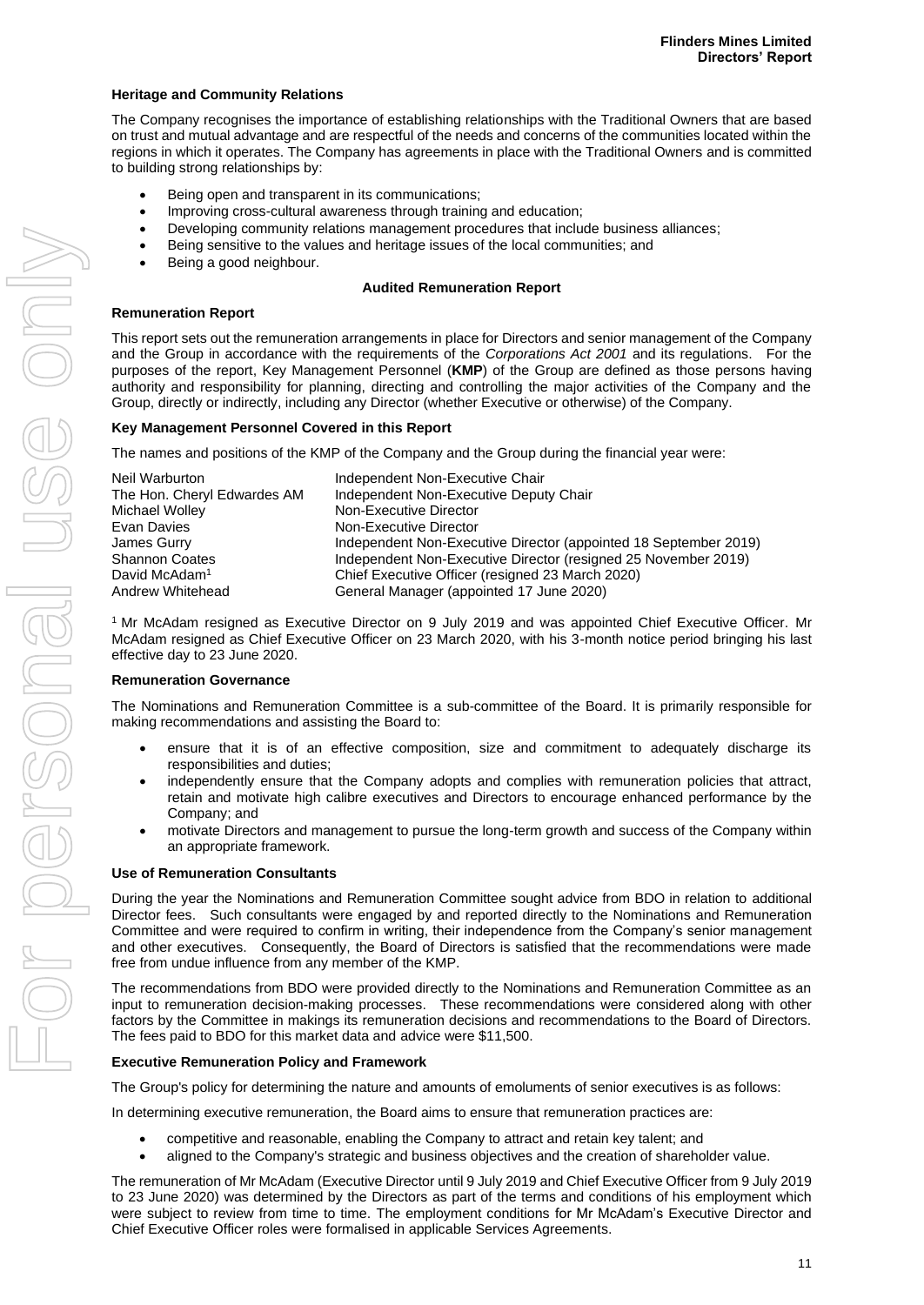Mr McAdam's Executive Director Services Agreement commenced on 27 February 2017 and details the consulting fee per day, a maximum number of days per week during which the services are to be performed, term of the agreement and termination clauses.

Upon Mr McAdam's appointment as Chief Executive Officer this agreement was superseded by the Chief Executive Officer Service Agreement which details the consulting fee per day, term of agreement, and termination clauses. The Services Agreement was for a minimum 6-month term commencing on 17 June 2019, with 3 months' notice by either Mr McAdam or the Company, applicable after 3 months.

Any part of the notice was to be paid out by the Company is calculated at 4 days per week. The Chief Executive Officer Services Agreement also included a short-term incentive of \$200,000 plus GST in the event the Company had a binding agreement approved by the Company's shareholders for an infrastructure solution for the PIOP before 31 March 2020. This was subsequently paid on 3 April 2020.

The Company has no other short or long-term performance related milestones and obligations on its KMP.

The remuneration of the Company's General Manager, Dr Whitehead, is determined by the Directors as part of the terms and conditions of his employment which are subject to review from time to time. The employment conditions for Dr Whitehead's role were formalised in a Contractor Agreement.

Dr Whitehead's term commenced on 17 June 2020 and the Contractors Agreement details the consulting fee per day, a maximum number of days per week during which the services are to be performed, term of the agreement and notice period.

# **Terms of Employment**

Dr Whitehead's terms of employment as General Manager was formalised in a Contractor Agreement and contained the following material terms:

| <b>Name</b> | <b>Compensation</b> | Notice Period and Term                                                                                  |
|-------------|---------------------|---------------------------------------------------------------------------------------------------------|
| A Whitehead | per week)           | \$3,000 per week (2 days   Term of 12 months, subject to an annual review.<br>Notice period of 30 days. |

The previous Chief Executive Officer Service Agreement with Mr McAdam contained the following material terms:

| <b>Name</b> | <b>Compensation</b>                                                                                                           | Notice Period and Term                                                                                                                                                                                                                     |
|-------------|-------------------------------------------------------------------------------------------------------------------------------|--------------------------------------------------------------------------------------------------------------------------------------------------------------------------------------------------------------------------------------------|
| D McAdam    | \$3.250 per day for a<br>minimum of 4 days per<br>week. This was revised<br>to a maximum of 4 days<br>per week in March 2020. | Minimum 6-month term commencing on 17 June 2019,<br>with 3 months' notice by either Mr McAdam or the<br>Company, applicable after 3 months. Any part of the<br>notice that is paid out by the Company is calculated at<br>4 days per week. |
|             |                                                                                                                               |                                                                                                                                                                                                                                            |

The Chief Executive Officer Services Agreement also included a short-term incentive, whereby Mr McAdam was be entitled to a one-off payment of \$200,000 plus GST in the event the Company has a binding agreement approved the Company's shareholders for an infrastructure solution for the PIOP before 31 March 2020. This was paid in April 2020.

# **Non-Executive Directors Remuneration Policy**

Non-Executive Directors receive a Directors fee and are eligible for fees for extra exertion and consulting services, at the discretion of the full Board. Fees provided to Non-Executive Directors are inclusive of superannuation and salary sacrifice, if applicable.

Fees are reviewed annually by the Board's Nominations and Remuneration Committee considering comparable roles and market data provided by an independent remuneration adviser.

Non-Executive Directors fees are determined within an aggregate Directors' fee pool limit, which is periodically recommended for approval by shareholders. The maximum currently stands at \$750,000 per rolling 12-month period and was approved by shareholders at the Annual General Meeting on 6 November 2009. The Board may apportion any amount up to this maximum amount amongst the Non-Executive Directors as it determines. Directors are also entitled to be paid reasonable travel, accommodation and other expenses incurred in performing their duties as Directors.

Non-Executive Directors do not participate in schemes designed for remuneration of executives, nor do they receive options or bonus payments and are not provided with retirement benefits other than salary sacrifice and statutory superannuation.

During the year ended 30 June 2020, Messrs Warburton, Gurry and Ms Edwardes and Ms Coates were paid additional fees as detailed in the table below in relation to the considerable additional time committed by the independent Non-Executive Directors during the PIOP infrastructure review process, BBIG transaction negotiations and associated meetings.

For the year ended 30 June 2021, the Board resolved to reduce the director fees paid to the Non-Executive Chairperson from \$188,000 to \$100,000 per annum and Non-Executive Directors from \$119,000 to \$70,000 per annum.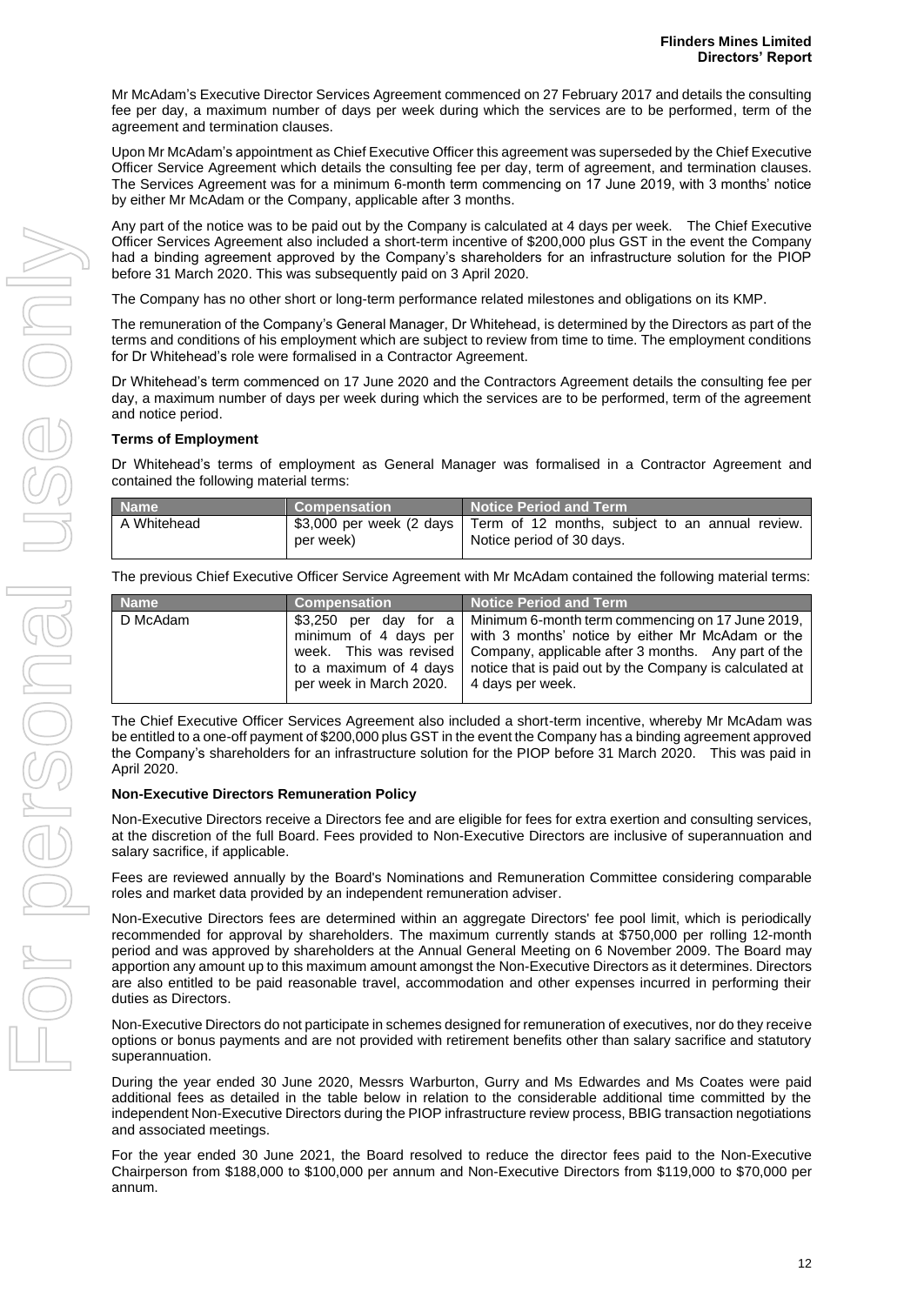# **Details of Remuneration**

The following tables show details of the remuneration received by the Directors and KMP of the Group for the current and previous financial year.

| 2020                                                         | Salary &<br><b>Service</b><br>Contract | <b>Additional</b><br>Fees $2$ | <b>PIOP</b><br><b>Infrastructure</b><br><b>Committee</b><br><b>Chair Fee</b> | <b>Success</b><br>Fee $3$ | Super-<br>annuation | <b>Total</b> |
|--------------------------------------------------------------|----------------------------------------|-------------------------------|------------------------------------------------------------------------------|---------------------------|---------------------|--------------|
|                                                              | \$                                     | \$                            | \$                                                                           | \$                        | \$                  | \$           |
|                                                              | <b>Non-Executive Directors</b>         |                               |                                                                              |                           |                     |              |
| N Warburton                                                  | 188,000                                | 45,000                        |                                                                              | ۰                         |                     | 233,000      |
| C Edwardes                                                   | 108,676                                | 60,000                        | 50,000                                                                       | Ξ.                        | 10,324              | 229,000      |
| M Wollev <sup>1</sup>                                        | 119,000                                | ۰                             |                                                                              | ۰                         |                     | 119,000      |
| E Davies <sup>1</sup>                                        | 119,000                                |                               |                                                                              | Ξ.                        |                     | 119,000      |
| J Gurry                                                      | 86,523                                 | 30,000                        |                                                                              |                           | 8,220               | 124,743      |
| S Coates <sup>4</sup>                                        | 43,331                                 | 37,000                        |                                                                              | ۰                         | 4,116               | 84,447       |
| <b>Subtotal Non-</b><br><b>Executive</b><br><b>Directors</b> | 664,530                                | 172,000                       | 50,000                                                                       |                           | 22,660              | 909,190      |
|                                                              | <b>Other KMP</b>                       |                               |                                                                              |                           |                     |              |
| D McAdam                                                     | 942,500                                | -                             |                                                                              | 200,000                   | $\blacksquare$      | 1,142,500    |
| A Whitehead 5                                                | 6,000                                  | -                             |                                                                              |                           |                     | 6,000        |
| <b>Subtotal Other</b><br><b>KMP</b>                          | 948,500                                |                               |                                                                              | 200,000                   | $\blacksquare$      | 1,148,500    |
| <b>Total</b>                                                 | 1,613,030                              | 172,000                       | 50,000                                                                       | 200,000                   | 22,660              | 2,057,690    |

<sup>1</sup> Messrs Wolley and Davies Non-Executive Director Fees are paid directly to the Company's major shareholder, TIO.

<sup>2</sup> These additional fees are noted in the Non-Executive Director Remuneration Policy section and are excluded from the maximum aggregate Director fee pool of \$750,000 per rolling 12-months.

<sup>3</sup> Mr McAdam was paid a success fee as a result of the successful outcome of the General Meeting held in March 2020 as noted in the Executive Remuneration Policy and Framework section.

<sup>4</sup> Ms Coates resigned on 25 November 2019.

<sup>5</sup> Dr Whitehead was appointed on 17 June 2020.

| 2019                           | Salary &<br><b>Service</b><br><b>Contract</b> | <b>Additional</b><br>Fees $4$ | Superannuation           | <b>Total</b> |
|--------------------------------|-----------------------------------------------|-------------------------------|--------------------------|--------------|
|                                | \$                                            | \$                            | \$                       | \$           |
| <b>Non-Executive Directors</b> |                                               |                               |                          |              |
| N Warburton                    | 188.000                                       | 64.000                        |                          | 252,000      |
| C Edwardes <sup>1</sup>        | 4.180                                         |                               | 397                      | 4.577        |
| M Wolley <sup>2</sup>          | 119,000                                       | 64.000                        |                          | 183.000      |
| $E$ Davies $2$                 | 119,000                                       | 64.000                        | $\overline{\phantom{0}}$ | 183,000      |
| S Coates                       | 102,596                                       | 64.000                        | 16.404                   | 183.000      |
| <b>Subtotal Non-Executive</b>  | 532.776                                       | 256,000                       | 16,801                   | 805,577      |
| <b>Directors</b>               |                                               |                               |                          |              |
| <b>Executive Director</b>      |                                               |                               |                          |              |
| D McAdam <sup>3</sup>          | 645,750                                       | 64.000                        |                          | 709,750      |
| Total                          | 1,178,526                                     | 320,000                       | 16.801                   | 1.515.327    |

<sup>1</sup> Ms Edwardes was appointed on 17 June 2019, \$4,577 in Non-Executive Director Fees were payable to Ms Edwardes for the period 17 June 2019 to the year ending 30 June 2019.

<sup>2</sup> Messrs Wolley and Davies Non-Executive Director Fees are paid directly to the Company's major shareholder, TIO.

<sup>3</sup> Mr McAdam's remuneration includes \$539,000 for executive services and \$170,750 for Director services.

<sup>4</sup> These additional fees relate to additional services provided by the Directors in relation to the Strategic Review and additional board and committee meetings and are excluded from the maximum aggregate Director fee pool of \$750,000 per rolling 12-months.

No remuneration is linked to performance and no share-based payments were received/granted or exercised/lapsed during the years ended 30 June 2020 and 30 June 2019.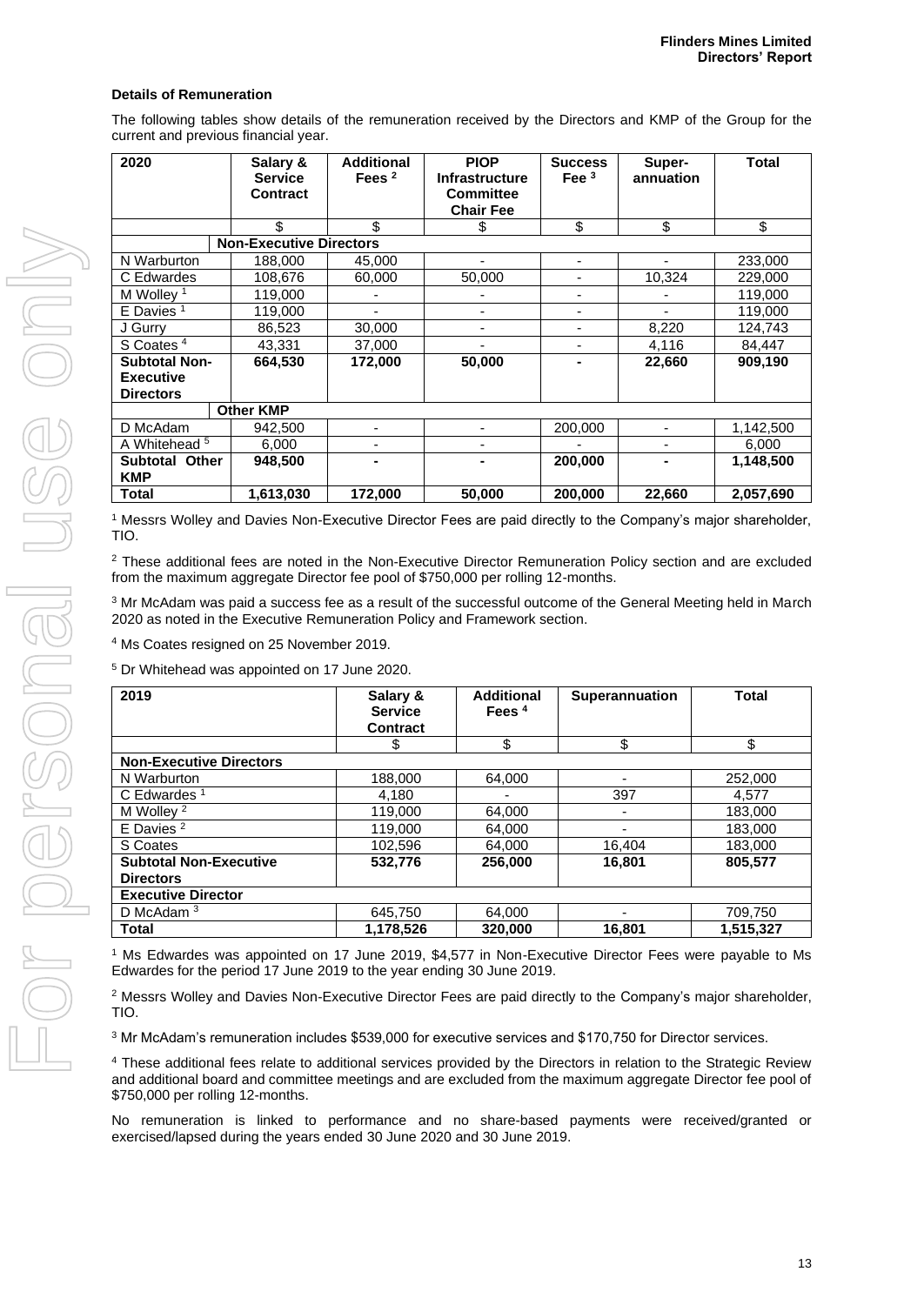# **Share holdings**

| <b>Name</b> | Held at<br>July<br>2019 | Granted<br>as<br>compensation | On exercise of<br>options/rights | <b>Other Changes</b> | Held at 30 June<br>2020 |
|-------------|-------------------------|-------------------------------|----------------------------------|----------------------|-------------------------|
| N Warburton |                         |                               |                                  |                      |                         |
| C Edwardes  |                         |                               |                                  | 516,149              | 516,149                 |
| M Wolley    |                         |                               |                                  |                      |                         |
| E Davies    |                         |                               |                                  |                      |                         |
| J Gurry     |                         |                               |                                  | 1,012,345            | 1,012,345               |
| S Coates    |                         |                               |                                  |                      |                         |
| D McAdam    |                         |                               |                                  |                      |                         |
| A Whitehead |                         |                               |                                  |                      |                         |

Other changes refer to sales/purchases on market and participation in entitlement offers.

There were no shares granted during the reporting period as compensation (2019: nil).

# **Other Transactions with KMP and their Related Parties**

During the year ended 30 June 2020, the Company paid Director fees to TIO, its major shareholder, for Director services provided by Messrs Wolley and Davies. The total value of these services was \$238,000 (2019: \$366,000).

In April and June 2020, the Company repaid the \$7.000 million Loan Facility plus accrued interest of \$120,293 with PIO Mines Pty Ltd (**PIO**), a subsidiary of its major shareholder, TIO. As at 30 June 2020, the Company has an unsecured \$3.000 million loan with PIO, repayable on 30 June 2022. Interest is capitalised annually at a rate of BBSW plus a 2% margin. The value of interest capitalised at 30 June 2020 is \$122,409.

During the year ended 30 June 2020 and up until the date of Ms Coates resignation as a Director, the Group received Company Secretarial services from Evolution Corporate Services, a company of which Ms Coates and Ms Wilson are employees of. The total value of these services was \$70,244 (2019: \$95,352).

During the year ended 30 June 2019, the Group utilised the tenement management and field services of BBI Group Pty Ltd, a subsidiary of its major shareholder, TIO. The total value of these services paid in the period ended 30 June 2019 \$154,560. This agreement was terminated on 24 June 2019.

The above transactions are all entered into at arm's length terms.

#### **Voting and comments made at the Company's 2019 Annual General Meeting**

At the Company's 2019 Annual General Meeting (AGM), there were no comments or queries on the remuneration report. However, 31.89% of shareholders voted against the remuneration report resulting in a second strike (2018 AGM: 34.18% of votes were cast against the remuneration report, resulting in the first strike). In the 2019 Notice of Meeting, the Company included a contingent resolution to hold another general meeting within 90 days (Spill Meeting) if a second strike occurred. 64.45% of Shareholders did not vote in favour of a Spill Meeting. In the year ending 30 June 2020, no further action has been taken in response to the second strike.

For the year ended 30 June 2021, the Board resolved to reduce the fees paid to the Non-Executive Chairperson from \$188,000 to \$100,000 per annum and Non-Executive Directors from \$119,000 to \$70,000 per annum.

# **End of the Audited Remuneration Repot**.

# **Options Granted over Unissued Shares**

There are no unissued ordinary shares of Flinders Mines Limited under option at the date of this report.

# **Non- Audit Services**

During the year KPMG, the Group's auditor, has performed certain other services in addition to the audit and review of the financial statements.

The Board has considered the non-audit services provided during the year by the auditor and is satisfied that the provision of those non-audit services during the year by the auditor is compatible with and did not compromise, the auditor independence requirements of the Corporations Act 2001 as the non-audit services provided do not undermine the general principles relating to auditor independence as set out in APES 110 Code of Ethics for Professional Accountants, as they did not involve reviewing or auditing the auditor's own work, acting in a management or decision making capacity for the Group, acting as advocate for the Group or jointly sharing risks and rewards.

The Company paid \$185,861 to the auditor of the Group, KPMG, for provision of taxation advice services.

# **Auditor's independence declaration**

A copy of the auditor's independence declaration as required under section 307C of the *Corporations Act 2001* is set out on page 16.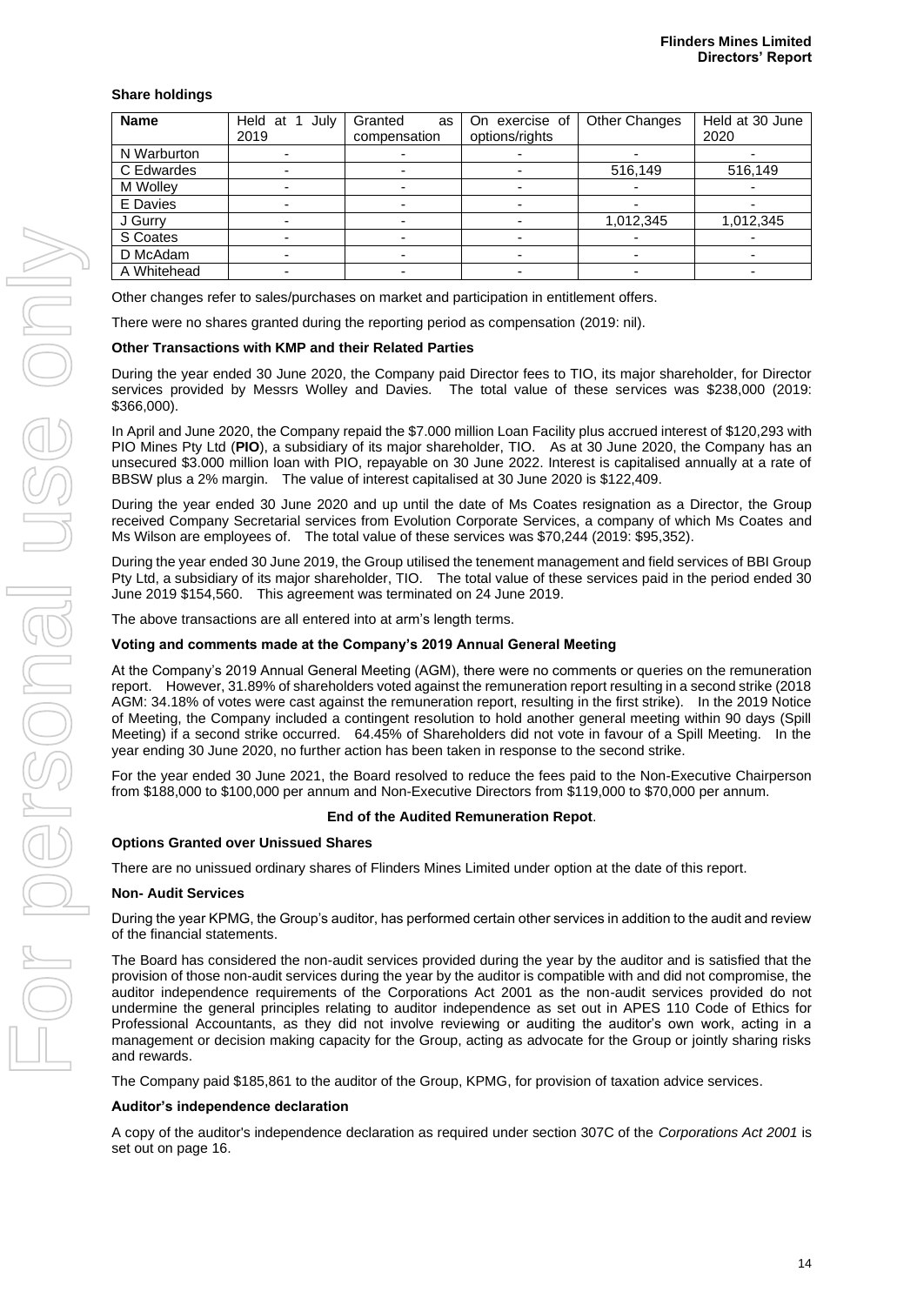# **Indemnification and Insurance of Officers**

The Company has taken out an insurance policy insuring Directors and Officers of the Company against any liability arising from a claim bought by a third party against the Company or its current or former Directors or Officers and against liabilities for costs and expense incurred by them in defending any legal proceedings arising out of their conduct while acting in their capacity as a Director or Officer of the Company, other than conduct involving a wilful breach of duty in relation to the Company.

The Company indemnifies each of the Directors and Officers of the Company. Under its Constitution, the Company will indemnify those Directors or Officers against any claim or for any expenses or costs which may arise as a result of work performed in their respective capacities as Directors or Officers of the Company or any related entities.

# **Indemnification of Auditors**

The Company has not indemnified its auditors, KPMG.

# **Rounding**

The amounts contained in the financial report have been rounded to the nearest \$1,000 (unless otherwise stated) pursuant to the option available to the Company under ASIC Legislative Instrument 2016/191. The Company is an entity to which this class order applies.

This report is made in accordance with a resolution of Directors.

d. F. Klerk

Neil Warburton Non-Executive Chair

Perth, Western Australia 22 September 2020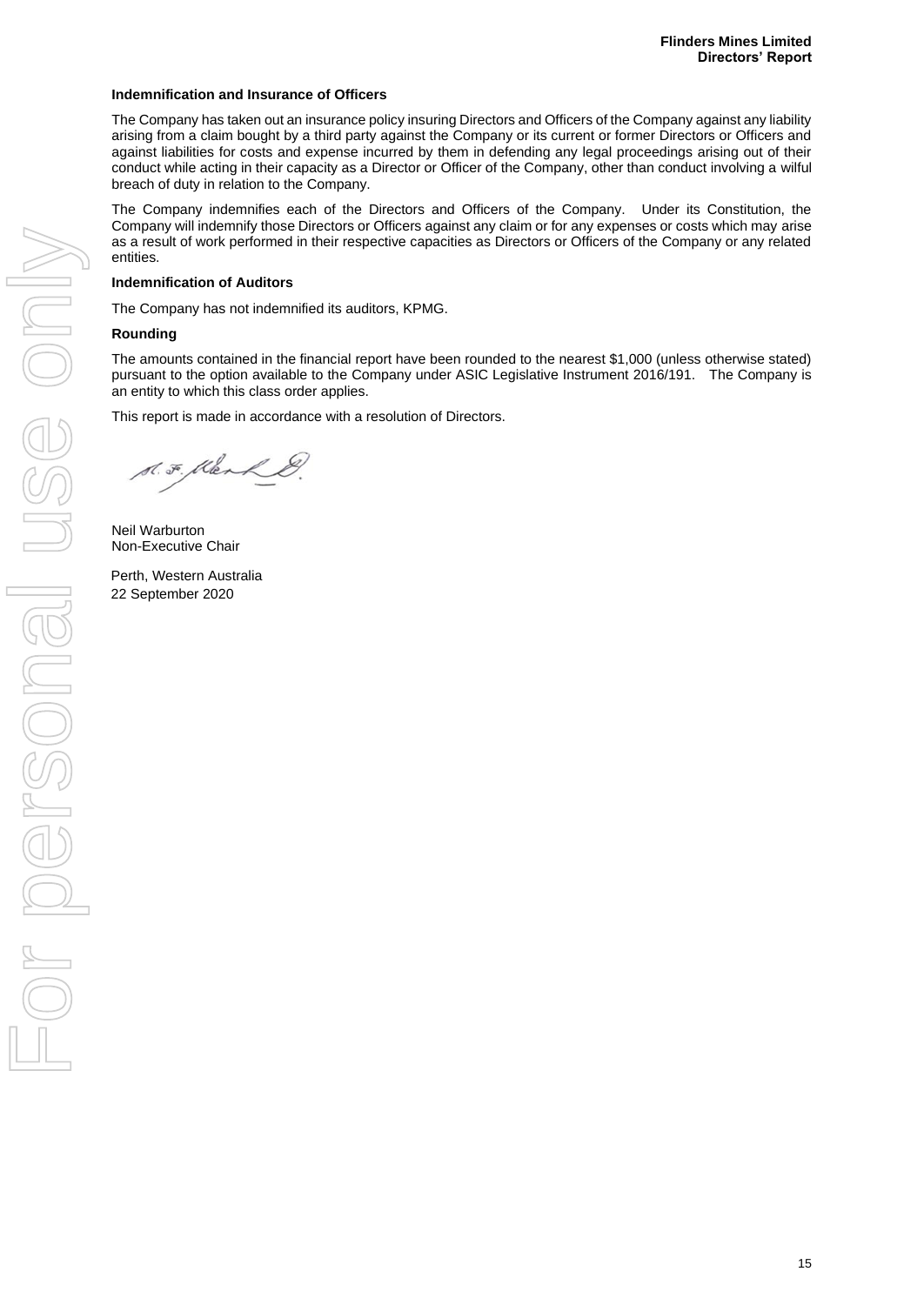

# Lead Auditor's Independence Declaration under Section 307C of the Corporations Act 2001

# To the Directors of Flinders Mines Limited

I declare that, to the best of my knowledge and belief, in relation to the audit of Flinders Mines Limited for the financial year ended 30 June 2020 there have been:

- i. no contraventions of the auditor independence requirements as set out in the Corporations Act 2001 in relation to the audit; and
- ii. no contraventions of any applicable code of professional conduct in relation to the audit.

 $KPMG$ .

KPMG R Gambitta Partner

Perth

22 September 2020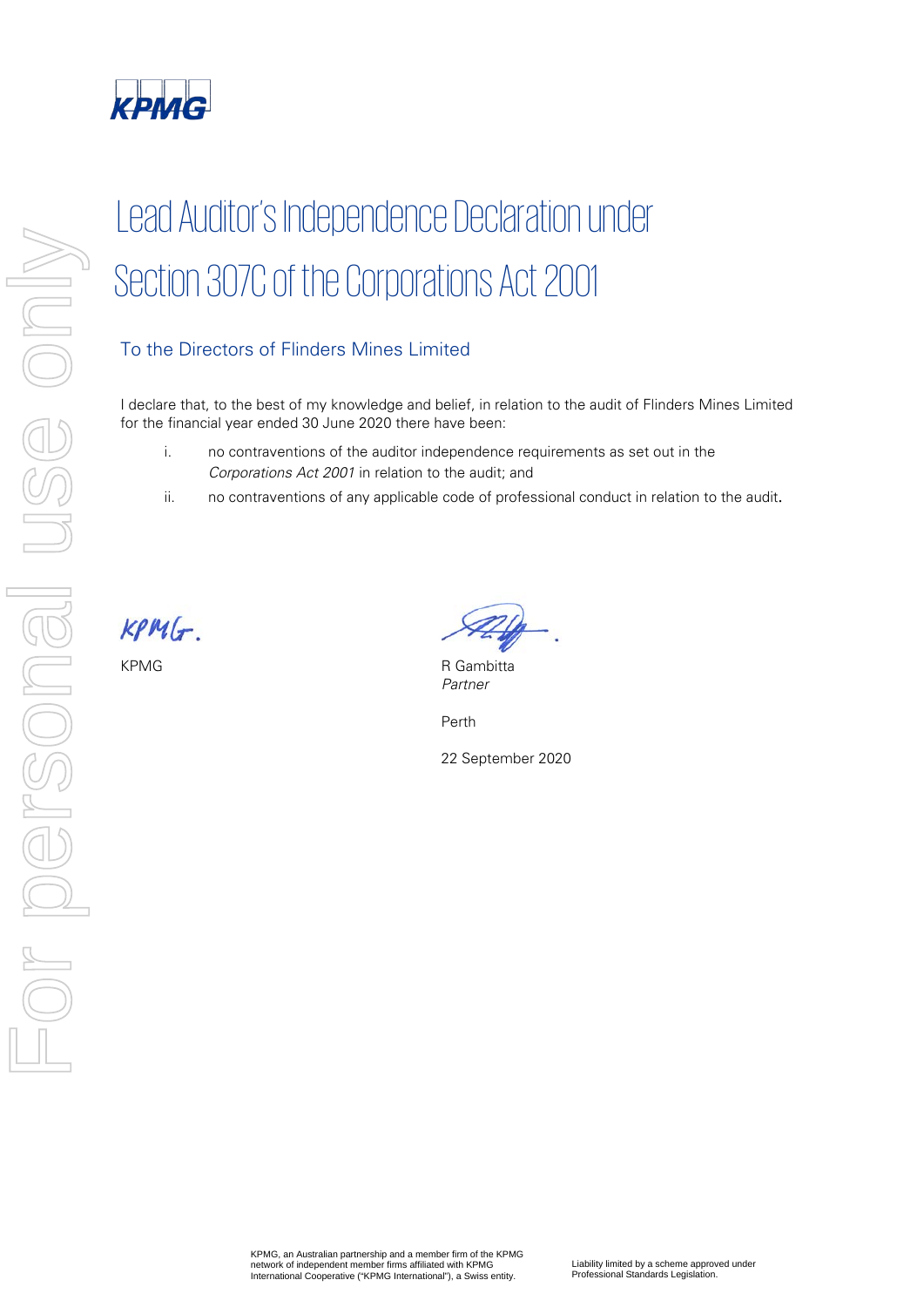# **Flinders Mines Limited Consolidated Statement of Profit or Loss and Other Comprehensive Income For the year ended 30 June 2020**

|                                 | <b>Notes</b> | 2020<br>\$'000 | 2019<br>\$'000 |
|---------------------------------|--------------|----------------|----------------|
| Finance income                  | 5            | 17             | 56             |
| Other income                    | 5            | 29             | 4              |
| Administrative & other expenses | 5            | (7, 873)       | (5, 459)       |
| Finance costs                   | 5            | (211)          | (55)           |
| Loss before income tax          |              | (8,038)        | (5, 457)       |
| Income tax expense              | 6            | (48)           | (13)           |
| Loss for the year               |              | (8,086)        | (5, 470)       |

| Items that may be reclassified to profit or loss:<br>Other comprehensive income<br>Other comprehensive loss for the year<br>attributable to owners of the Company |  | $\overline{\phantom{0}}$ | -       |
|-------------------------------------------------------------------------------------------------------------------------------------------------------------------|--|--------------------------|---------|
|                                                                                                                                                                   |  | (8,086)                  | (5,470) |
| Loss per share attributable to ordinary<br>equity holders:                                                                                                        |  | Cents                    | Cents   |
| Basic and diluted loss per share                                                                                                                                  |  | (0.197)                  | (0.159) |

The above statement should be read in conjunction with the accompanying notes.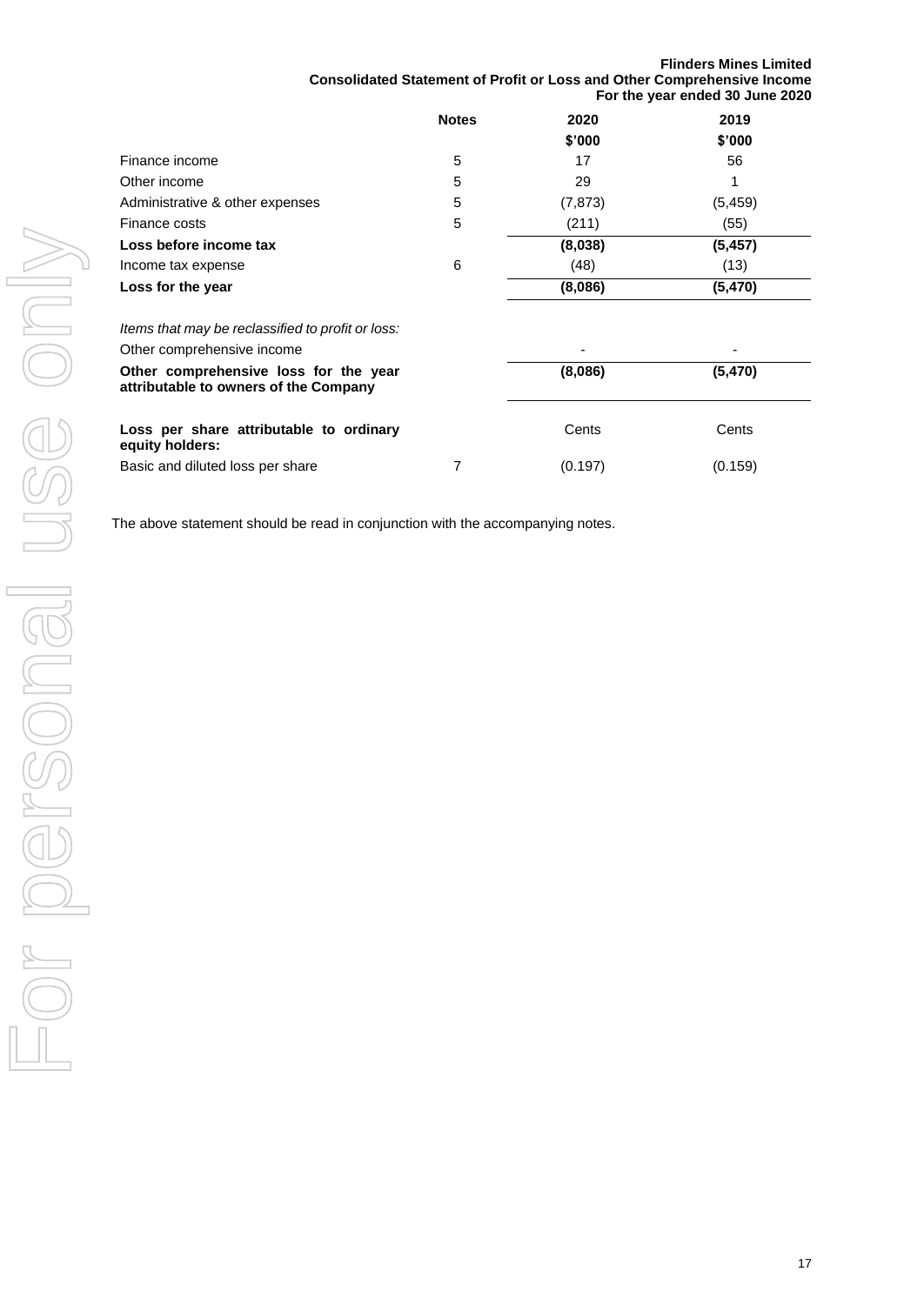|                                      | <b>Flinders Mines Limited</b><br><b>Consolidated Statement of Financial Position</b><br>As at 30 June 2020 |           |  |
|--------------------------------------|------------------------------------------------------------------------------------------------------------|-----------|--|
| <b>Notes</b>                         | 2020                                                                                                       | 2019      |  |
|                                      | \$'000                                                                                                     | \$'000    |  |
| <b>Current assets</b>                |                                                                                                            |           |  |
| 8<br>Cash and cash equivalents       | 4,101                                                                                                      | 1,700     |  |
| Trade and other receivables          | 47                                                                                                         | 83        |  |
| 9<br>Other current assets            | 405                                                                                                        | 379       |  |
| <b>Total current assets</b>          | 4,553                                                                                                      | 2,162     |  |
| <b>Non-current assets</b>            |                                                                                                            |           |  |
| 10<br>Exploration and evaluation     | 64,982                                                                                                     | 61,126    |  |
| Plant and equipment                  |                                                                                                            | 1         |  |
| <b>Total non-current assets</b>      | 64,982                                                                                                     | 61,127    |  |
| <b>Total assets</b>                  | 69,535                                                                                                     | 63,289    |  |
| <b>Current liabilities</b>           |                                                                                                            |           |  |
| 11<br>Trade and other payables       | 502                                                                                                        | 640       |  |
| 13<br>Provisions                     | 85                                                                                                         |           |  |
| <b>Total current liabilities</b>     | 587                                                                                                        | 640       |  |
| <b>Non-current liabilities</b>       |                                                                                                            |           |  |
| 12<br>Loans and borrowings           | 3,122                                                                                                      | 3,032     |  |
| Provisions<br>13                     | 665                                                                                                        |           |  |
| <b>Total non-current liabilities</b> | 3,787                                                                                                      | 3,032     |  |
| <b>Total liabilities</b>             | 4,374                                                                                                      | 3,672     |  |
| <b>Net assets</b>                    | 65,161                                                                                                     | 59,617    |  |
| <b>Equity</b>                        |                                                                                                            |           |  |
| Contributed equity<br>14             | 160,694                                                                                                    | 147,064   |  |
| <b>Accumulated losses</b>            | (95, 533)                                                                                                  | (87, 447) |  |
| <b>Total equity</b>                  | 65,161                                                                                                     | 59,617    |  |

The above statement should be read in conjunction with the accompanying notes.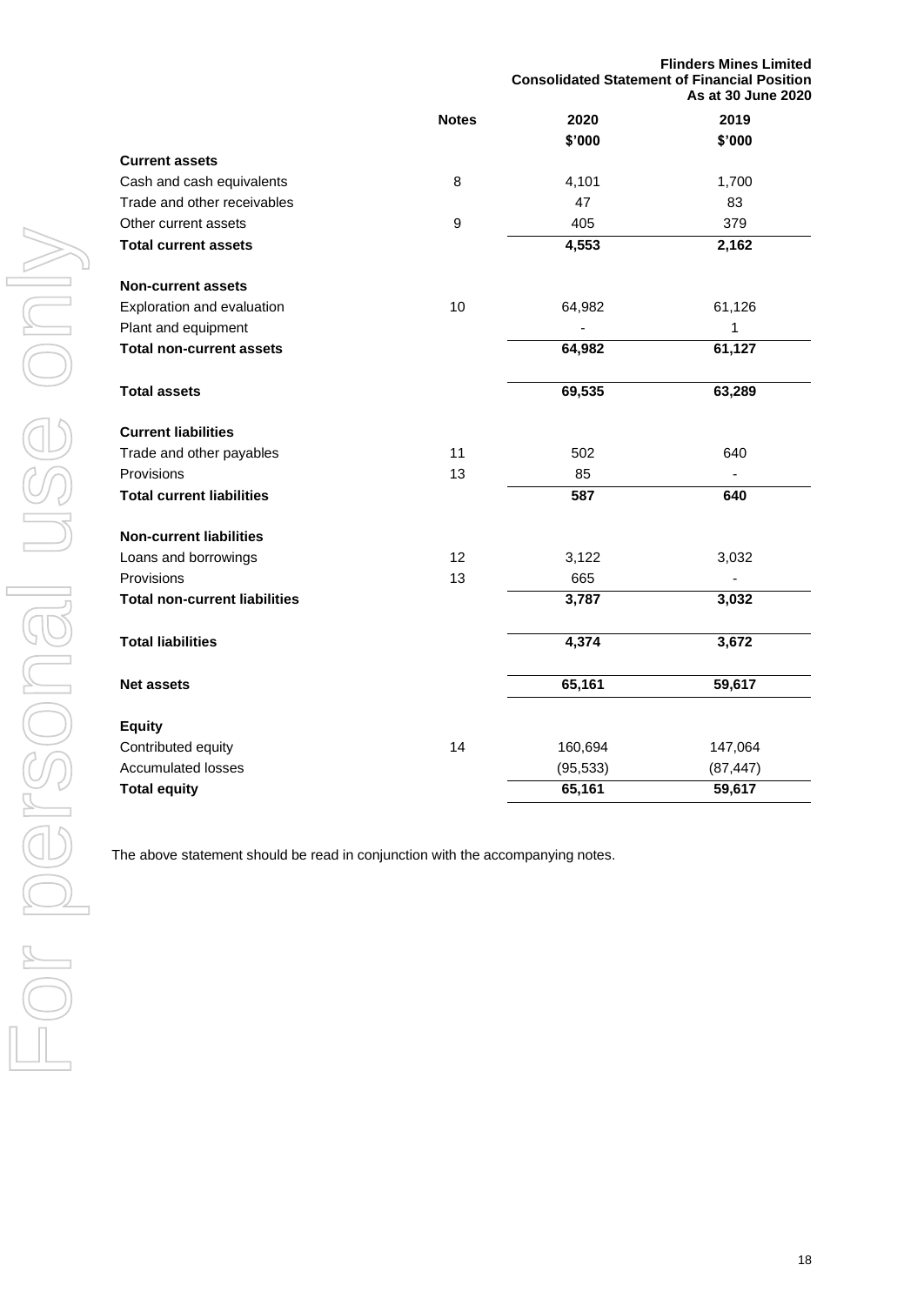|                                                          | <b>Consolidated Statement of Changes in Equity</b><br>For the year ended 30 June 2020 |                       |                     |
|----------------------------------------------------------|---------------------------------------------------------------------------------------|-----------------------|---------------------|
|                                                          | <b>Contributed</b><br>equity                                                          | Accumulated<br>losses | <b>Total equity</b> |
|                                                          | \$'000                                                                                | \$'000                | \$'000              |
| Balance at 1 July 2018                                   | 138,859                                                                               | (81, 977)             | 56,882              |
| Loss for the year                                        |                                                                                       | (5,470)               | (5,470)             |
| Total comprehensive loss for the year                    |                                                                                       | (5, 470)              | (5,470)             |
| Transactions with owners in their capacity<br>as owners: |                                                                                       |                       |                     |
| Contributions of equity, net of costs                    | 8,205                                                                                 |                       | 8,205               |
| Balance as at 30 June 2019                               | 147,064                                                                               | (87, 447)             | 59,617              |
| Loss for the year                                        |                                                                                       | (8,086)               | (8,086)             |
| Total comprehensive loss for the year                    | -                                                                                     | (8,086)               | (8,086)             |
| Transactions with owners in their capacity<br>as owners: |                                                                                       |                       |                     |
| Contributions of equity, net of costs                    | 13,630                                                                                |                       | 13,630              |
| Balance as at 30 June 2020                               | 160,694                                                                               | (95, 533)             | 65,161              |

The above statement should be read in conjunction with the accompanying notes.

**Flinders Mines Limited**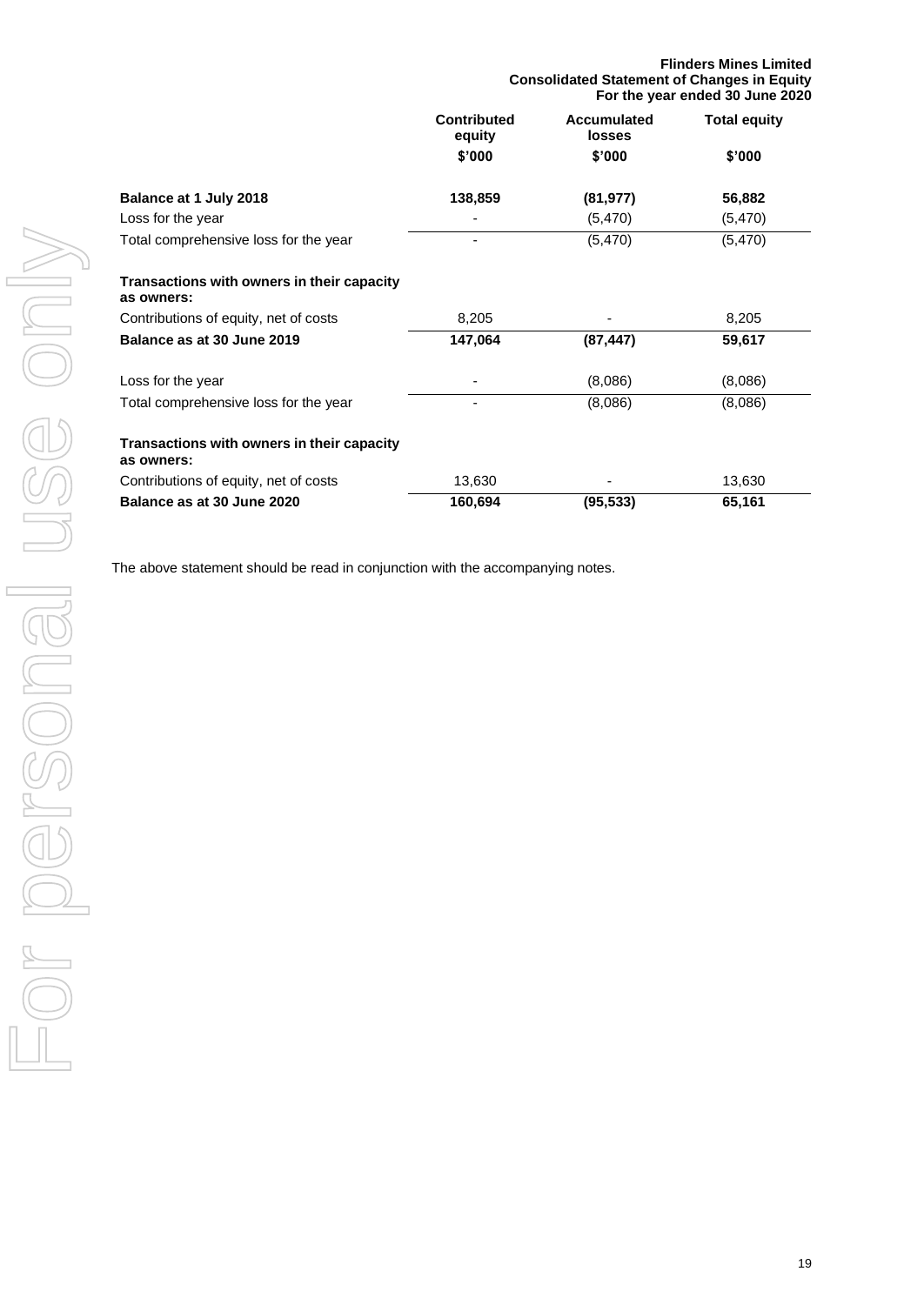|                                                           |              | <b>Flinders Mines Limited</b><br><b>Consolidated Statement of Cash Flows</b><br>For the year ended 30 June 2020 |          |
|-----------------------------------------------------------|--------------|-----------------------------------------------------------------------------------------------------------------|----------|
|                                                           | <b>Notes</b> | 2020                                                                                                            | 2019     |
|                                                           |              | \$'000                                                                                                          | \$'000   |
| Cash flows from operating activities                      |              |                                                                                                                 |          |
| Payments to suppliers and employees                       |              | (7,868)                                                                                                         | (5,034)  |
| Interest expense                                          |              | (120)                                                                                                           | (131)    |
| Interest received                                         |              | 17                                                                                                              | 56       |
| Net cash outflow from operating activities                | 8            | (7, 971)                                                                                                        | (5, 109) |
| Cash flows from investing activities                      |              |                                                                                                                 |          |
| Payments for exploration activities                       |              | (3,209)                                                                                                         | (2,722)  |
| Net cash outflow from investing activities                |              | (3,209)                                                                                                         | (2, 722) |
| Cash flows from financing activities                      |              |                                                                                                                 |          |
| Proceeds from issues of shares                            |              | 13,743                                                                                                          | 8,275    |
| <b>Transaction costs</b>                                  |              | (162)                                                                                                           | (45)     |
| Proceeds from borrowings                                  |              | 7,000                                                                                                           | 3,000    |
| Repayment of borrowings                                   |              | (7,000)                                                                                                         | (5,000)  |
| Net cash inflow from financing activities                 |              | 13,581                                                                                                          | 6,230    |
| Net increase (decrease) in cash and cash<br>equivalents   |              | 2,401                                                                                                           | (1,601)  |
| Cash and cash equivalents at the beginning<br>of the year |              | 1,700                                                                                                           | 3,301    |
| Cash and cash equivalents at the end of<br>the year       | 8            | 4,101                                                                                                           | 1,700    |

The above statement should be read in conjunction with the accompanying notes.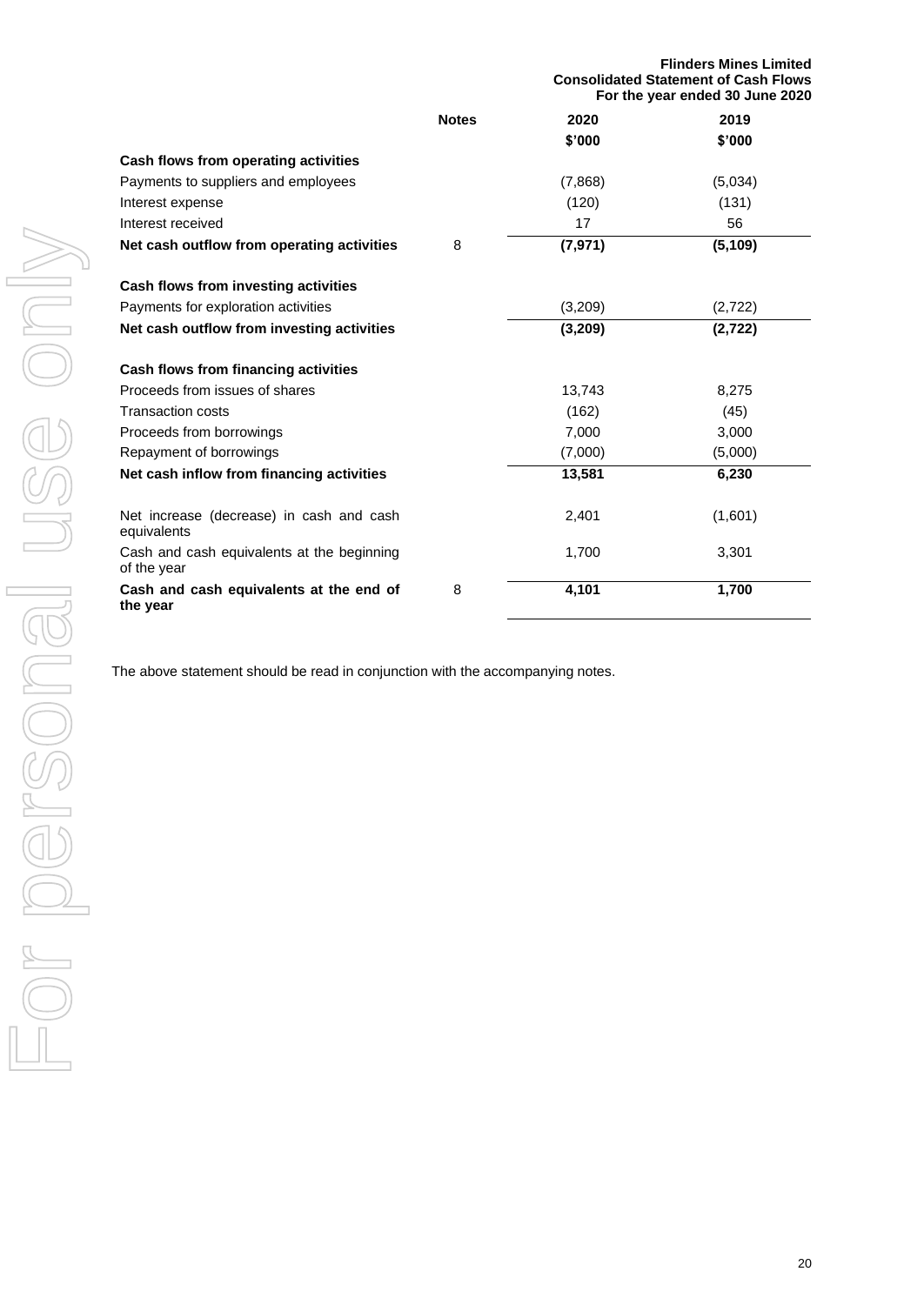# **1 Corporate information**

The consolidated financial report of Flinders Mines Limited for the year ended 30 June 2020 was authorised for issue in accordance with a resolution of the Directors on 22 September 2020. The Board of Directors has the power to amend the consolidated financial statements after issue.

Flinders Mines Limited (the 'Company' or 'Flinders') is a for-profit company limited by shares whose shares are publicly traded on the Australian Securities Exchange. The Company and its subsidiaries were incorporated and domiciled in Australia. The registered office and principal place of business of the Company is 45 Ventnor Avenue, West Perth, WA 6005.

The amounts contained in the financial report have been rounded to the nearest \$1,000 (unless otherwise stated) pursuant to the option available to the Company under ASIC Instrument 2016/191. The Company is an entity to which this Instrument applies.

# **2 Reporting entity**

The Consolidated Financial Statements comprise of the Company and its subsidiaries, (together referred to as the 'Consolidated Entity' or the 'Group').

# **3 Basis of preparation**

The Consolidated Financial Statements are general purpose financial statements which have been prepared in accordance with Australian Accounting Standards and Interpretations issued by the Australian Accounting Standards Board and the *Corporations Act 2001*. The Consolidated Financial Statements also comply with International Financial Reporting Standards as issued by the International Accounting Standards Board.

These financial statements have been prepared under the historical cost convention except for certain financial assets and liabilities which are required to be measured at fair value.

# **a) Basis of consolidation**

Subsidiaries are all entities over which the Group has control. The Group controls an entity when the Group is exposed to, or has rights to, variable returns from its involvement with the entity and could affect those returns through its power to direct the activities of the entity. Subsidiaries are fully consolidated from the date on which control is transferred to the Group. They are deconsolidated from the date that control ceases.

The acquisition method of accounting is used to account for business combinations by the Group.

Intercompany transactions, balances and unrealised gains on transactions between Group companies are eliminated. Unrealised losses are also eliminated unless the transaction provides evidence of an impairment of the transferred asset. Accounting policies of subsidiaries have been changed where necessary to ensure consistency with the policies adopted by the Group.

# **b) Goods and services tax ('GST')**

Revenues, expenses and assets are recognised net of the amount of GST except:

- when the GST incurred on a purchase of goods and services is not recoverable from the taxation authority, in which case the GST is recognised as part of the cost of acquisition of the asset or as part of the expense item as applicable; and
- receivables and payables, which are stated with the amount of GST included.

The net amount of GST recoverable from, or payable to, the taxation authority is included as part of receivables or payables in the statement of financial position.

Cash flows are included in the statement of cash flows on a net basis and the GST component of cash flows arising from investing and financing activities, which is recoverable from, or payable to, the taxation authority are classified as operating cash flows. Commitments and contingencies are disclosed net of the amount of GST recoverable from, or payable to, the taxation authority.

# **c) Comparatives**

When required by Accounting Standards, comparative figures have been adjusted to conform to changes in presentation for the current financial year.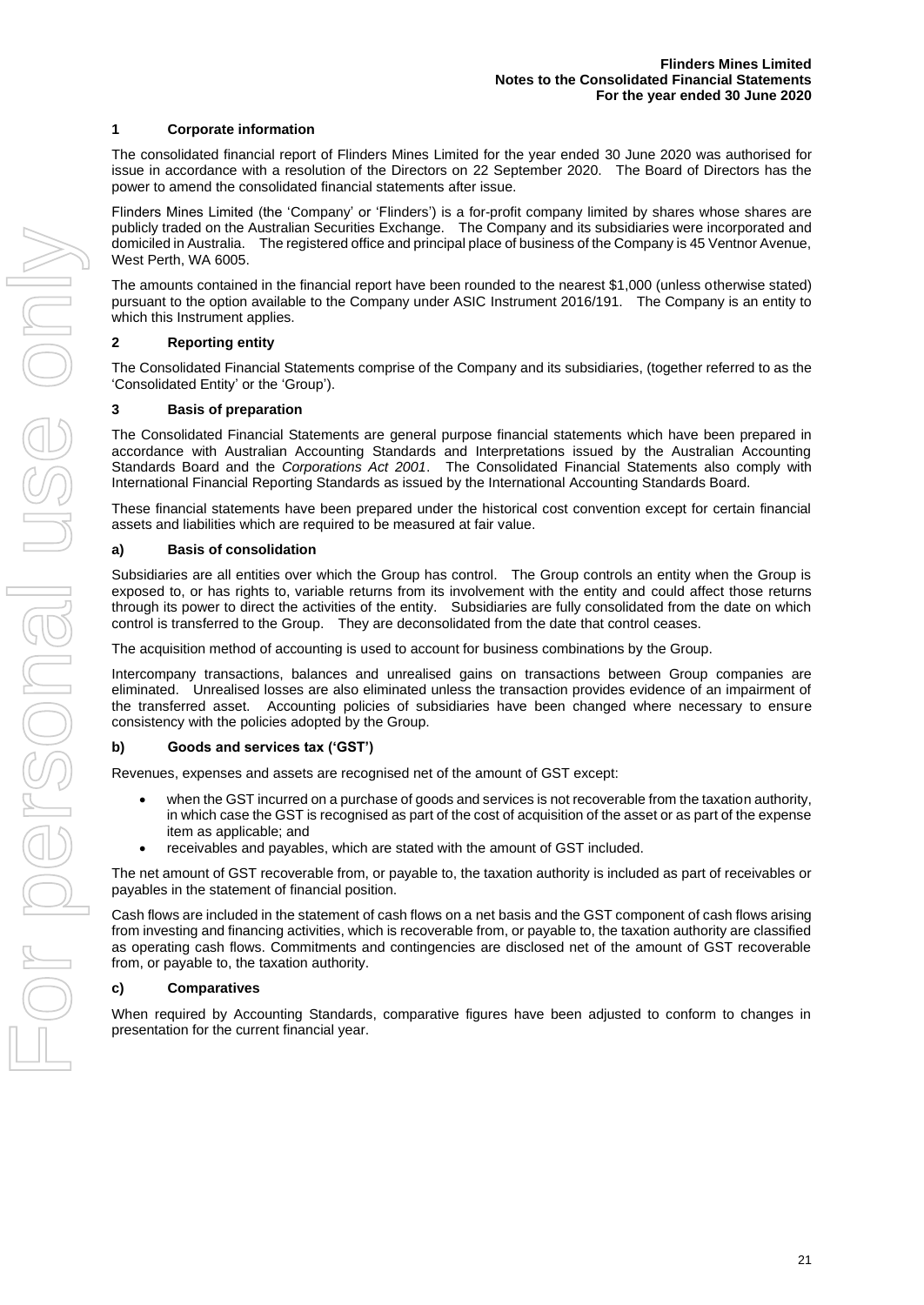# **4 Segment information**

# **Identification of reportable segments**

Management has determined the operating segments based on the reports reviewed and used by the Board of Directors (the chief operating decision maker) that are used to make strategic decisions. The Group is managed primarily based on geographical area of interest, since the diversification of Group operations inherently has notably different risk profiles and performance assessment criteria. Operating segments are therefore determined on the same basis.

Reportable segments disclosed are based on aggregating operating segments where the segments are considered to have similar economic characteristics and are also similar with respect to the following:

- external regulatory requirements
- geographical and geological styles

# **Operations**

The Group has exploration operations in iron ore mineralisation, gold and base metals. The costs associated with the Pilbara Iron Ore Project are reported on in the Pilbara Iron Ore segment and the costs associated with Canegrass gold and base metals are reported in the Canegrass segment.

# **Accounting policies developed**

Unless stated otherwise, all amounts reported to the Board of Directors as chief decision maker with respect to operating segments are determined in accordance with accounting policies that are consistent to those adopted in the Consolidated Financial Statements of the Group.

| 2020                      | <b>Pilbara Iron Ore</b><br>\$'000 | <b>Canegrass</b><br>\$'000 | Total<br>\$'000 |
|---------------------------|-----------------------------------|----------------------------|-----------------|
| Segment result            |                                   |                            |                 |
| Capital expenditure       | 2,387                             | 719                        | 3,106           |
| Total segment assets      | 63,028                            | 1.954                      | 64,982          |
| Total segment liabilities | 823                               | 12                         | 835             |
| 2019                      |                                   |                            |                 |
| Segment result            |                                   | ۰                          |                 |
| Capital expenditure       | 1.984                             | 691                        | 2,675           |
| Total segment assets      | 59,891                            | 1,235                      | 61,126          |
| Total segment liabilities | 105                               | 38                         | 143             |

A reconciliation of segment loss to operating loss before income tax is provided as follows:

|                                   | 2020                     | 2019     |
|-----------------------------------|--------------------------|----------|
|                                   | \$'000                   | \$'000   |
| <b>Total segment loss</b>         | $\overline{\phantom{0}}$ | ۰        |
| Finance income                    | 17                       | 56       |
| Other income                      | 29                       |          |
| Administrative and other expenses | (7, 873)                 | (5, 459) |
| Finance cost                      | (211)                    | (55)     |
| Loss before income tax            | (8,038)                  | (5, 457) |

Reportable segments' assets are reconciled to total assets as follows:

|                             | 2020<br>\$'000 | 2019<br>\$'000 |
|-----------------------------|----------------|----------------|
| <b>Segment assets</b>       | 64.982         | 61,126         |
| Unallocated:                |                |                |
| Cash and cash equivalents   | 4,101          | 1.700          |
| Trade and other receivables | 47             | 83             |
| Other current assets        | 405            | 379            |
| Plant and equipment         | -              |                |
| <b>Total assets</b>         | 69,535         | 63,289         |

Reportable segments' liabilities are reconciled to total liabilities as follows:

|                            | 2020<br>\$'000 | 2019<br>\$'000 |
|----------------------------|----------------|----------------|
| <b>Segment liabilities</b> | 835            | 143            |
| Unallocated:               |                |                |
| Trade and other payables   | 417            | 497            |
| Loans and borrowings       | 3.122          | 3.032          |
| <b>Total liabilities</b>   | 4.374          | 3.672          |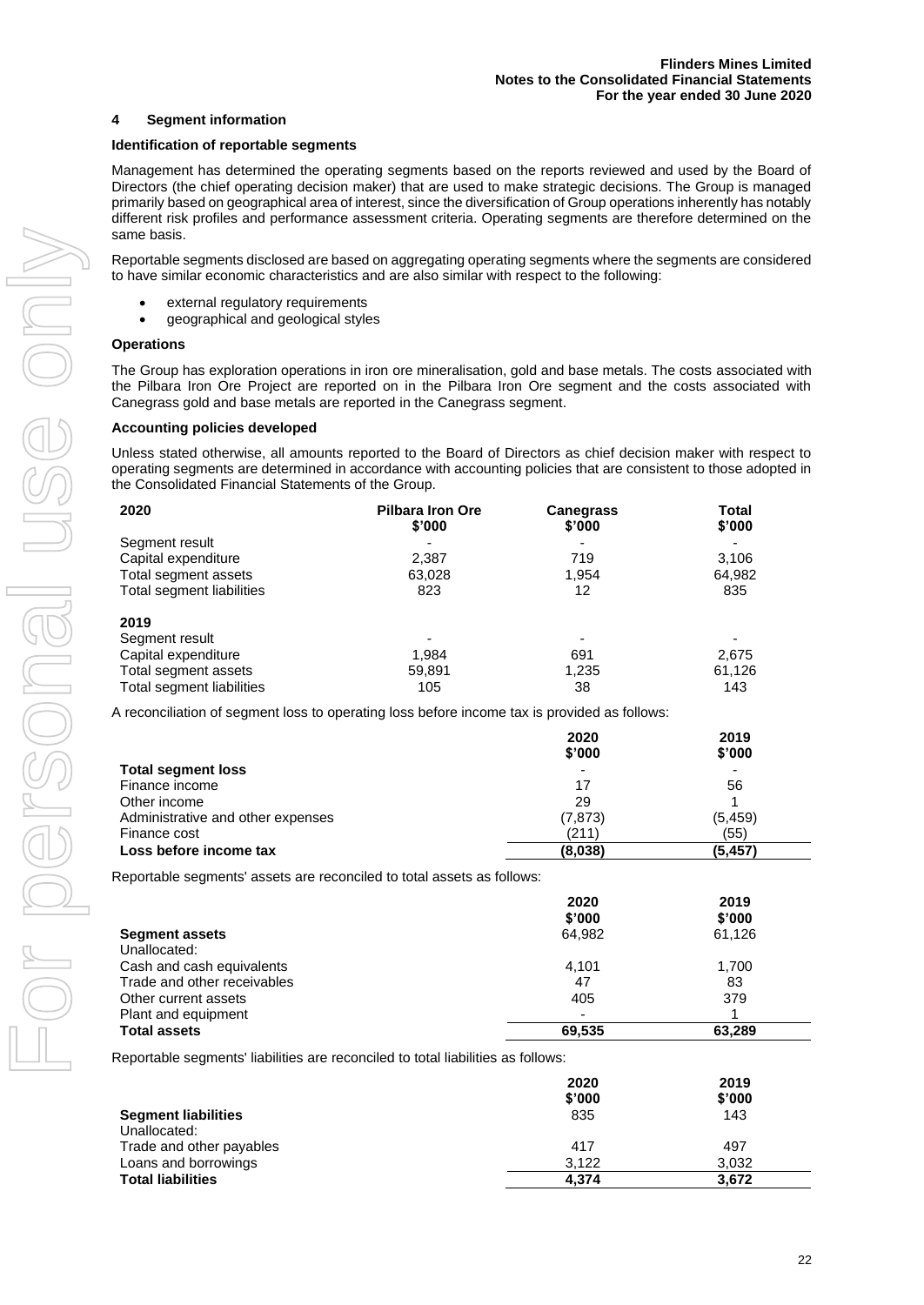#### **5 Income and expenses**

|                                            | 2020<br>\$'000 | 2019<br>\$'000 |
|--------------------------------------------|----------------|----------------|
| <b>Finance revenue</b>                     |                |                |
| Interest received                          | 17             | 56             |
| Other income                               |                |                |
| Other income                               | 29             | 1              |
| <b>Administrative expenses</b>             |                |                |
| Compliance                                 | (245)          | (225)          |
| Insurance                                  | (351)          | (338)          |
| Consultants                                | (4, 139)       | (1,894)        |
| Administration costs                       | (389)          | (198)          |
| Salary and Wages (including Director Fees) | (953)          | (1, 424)       |
| Legal costs                                | (1,736)        | (1,280)        |
| Occupancy costs                            | (44)           | (75)           |
|                                            | (7,857)        | (5, 434)       |
| Other expense                              |                |                |
| Exploration expenditure expensed           | (16)           | (25)           |
|                                            | (16)           | (25)           |
| <b>Finance expense</b>                     |                |                |
| Interest expense                           | (210)          | (53)           |
| Bank fees                                  | (1)            | (2)            |
|                                            | (211)          | (55)           |

#### **6 Income tax expense**

The prima facie income tax expense on pre-tax accounting losses from continuing operations reconciles to the income tax expense in the financial statements as follows:

|                                                   | 2020<br>\$'000 | 2019<br>\$'000 |
|---------------------------------------------------|----------------|----------------|
| Loss from continuing operations before income tax | (8,038)        | (5, 457)       |
| Tax at the Australian tax rate of 30% (2019: 30%) | (2.412)        | (1,637)        |

Tax effect of amounts which are not deductible (taxable) in calculating taxable income:

| Other non-allowable items                   | (9)   |       |
|---------------------------------------------|-------|-------|
| Temporary differences not bought to account | 2.469 | 1.650 |
| Tax expense                                 | 48    |       |

The tax rate used in the above reconciliation is the corporate tax rate of 30% payable by Australian corporate entities on taxable profits under Australian Tax Law. There has been no change in this tax rate since the previous reporting period.

The Group has DTAs arising in Australia of \$23.484 million (2019: \$25.382 million) that are available for offset against future taxable profits of the companies in which the losses arose.

A deferred tax asset ('DTA') on the timing differences has not been recognised as they do not meet the recognition criteria as outlined in below. A DTA has not been recognised in respect of tax losses either as realisation of the benefit is not regarded as probable.

The taxation benefits will only be obtained if:

- a) the Consolidated Entity derives future assessable income of a nature and of an amount sufficient to enable the benefit from the deduction for the loss to be realised;
- b) the Consolidated Entity continues to comply with the conditions for deductibility imposed by law; and
- c) no changes in tax legislation adversely affect the consolidated entity in realising the benefits from the deductions for the loss.

The income tax expense or benefit for the period is the tax payable on the current period's taxable income based on the applicable income tax rate for each jurisdiction adjusted by changes in deferred tax assets and liabilities attributable to temporary differences and to unused tax losses.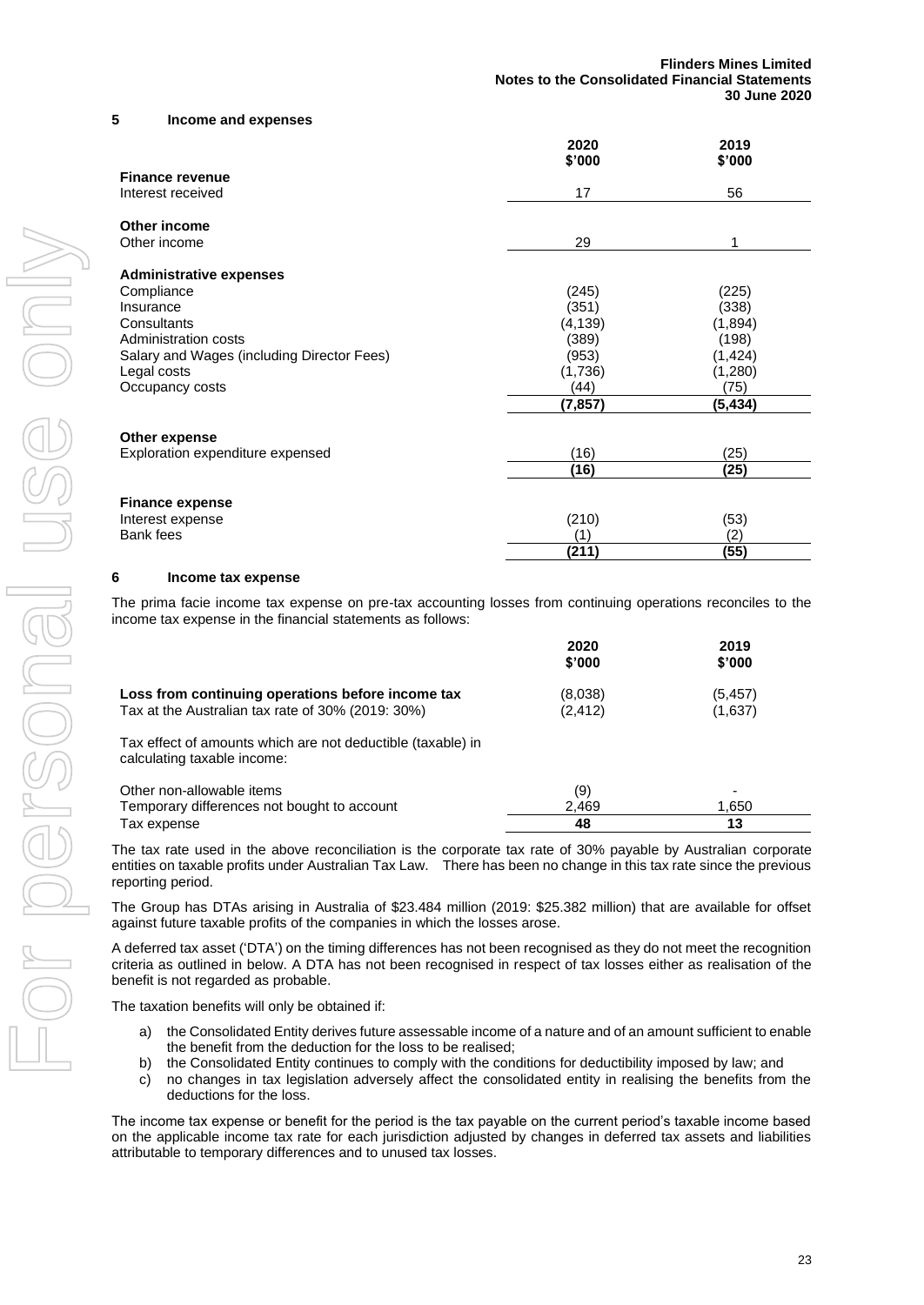# **6 Income tax expense (continued)**

Deferred income tax is provided in full, using the liability method, on temporary differences arising between the tax bases of assets and liabilities and their carrying amounts in the consolidated financial statements. However, the deferred income tax is not accounted for if it arises from initial recognition of an asset or liability in a transaction other than a business combination that at the time of the transaction affects neither accounting nor taxable profit nor loss. Deferred income tax is determined using tax rates (and laws) that have been enacted or substantially enacted by the reporting date and are expected to apply when the related deferred income tax asset is realised or the deferred income tax liability is settled.

Deferred tax assets are recognised for deductible temporary differences and unused tax losses only if it is probable that future taxable amounts will be available to utilise those temporary differences or losses.

Deferred tax liabilities and assets are not recognised for temporary differences between the carrying amount and tax bases of investments in controlled entities where the Parent entity is able to control the timing of the reversal of the temporary differences and it is probable that the differences will not reverse in the foreseeable future.

Deferred tax assets and liabilities are offset when there is a legally enforceable right to offset current tax assets and liabilities and when the deferred tax balances relate to the same taxation authority. Current tax assets and tax liabilities are offset where the entity has a legally enforceable right to offset and intends either to settle on a net basis, or to realise the asset and settle the liability simultaneously.

Current and deferred tax balances attributable to amounts recognised directly in equity are also recognised directly in equity.

# **Tax Consolidation**

The Company and its wholly owned Australian resident entities have formed a tax-consolidated group with effect from 1 July 2018 and are therefore taxed as a single entity from that date. The head entity within the tax consolidated group is Flinders Mines Limited. \$120.510 million in carry forward revenue tax losses were transferred into the tax-consolidated group at formation. The Company has assessed that these losses are able to be carried forward under the Continuity of Ownership test as at 30 June 2020.

The head entity, in conjunction with other members of the tax-consolidated group, have entered into a tax funding arrangement which sets out the funding obligations of members of the tax-consolidated group in respect of tax amounts. Any current tax liabilities (or assets) and deferred tax assets arising from unused tax losses of the subsidiaries are assumed by the head entity and are recognised by the Company as intercompany receivables (or payables). Contributions to fund the current tax liabilities are payable as per the tax funding arrangement and reflect the timing of the head entity's obligation to make payments for tax liabilities to the relevant tax authorities.

The head entity in conjunction with other members of the tax-consolidated group has also entered into a tax sharing agreement. The tax sharing agreement provides for the determination of the allocation of income tax liabilities between the entities should the head entity default on its tax payment obligations. No amounts have been recognised in the financial statements in respect of this agreement as payment of any amounts under the tax sharing agreement is considered remote.

# **7 Loss per share**

| Loss used in calculating basic and diluted loss per share<br>Loss used in calculating basic and diluted loss per share<br>from continuing operations | 2020<br>\$'000<br>(8.086)<br>(8.086) | 2019<br>\$'000<br>(5, 470)<br>(5,470) |
|------------------------------------------------------------------------------------------------------------------------------------------------------|--------------------------------------|---------------------------------------|
|                                                                                                                                                      | 2020<br><b>Number</b>                | 2019<br><b>Number</b>                 |
| Weighted average number of ordinary shares used in the<br>calculation of basic and diluted loss per share                                            | 4,098,827,112                        | 3.443.478.128                         |

Basic earnings/loss per share is determined by dividing net profit or loss after income tax attributable to members of the Company, excluding any costs of servicing equity other than ordinary shares, by the weighted average number of ordinary shares outstanding during the financial year.

Diluted earnings per share adjusts the figures used in the determination of basic earnings/loss per share to take into account the after income tax effect of interest and other financing costs associated with dilutive potential ordinary shares by the weighted average number of shares assumed to have been issued for no consideration in relation to potential ordinary shares.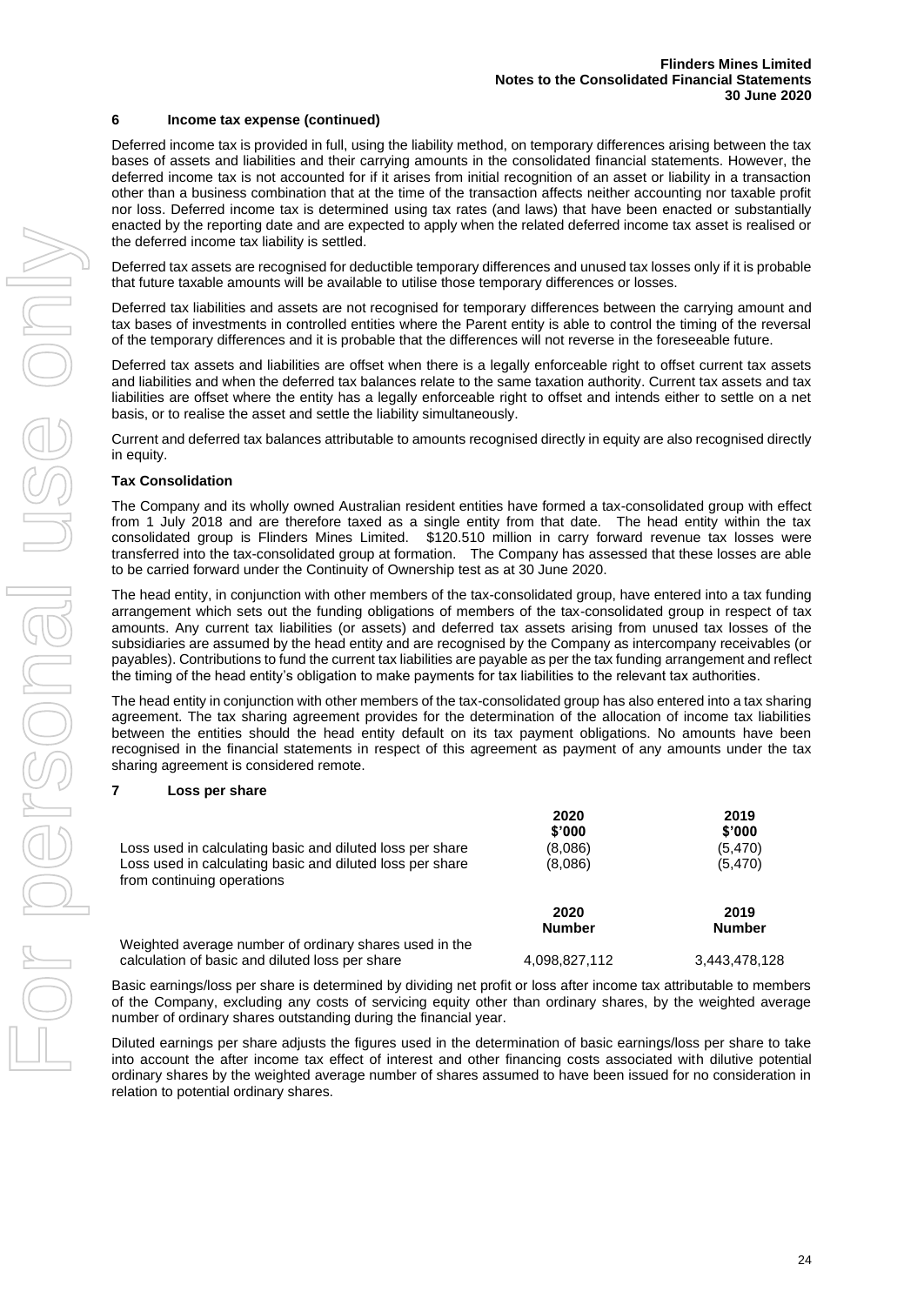# **8 Cash and cash equivalents**

|                          | 2020   | 2019   |
|--------------------------|--------|--------|
|                          | \$'000 | \$'000 |
| Cash at bank and in hand | 4.071  | 1.670  |
| Term deposits            | 30     | 30     |
|                          | 4,101  | 1.700  |

Cash and short-term deposits comprise of cash at bank and in hand and short-term deposits with an original maturity of three months or less.

#### **Reconciliation of loss for the year to net cash flows from operations:**

|                                                    | 2020<br>\$'000 | 2019<br>\$'000 |
|----------------------------------------------------|----------------|----------------|
| Loss for the year                                  | (8,086)        | (5, 470)       |
| Exploration expenditure expensed                   | 16             | 25             |
| Other income                                       | (29)           | (1)            |
| Interest expenses (net of paid part)               | 90             | 32             |
| Income tax expense                                 | 48             | 13             |
| <b>Changes in operating assets and liabilities</b> |                |                |
| Decrease in trade and other receivables            | 36             |                |
| (Increase)/decrease in other assets                | (26)           | 89             |
| (Decrease)/increase in trade and other payables    | (20)           | 202            |
| Net cash flows from operating activities           | (7, 971)       | (5, 109)       |
| 9<br>Other current assets                          |                |                |
|                                                    | 2020           | 2019           |
|                                                    | \$'000         | \$'000         |
| Other current assets                               | 405            | 379            |
|                                                    | 405            | 379            |

Other current assets represent the prepaid portion of rates and rents of the Group's tenements and corporate insurances.

# **10 Exploration and evaluation expenditure**

|                                     | 2020   | 2019   |
|-------------------------------------|--------|--------|
|                                     | \$'000 | \$'000 |
| Opening balance                     | 61.126 | 58.461 |
| Expenditure incurred                | 3.122  | 2,690  |
| Recognition of rehabilitation asset | 750    |        |
| Exploration expenditure expensed    | (16)   | (25)   |
| Closing balance                     | 64.982 | 61.126 |

The ultimate recoupment of costs carried forward for areas of interest in the exploration and evaluation phases is dependent upon the successful development and commercial exploitation, or sale, of the respective areas of interest. For areas which do not meet the criteria of the accounting policy, those amounts are charged to the Consolidated Statement of Comprehensive Income. During the years ending 30 June 2020 and 30 June 2019 expenditure relating to depreciation and tenement administrative services was written off.

Exploration and evaluation costs related to an area of interest are written off as incurred except they may be carried forward as an item in the consolidated statement of financial position where the rights of tenure of an area are current and one of the following conditions is met:

- the costs are expected to be recouped through successful development and exploitation of the area of interest, or alternatively, by its sale; and
- exploration and/or evaluation activities in the area of interest have not at the end of each reporting period reached a stage which permits a reasonable assessment of the existence or otherwise of economically recoverable reserves, and active and significant operations in, or in relation to, the area of interest are continuing.

Capitalised costs include costs directly related to exploration and evaluation activities in the relevant area of interest. General and administrative costs are allocated to an exploration or evaluation asset only to the extent that those costs can be related directly to operational activities in the area of interest to which the asset relates.

Capitalised exploration and evaluation expenditure is written off where the above conditions are no longer satisfied.

Exploration and evaluation expenditure incurred subsequent to the acquisition in respect of an exploration asset acquired is accounted for in accordance with the policy outlined above.

All capitalised exploration and evaluation expenditure is assessed for impairment if facts and circumstances indicate that an impairment may exist. Exploration and evaluation assets are also tested for impairment once commercial reserves are found, before the assets are transferred to development properties.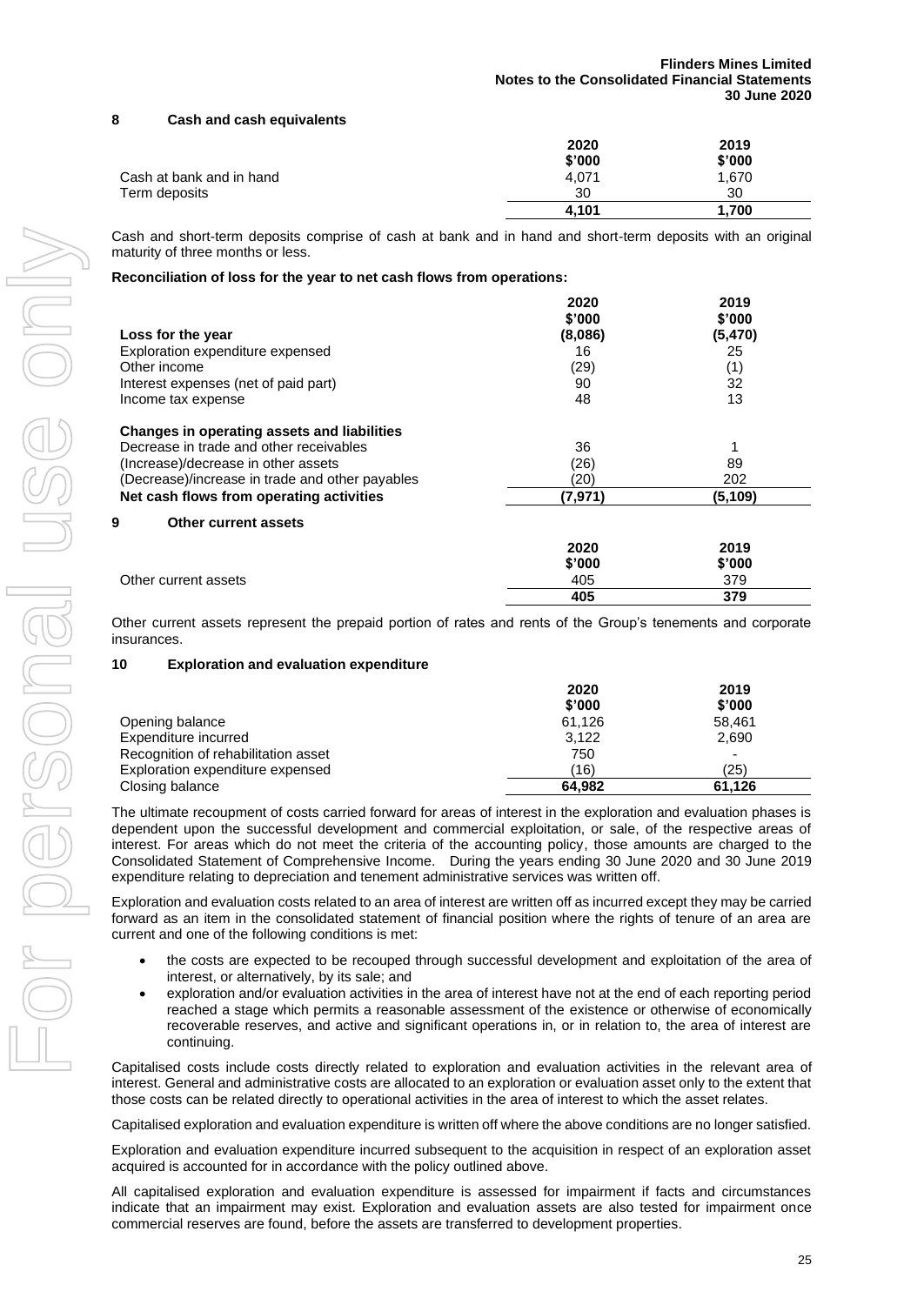# **11 Trade and other payables**

|                | 2020   | 2019   |
|----------------|--------|--------|
|                | \$'000 | \$'000 |
| Trade payables | 194    | 252    |
| Other payables | 308    | 420    |
|                | 502    | 672    |

These amounts represent liabilities for goods and services provided to the Group prior to the end of financial year which are unpaid. The amounts are unsecured, non-interest bearing and are usually paid within 30 days of recognition.

Trade and other payables are presented as current liabilities unless payment is not due within 12 months from the reporting date. They are recognised initially at their fair value and subsequently measured at amortised cost using the effective interest method.

# **12 Loans and Borrowings**

|                      | 2020<br>\$'000 | 2019<br>\$'000 |  |
|----------------------|----------------|----------------|--|
| Non-current PIO Loan | 3,122          | 3,032          |  |

The Company has an unsecured loan facility of \$3.000 million with PIO Mines Pty Ltd ("Loan Facility"), a subsidiary of its major shareholder, TIO (NZ) Limited.

The key terms of the Loan Facility are as follows:

- Interest on the Loan Facility is capitalised annually at a rate of BBSW plus a 2% margin; and
- A repayment date of 30 June 2022.
- As at 30 June 2020, the Loan Facility is fully drawn.

Accrued interest at 30 June 2020 has been capitalised to the loan totalling \$0.122 million (2019: \$0.032 million).

Borrowings are initially recognised at fair value, net of transaction costs incurred. Borrowings are subsequently measured at amortised cost. Any difference between the proceeds (net of transaction costs) and the redemption amount is recognised in profit or loss over the period of the borrowings using the effective interest method. Fees paid on the establishment of loan facilities are recognised as transaction costs of the loan to the extent that it is probable that some or all of the facility will be drawn down.

Borrowings are classified as current liabilities unless the Group has an unconditional right to defer settlement of the liability for at least 12 months after the reporting period.

# **13 Provisions**

|                                         | 2020<br>\$'000 | 2019<br>\$'000 |
|-----------------------------------------|----------------|----------------|
| <b>Current Rehabilitation provision</b> | 85             | -              |
| Non-Current Rehabilitation provision    | 665            | -              |
|                                         | 750            |                |

# **Rehabilitation provision**

A provision is recognised if, as a result of a past event, the Group has a present legal or constructive obligation that can be measured reliably, and it is probable that an outflow of economic benefits will be required to settle the obligation. Provisions are determined by discounting the expected future cash flows at a pre-tax rate that reflects current market assessments of the time value of money and the risks specific to the liability.

A provision is made for the estimated cost of rehabilitation relating to areas disturbed during exploration activities, such as drill holes, collars and track creation, undertaken at the PIOP up to reporting date but not yet rehabilitated. Provision has been made in full for all disturbed areas at the reporting date based on current estimates of costs to rehabilitate such areas, discounted to their present value based on expected future cash flows. The estimated cost of rehabilitation includes the current cost of re-contouring, topsoiling and revegetation, employing legislative requirements. Changes in estimates are dealt with on a prospective basis as they arise.

Uncertainty exists as to the amount of rehabilitation obligations which will be incurred due to the impact of changes in environmental legislation. The provision is recognised as a non-current liability with a corresponding asset included in property, plant and equipment.

At each reporting date the rehabilitation liability is re-measured in line with changes in discount rates and timing or amount of costs to be incurred. Changes in the liability relating to rehabilitation of mine infrastructure and dismantling obligations are added to or deducted from the related asset, other than the unwinding of the discount which is recognised as finance costs in profit or loss as it occurs.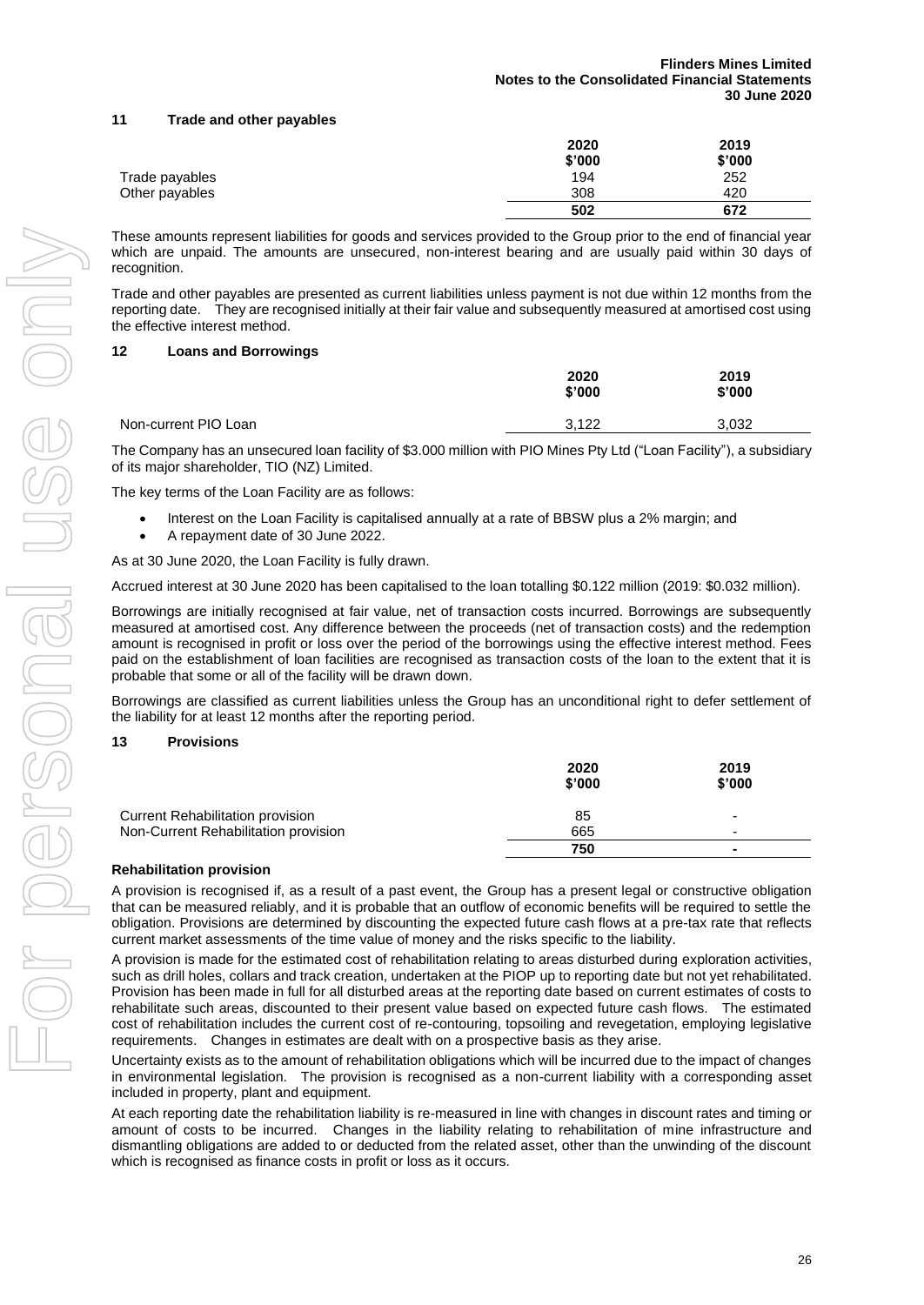# **13 Provisions (continued)**

If the change in liability results in a decrease in the liability that exceeds the carrying amount of the asset, the asset is written down to nil and the excess is recognised immediately in the income statement. If the change in the liability results in an addition to the cost of the asset, the recoverability of the new carrying amount is considered. Where there is an indication that the new carrying amount is not fully recoverable, an impairment test is performed with the write-down recognised in profit or loss in the period in which it occurs.

# **14 Contributed equity**

Issued share capital is recognised at the fair value of the consideration received by the Company. Any transaction costs arising on the issue of ordinary shares are recognised, net of tax, directly in equity as a reduction of the share proceeds received.

|                                                           | <b>Number of shares</b> | \$'000  |
|-----------------------------------------------------------|-------------------------|---------|
| <b>Issued shares:</b>                                     |                         |         |
| At 1 July 2018                                            | 3,366,951,446           | 138,859 |
| Shares issued pursuant to a non-renounceable rights issue | 118,218,635             | 8,275   |
| Share issue costs                                         |                         | (70)    |
| As at 30 June 2019                                        | 3,485,170,081           | 147.064 |
| Shares issued pursuant to a non-renounceable rights issue | 736,015,800             | 13,743  |
| Share issue costs                                         |                         | (113)   |
| As at 30 June 2020                                        | 4,221,185,881           | 160,694 |

# **Ordinary shares**

On 28 April 2020, the Company completed a pro-rata non-renounceable entitlement offer at \$0.025 cents per share, raising approximately \$8.697 million (before costs).

On 25 June 2020, the Company completed a second pro-rata non-renounceable entitlement offer at \$0.013 cents per share, raising approximately \$5.045 million (before costs).

Ordinary shares entitle the holder to participate in dividends and the proceeds on winding up of the Company in proportion to the number of and amounts paid on the shares held.

On a show of hands every holder of ordinary shares present at a meeting in person or by proxy, is entitled to one vote, and upon a poll each share is entitled to one vote.

Ordinary shares have no par value and the Company does not have a limited amount of authorised capital.

# **Capital risk management**

The Group's debt and capital includes ordinary share capital and debt. There are no externally imposed capital requirements.

Management effectively manages the Group's capital by assessing the Group's financial risks and adjusting its capital structure in response to changes in these risks and in the market. These responses include the management of debt levels, distributions to shareholders and share issues.

There have been no changes in the strategy adopted by management to control the capital of the Group since the prior year. This strategy is to ensure that the Group is able to fund its future activities.

# **15 Financial risk management**

The Group's activities expose it to a variety of financial risks: interest rate risk; credit risk and liquidity risk. The Group's overall risk management program focuses on the unpredictability of financial markets and seeks to minimise potential adverse effects on the financial performance of the Group.

Risk management is carried out by management under policies approved by the Board of Directors. Management identifies, evaluates and hedges financial risks in close co-operation with the Group's operating units. The Board provides principles for overall risk management, as well as policies covering specific areas, such as interest rate risk, credit risk, and use of financial instruments and investment of excess liquidity where appropriate.

The Group's financial instruments consist mainly of deposits with banks, accounts receivable and payable and loans to related parties.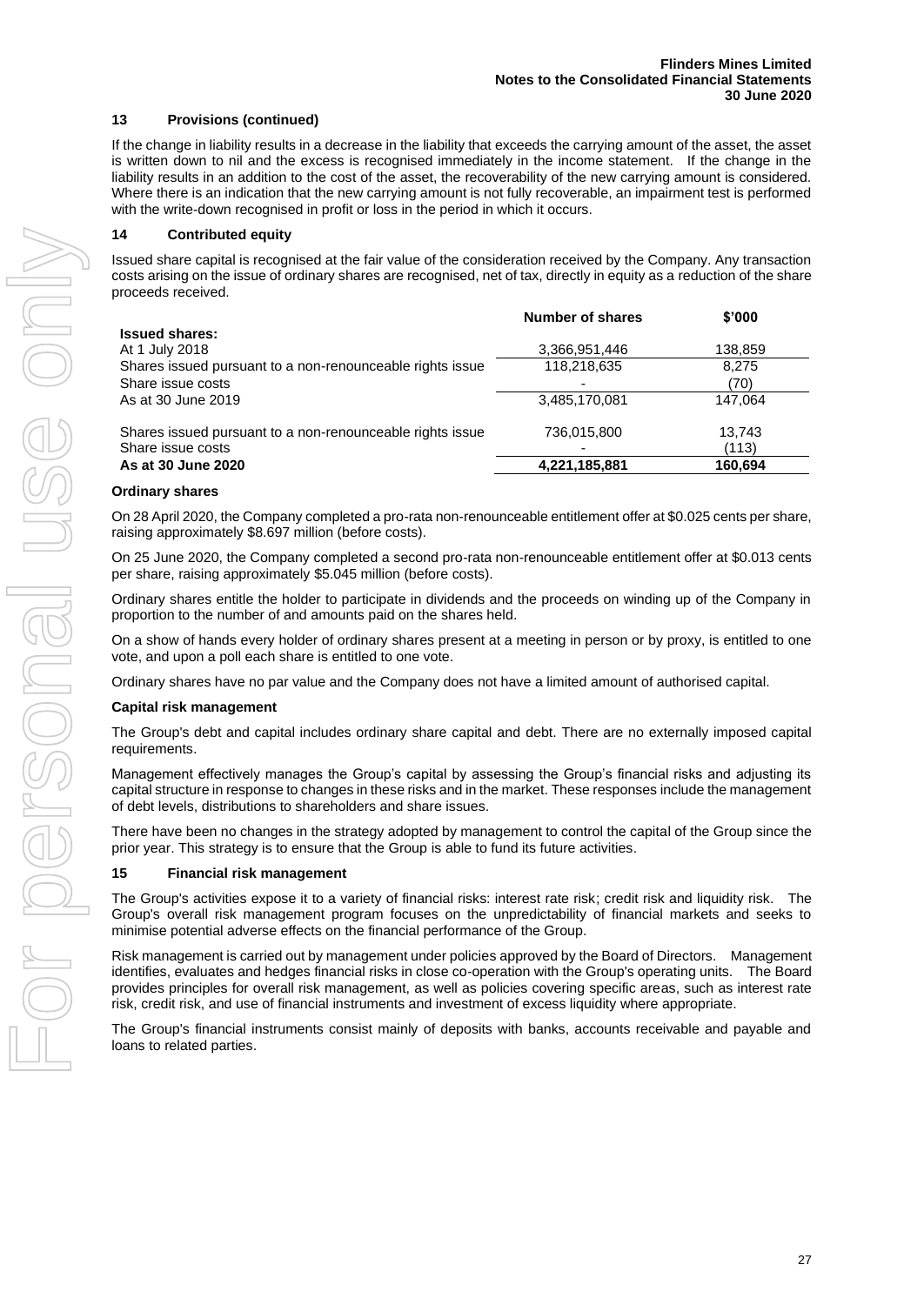# **15 Financial risk management (continued)**

# **Interest rate risk**

The Group's exposure to market risk for changes in interest rates arise from variable interest rate exposure on cash, fixed deposits and interest-bearing liabilities.

The Group's policy is to manage its exposure to interest rate risk by holding cash in short-term, fixed rate and variable rate deposits with reputable high credit quality financial institutions. With interest bearing liabilities, consideration is also given to the potential renewal of existing positions, alternative financing and the mix of fixed and variable interest rates.

The following table summarises the financial assets and liabilities of the Group, together with the effective interest rates as at the balance date.

| 2020                              |                                     | Fixed interest maturing in: |               |           |                             | Average interest rates |              |
|-----------------------------------|-------------------------------------|-----------------------------|---------------|-----------|-----------------------------|------------------------|--------------|
|                                   | <b>Floating</b><br>interest<br>rate | $<$ 1 year                  | $1 - 5$ years | > 5 years | Non-<br>interest<br>bearing | <b>Floating</b>        | <b>Fixed</b> |
|                                   | \$'000                              | \$'000                      | \$'000        | \$'000    | \$'000                      | %                      | %            |
| Cash and<br>cash<br>equivalents   | 4,071                               | 30                          |               |           |                             | 0.45%                  | 0.91%        |
| Trade and<br>other<br>receivables |                                     |                             |               |           | 47                          |                        |              |
| Trade and<br>other payables       |                                     |                             |               |           | 503                         |                        |              |
| Loans and<br>borrowings           |                                     |                             | 3,122         |           |                             | 2.54%                  |              |

| 2019                              |                                     |          | Fixed interest maturing in: |           |                             | Average interest rates |              |
|-----------------------------------|-------------------------------------|----------|-----------------------------|-----------|-----------------------------|------------------------|--------------|
|                                   | <b>Floating</b><br>interest<br>rate | < 1 year | 5<br>years                  | > 5 years | Non-<br>interest<br>bearing | <b>Floating</b>        | <b>Fixed</b> |
|                                   | \$'000                              | \$'000   | \$'000                      | \$'000    | \$'000                      | %                      | %            |
| Cash and cash<br>equivalents      | 1,670                               | 30       |                             |           |                             | 1.45%                  | 2.12%        |
| Trade and<br>other<br>receivables |                                     |          |                             |           | 83                          |                        |              |
| Trade and<br>other payables       |                                     |          |                             |           | 640                         |                        |              |
| Loans and<br>borrowings           |                                     |          | 3,032                       |           |                             | 3.88%                  |              |

As at 30 June 2020, a movement of 1% in interest rates, with all other variables being held constant, results in an immaterial movement in post-tax loss and equity.

The movements in loss after income tax are due to higher/lower interest costs from fixed and variable rate debt and cash balances during the relevant year. Reasonably possible movements in interest rates were determined based on observations of historical movements in the past two years.

The net exposure at balance date is representative of what the Group was and is expecting to be exposed to in the next twelve months from balance date.

# **Credit risk**

Credit risk arises from the financial assets of the Group, and its exposure to credit risk arises from potential default of the counter party, with a maximum exposure equal to the carrying amount of the instruments. The Group's exposure to credit risk is minimal and results only from its exposure in cash and cash equivalents and trade receivables.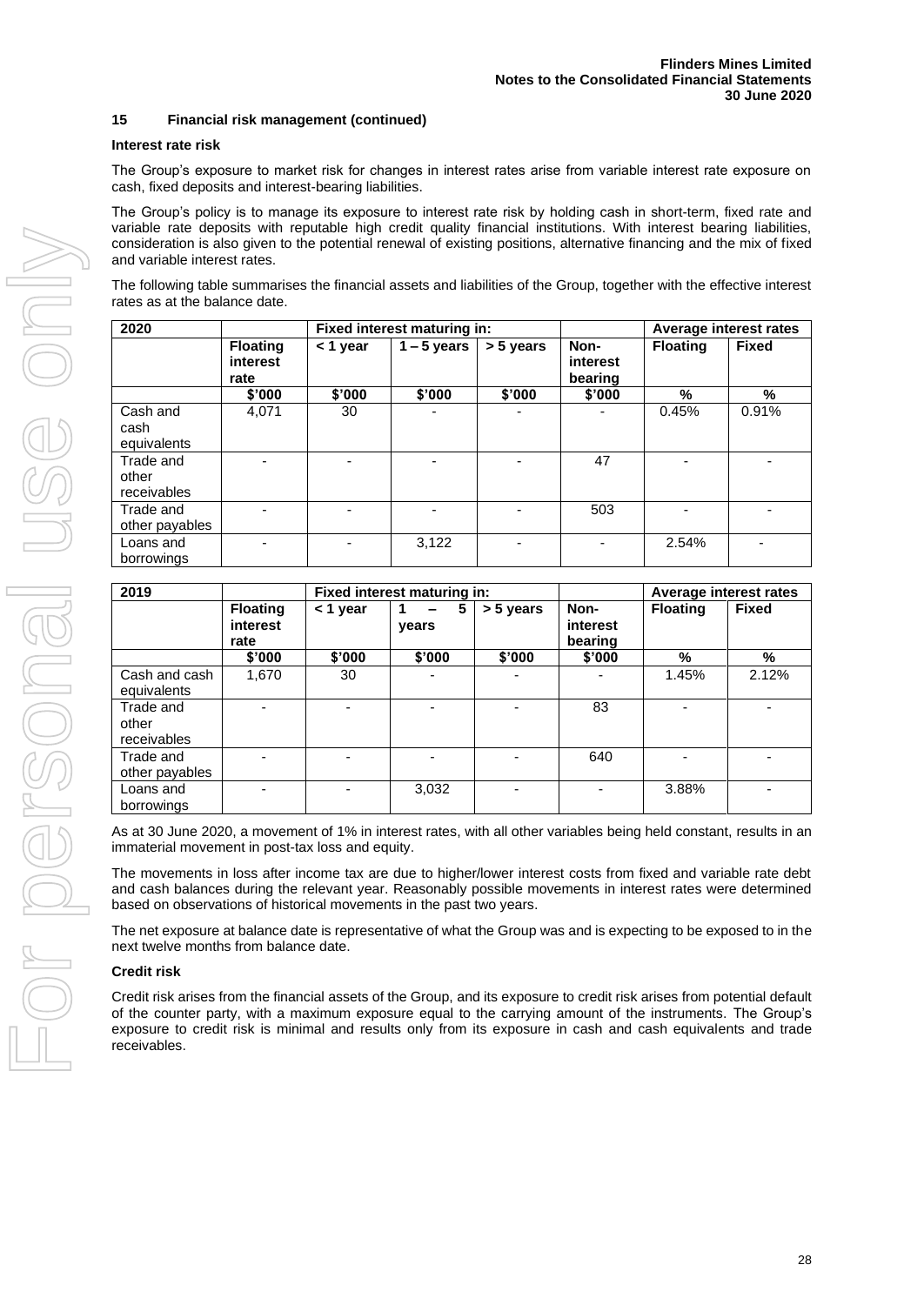# **Liquidity risk**

The Group's objective is to ensure sufficient liquid funds are available to meet the Group's financial commitments in a timely and cost-effective manner.

The Group's treasury function continually reviews the Group's liquidity position including cash flow forecasts to determine the forecast liquidity position and maintain appropriate liquidity levels.

| 2020                        | < 1 year<br>\$'000 | $1 - 5$ years<br>\$'000 | Total<br>\$'000 |
|-----------------------------|--------------------|-------------------------|-----------------|
| Cash and cash equivalents   | 4,101              |                         | 4,101           |
| Trade and other receivables | 47                 |                         | 47              |
| Trade and other payables    | (503)              |                         | (503)           |
| Loans and borrowings        |                    | (3, 122)                | (3, 122)        |
| <b>Net outflow</b>          | 3,645              | (3, 122)                | 523             |
| 2019                        |                    |                         |                 |
| Cash and cash equivalents   | 1.700              |                         | 1.700           |
| Trade and other receivables | 83                 |                         | 83              |
| Trade and other payables    | (640)              |                         | (640)           |
| Loans and borrowings        |                    | (3,032)                 | (3,032)         |
| <b>Net outflow</b>          | 1,111              | (3,032)                 | (1,889)         |

# **16 Subsidiaries**

The Consolidated Financial Statements include the financial statements of Flinders Mines Limited and the subsidiaries listed in the following table:

| Name of entity                          | Country of | incorporation Class of shares | <b>Equity holding %</b> |      |
|-----------------------------------------|------------|-------------------------------|-------------------------|------|
|                                         |            |                               | 2020                    | 2019 |
| <b>FME Exploration Services Pty Ltd</b> | Australia  | Ordinary                      | 100                     | 100  |
| Flinders Canegrass Pty Ltd              | Australia  | Ordinary                      | 100                     | 100  |
| Flinders Diamonds Pty Ltd               | Australia  | Ordinary                      | 100                     | 100  |
| Flinders Iron Pty Ltd                   | Australia  | Ordinary                      | 100                     | 100  |
| PIOP Mine Co NL <sup>1</sup>            | Australia  | Ordinary                      | 100                     | ۰.   |

<sup>1</sup> PIOP Mine Co NL was incorporated in Australia on 29 October 2019.

# **17 Interests in exploration projects**

The Company maintains 100% of the rights to explore for and, if warranted, develop mining operations on PNX Metals Jamestown Project, EL 6430 Tenement (previously EL5557), located in South Australia, for diamonds, barium, talc and phosphate.

# **18 Parent entity information**

|                                       | 2020<br>\$'000 | 2019<br>\$'000 |
|---------------------------------------|----------------|----------------|
| <b>Current assets</b>                 | 4,523          | 2,139          |
| Non-current assets                    | 64,232         | 61,127         |
| <b>Current liabilities</b>            | 503            | 640            |
| Non-current liabilities               | 3.122          | 3.032          |
| <b>Issued capital</b>                 | 160,645        | 147,064        |
| Accumulated losses                    | (95,516)       | (87,470)       |
| <b>Total equity</b>                   | 65,129         | 59,594         |
| Loss for the year                     | (8,046)        | (5, 473)       |
| Total comprehensive loss for the year | (8,046)        | (5, 473)       |

The Company has no material contingent liabilities.

# **19 Contingent assets and liabilities**

The Group had no contingent assets or liabilities at 30 June 2020 (2019: nil).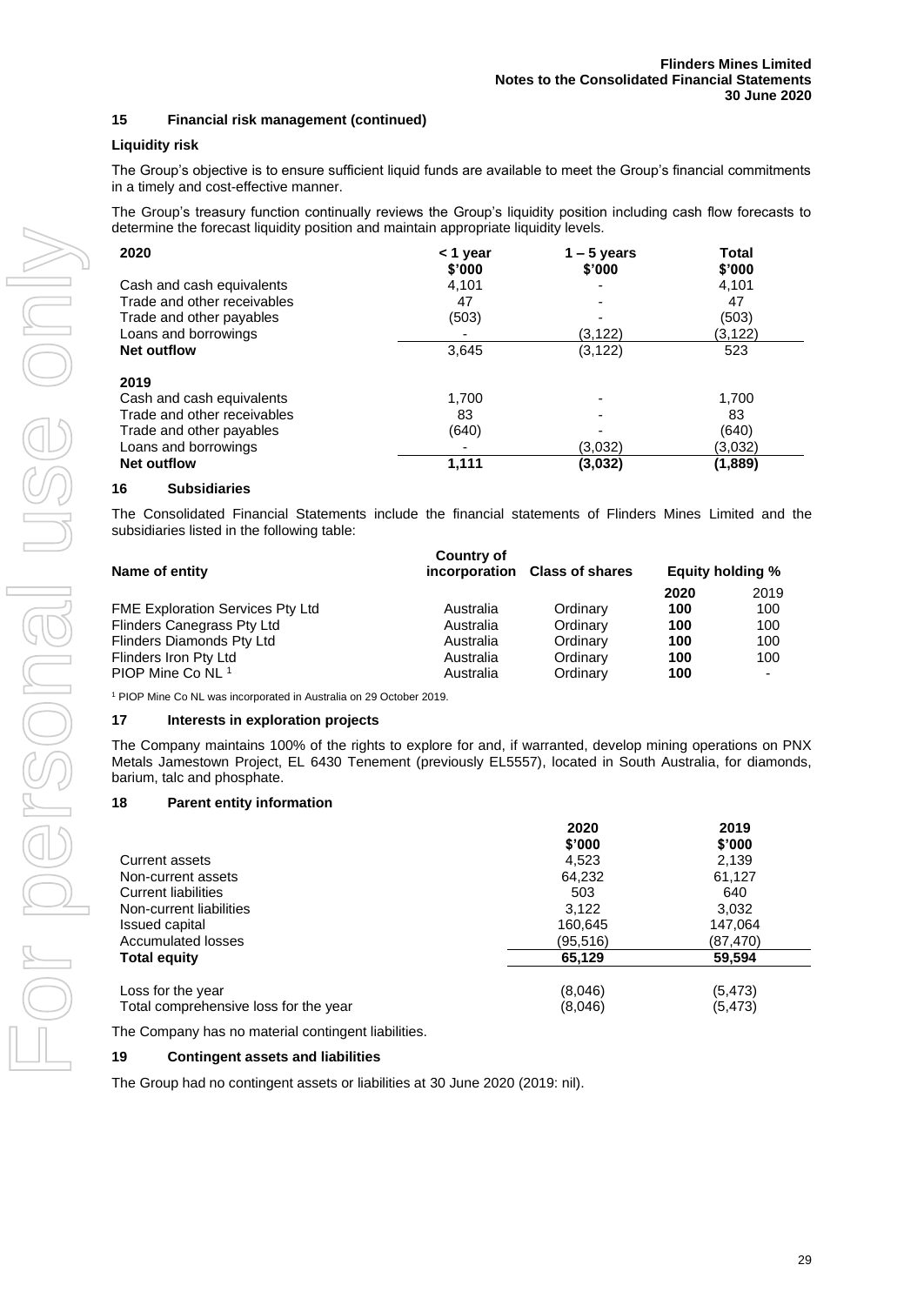# **20 Remuneration of auditors**

During the year the following fees were paid or payable for services provided by the auditor of the parent entity, its related practices and non-related audit firms:

|                                             | 2020    | 2019   |
|---------------------------------------------|---------|--------|
|                                             |         |        |
| Auditing and reviewing of financial reports | 65.524  | 43,000 |
| Taxation advice services                    | 185.861 | 37.294 |
| Other assurance services                    |         | 4.613  |
|                                             | 251,385 | 84.907 |

The auditor of the parent entity for the year ended 30 June 2020 and 30 June 2019 is KPMG.

# **21 Commitments**

# **Exploration and evaluation expenditure commitments**

In order to maintain current rights of tenure to exploration tenements, the Group is required to meet the minimum expenditure requirements specified by various State and Territory Governments. These obligations are subject to renegotiation when application for a mining lease is made and at other times. These obligations are not provided for in this financial report.

The minimum level of exploration commitment expected in the year ending 30 June 2020 for the Group is approximately \$1.331 million (2019: \$1.400 million). These obligations are expected to be fulfilled in the normal course of operations.

# **22 Related party transactions**

# **Parent entity**

The Parent Entity within the Group is Flinders Mines Limited.

#### **Loans to subsidiaries**

Loans between entities in the wholly owned Group are non-interest bearing, unsecured and are payable upon reasonable notice having regard to the financial situation of the entity.

#### **Other transactions with related parties**

During the year ended 30 June 2020, the Company paid Director fees to TIO, its major shareholder, for Director services provided by Messrs Wolley and Davies. The total value of these services was \$238,000 (2019: \$366,000).

In April and June 2020, the Company repaid the \$7.000 million Loan Facility plus accrued interest of \$120,293 with PIO Mines Pty Ltd ('PIO'), a subsidiary of its major shareholder, TIO. As at 30 June 2020, the Company has an unsecured \$3.000 million loan with PIO, repayable on 30 June 2022. Interest is capitalised annually at a rate of BBSW plus a 2% margin. The value of interest capitalised at 30 June 2020 is \$122,409.

During the year ended 30 June 2020 and up until the date of Ms Coates resignation as a Director, the Group received Company Secretarial services from Evolution Corporate Services, a company of which Ms Coates and Ms Wilson are employees of. The total value of these services was \$70,244 (2019: \$95,352).

During the year ended 30 June 2019, the Group utilised the tenement management and field services of BBI Group Pty Ltd, a subsidiary of its major shareholder, TIO. The total value of these services paid in the period ended 30 June 2019 \$154,560. This agreement was terminated on 24 June 2019.

The above transactions are all entered into at arm's length terms.

# **23 Key management personnel disclosures**

# **Details of key management personnel**

The names and positions of the KMP of the Company and the Group during the financial year were:

| Independent Non-Executive Chair        |
|----------------------------------------|
| Independent Non-Executive Deputy Chair |
| Non-Executive Director                 |
| Non-Executive Director                 |
| Independent Non-Executive Director     |
| Independent Non-Executive Director     |
| <b>Chief Executive Officer</b>         |
| General Manager                        |
|                                        |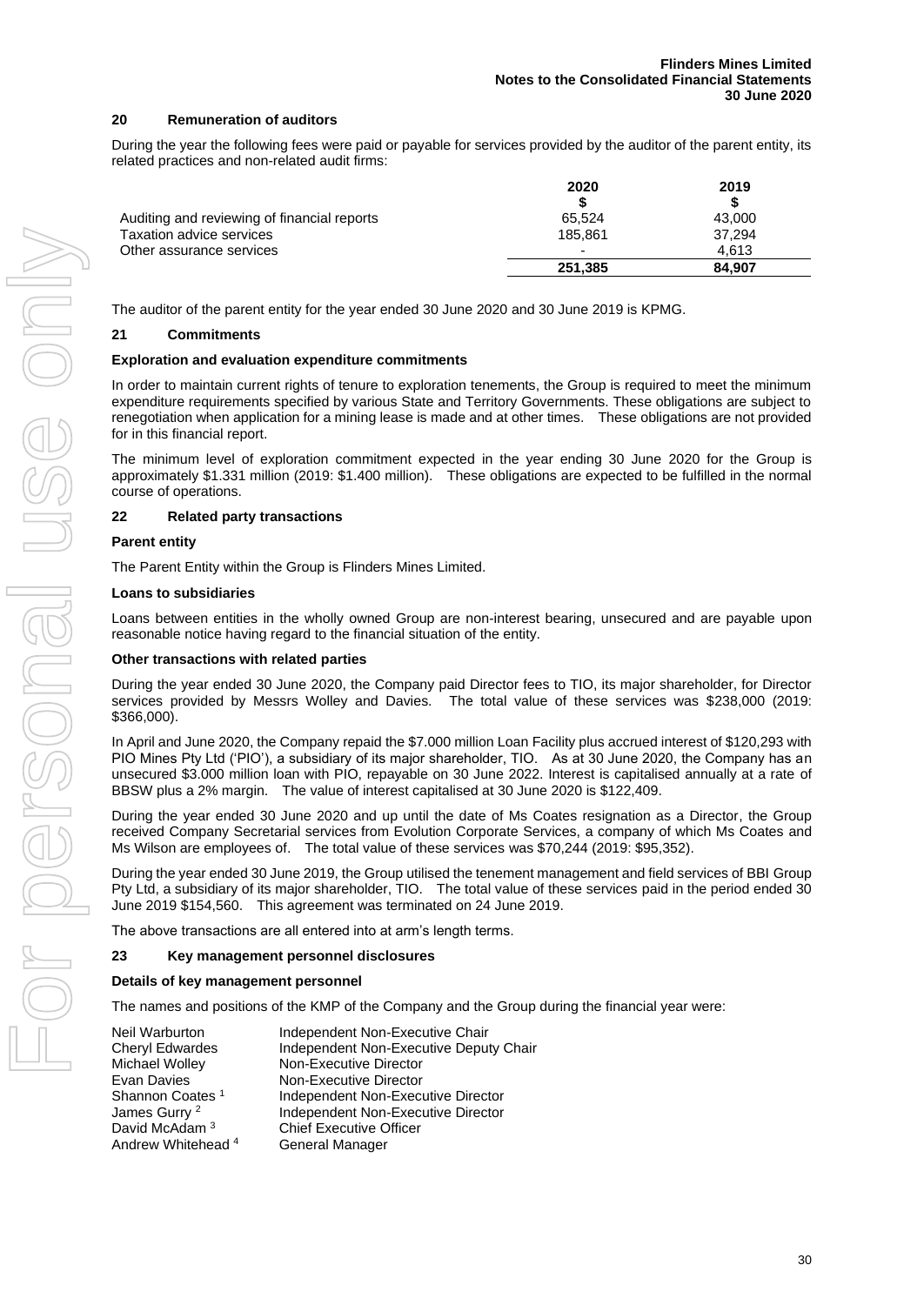# **23 Key management personnel disclosures (continued)**

<sup>1</sup> On 30 August 2019, Ms Shannon Coates was appointed as Joint Company Secretary with Ms Sarah Wilson. Ms Coates resigned as a Director on 25 November 2019.

<sup>2</sup> On 18 September 2019, the Company announced the appointment of Mr James Gurry as an Independent Non-Executive Director

<sup>3</sup> On 9 July 2019, Mr David McAdam resigned as Executive Director and was appointed Chief Executive Officer. Mr McAdam subsequently resigned as Chief Executive Officer on 23 March 2020, with a 3-month notice period making his last effective day 23 June 2020.

<sup>4</sup> On 17 June 2020, Dr Andrew Whitehead was appointed as General Manager.

# **Compensation of key management personnel**

|                              | 2020      | 2019      |
|------------------------------|-----------|-----------|
|                              |           |           |
| Short-term employee benefits | 2,035,030 | 1,498,526 |
| Post-employment benefits     | 22,660    | 16.801    |
|                              | 2.057.690 | 1.515.327 |

# **24 Events occurring after the reporting period**

On 20 August 2020, the Company received notification from BBIG that it had received a no objection notification from the Foreign Investment Review Board in relation to its application to acquire its initial 10% voting interest in PIOP Mine Co NL, subject to BBIG complying with customary conditions.

On 4 September 2020, the Company announced that all conditions precedent had been completed in relation to the PIOP Farm-In Agreement. Completion of all conditions precedent will enable the advancement of the PIOP feasibility studies to bring PIOP Iron ore to market.

# **25 Critical accounting estimates and assumptions**

The preparation of the consolidated financial statements requires management to make estimates and assumptions. These estimates and assumptions are continually evaluated and are based on historical experience and other factors, including expectations of future events that may have a financial impact on the Group and that are believed to be reasonable under the circumstances.

The Group makes estimates and assumptions concerning the future. The resulting accounting estimates will, by definition, seldom equal the related actual results. The estimates and assumptions that have a significant risk of causing a material adjustment to the carrying amounts of assets and liabilities within the next financial year are discussed below:

# **Exploration and evaluation**

The future recoverability of capitalised exploration and evaluation expenditure is dependent on a number of factors, including whether the Group decides to exploit the related area of interest itself or, if not, whether it successfully recovers the related exploration and evaluation asset through sale.

Factors which could impact the future recoverability include the level of reserves and resources, future technological changes which could impact the cost of mining, future legal changes (including changes to environmental obligations) and changes to commodity prices.

To the extent that capitalised exploration and evaluation expenditure is determined not to be recoverable in the future, this will reduce profits and net assets in the period in which this determination is made.

In addition, exploration and evaluation expenditure is capitalised if rights to tenure of the area of interest are current and activities in the area of interest have not yet reached a stage which permits a reasonable assessment of the existence or otherwise of economically recoverable reserves. To the extent that is determined in the future that this capitalised expenditure should be written off, this will reduce profits and net assets in the period in which this determination is made.

# **Rehabilitation**

The Group assesses rehabilitation liabilities annually. The provision recognised is based on an assessment of the estimated cost of closure and reclamation of the areas using internal information concerning environmental issues in the exploration area, together with input from various environmental consultants, discounted to present value. Significant estimation is required in determining the provision for site rehabilitation as there are many factors that may affect the timing and ultimate cost to rehabilitate sites where mining and/or exploration activities have previously taken place. These factors include future development/exploration activity, changes in the cost of goods and services required for restoration activity and changes to the legal and regulatory framework. These factors may result in future actual expenditure differing from the amounts currently provided.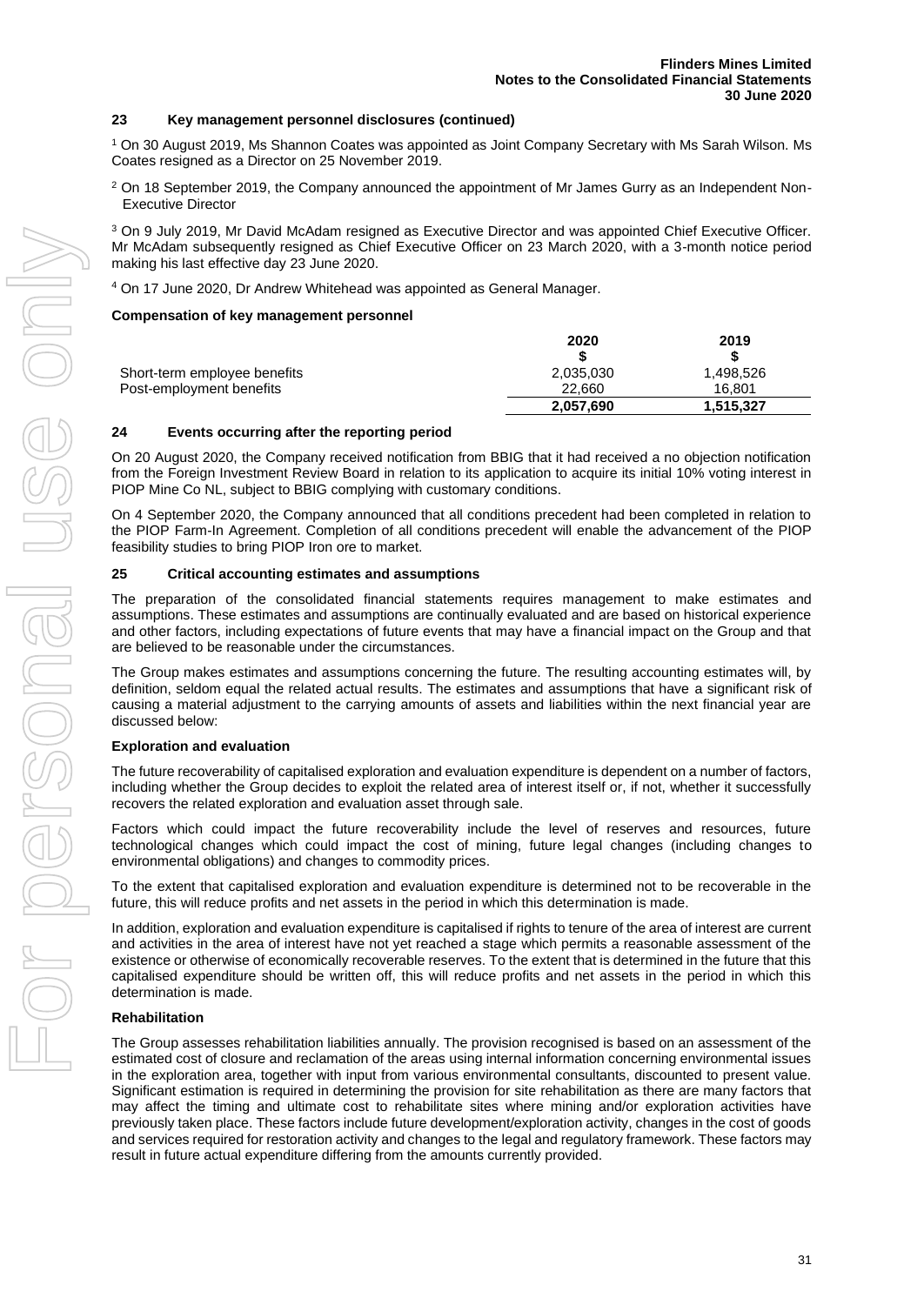# **26 Changes in accounting policy**

In the year ended 30 June 2020, the directors have reviewed all the new and revised Standards and Interpretations issued by the AASB that are relevant to the Company and effective for the current annual reporting period.

As a result of this review, the directors have determined that there is no material impact of the new and revised Standards and Interpretations on the Company and, therefore, no material change is necessary to Group accounting policies.

# **27 New accounting standards and interpretations**

Australian Accounting Standards and Interpretations that have recently been issued or amended but are not yet effective and have not been adopted by the Group for the year ended 30 June 2020 with relevant standards and interpretations outlined below.

a) AASB 2018-6 Amendments to Australian Accounts Standards – Definition of Material (effective 1 July 2020)

These amendments clarify the definition of "material" and its application across AASB Standards and other pronouncements. The principal amendments are to AASIC 101 Presentation of Financial Statements.

The Group has considered the impact on its Consolidated Financial Statements and assessed that the effect of the change will be minimal.

b) AASB 2014-10 Amendments to Australian Accounting Standards – Sale or Contribution of Assets between an Investor and its Associate or Joint Venture (effective 1 July 2022)

The amendments clarify that a full gain or loss is recognised when a transfer to an associate or joint venture involves a business as defined in AASB 3 Business Combinations. Any gain or loss resulting from the sale or contribution of assets that does not constitute a business, however, is recognised only to the extent of unrelated investors' interests in associate or joint venture.

The Group has considered the impact on its Consolidated Financial Statements and assessed that the effect of the new standard will be minimal.

c) AASB 2020-3 Amendments to Australian Accounting Standards – Annual Improvements 2018-2020 and Other Amendments (effective 1 July 2022)

The subject of the principal amendments to the Standards are set out below:

AASB 1 First-time Adoption of Australian Accounting Standards

The amendment allows a subsidiary that becomes a first-time adopter after its parent to elect to measure cumulative translation differences for all foreign operations at the carrying amount that would be included in the parent's consolidated financial, based on the parents date of transition, if no adjustment were made for consolidation procedures and for the effects of the business combination in which the parent acquired the subsidiary.

#### AASB 9 Financial Instruments

The amendment clarifies that an entity includes only fees paid or received between the borrower and the lender and fees paid or received by either the borrower or the lender on the other's behalf when assessing whether the terms of a new or modified financial liability are substantially different from the terms of the original financial liability.

AASB 116 Property, Plant and Equipment

The amendment requires an entity to recognise the sales proceeds from selling items produced while preparing property, plant and equipment for its intended use and the related costs in profit or loss, instead of deducting the amounts received from the cost of the asset.

AASB 137 Provisions, Contingent Liabilities and Contingent Assets

The amendment specifies the costs an entity includes when assessing whether a contract will be loss-making consists of the incremental costs of fulfilling that contract and an allocation of other costs that relate directly to fulfilling contracts.

The Group has considered the impact on its Consolidated Financial Statements and assessed that the effect of the new standard will be minimal.

There are no other standards that are not yet effective and that would be expected to have a material impact on the entity in the current or future reporting periods and on foreseeable future transactions.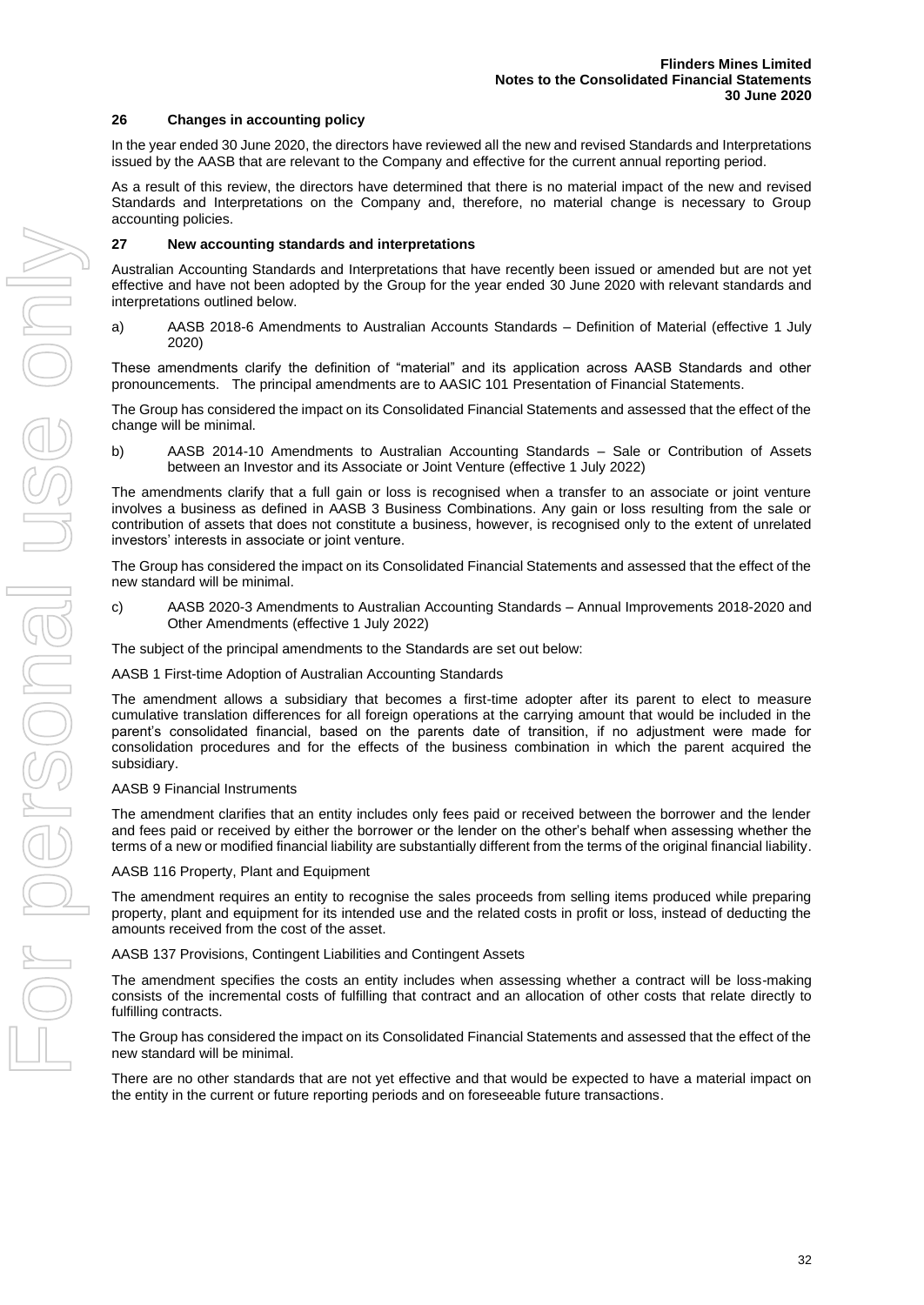In the Directors' opinion:

- (a) the Consolidated Financial Statements and notes and Remuneration Report are in accordance with the *Corporations Act 2001*, including:
	- (i) complying with Accounting Standards, the *Corporations Regulations 2001* and other mandatory professional reporting requirements, and
	- (ii) giving a true and fair view of the Consolidated Entity's financial position as at 30 June 2020 and of its performance for the year ended on that date, and
- (b) there are reasonable grounds to believe that the Company will be able to pay its debts as and when they become due and payable, and
- (c) the financial statements and notes thereto are in accordance with the International Financial Reporting Standards issued by the International Accounting Standards Board.

The Directors have been given the declarations as required by section 295A of the *Corporations Act 2001*.

This declaration is made in accordance with a resolution of Directors.

S. F. Klenk &

Neil Warburton Non-Executive Chair

Perth, Western Australia 22 September 2020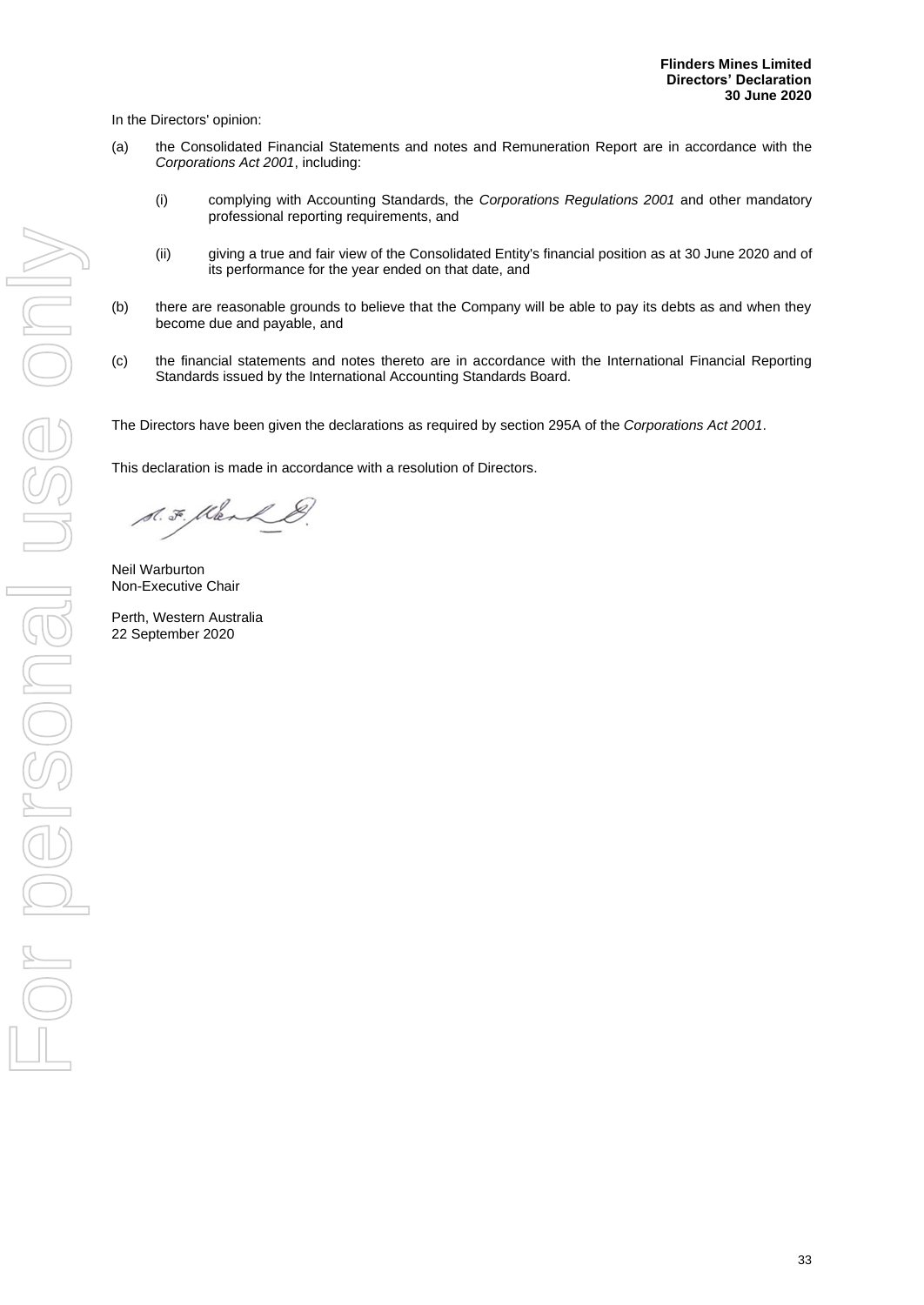

# Independent Auditor's Report

# To the shareholders of Flinders Mines Limited

# **Report on the audit of the Financial Report**

# **Opinion**

We have audited the **Financial Report** of Flinders Mines Limited (the Company).

In our opinion, the accompanying Financial Report of the Company is in accordance with the Corporations Act 2001, including:

- giving a true and fair view of the **Group**'s financial position as at 30 June 2020 and of its financial performance for the year ended on that date; and
- complying with Australian Accounting Standards and the Corporations Regulations 2001

# The **Financial Report** comprises:

- Consolidated Statement of financial position as at 30 June 2020
- Consolidated Statement of profit or loss and other comprehensive income, Consolidated Statement of changes in equity, and Consolidated Statement of cash flows for the year then ended
- Notes including a summary of significant accounting policies
- Directors' Declaration.

The **Group** consists of the Company and the entities it controlled at the year-end or from time to time during the financial year.

# **Basis for opinion**

We conducted our audit in accordance with Australian Auditing Standards. We believe that the audit evidence we have obtained is sufficient and appropriate to provide a basis for our opinion.

Our responsibilities under those standards are further described in the Auditor's responsibilities for the audit of the Financial Report section of our report.

We are independent of the Group in accordance with the Corporations Act 2001 and the ethical requirements of the Accounting Professional and Ethical Standards Board's APES 110 Code of Ethics for Professional Accountants (including Independence Standards) (the Code) that are relevant to our audit of the Financial Report in Australia. We have fulfilled our other ethical responsibilities in accordance with the Code.

We confirm that the independence declaration required by the Corporations Act 2001, which has been given to the Directors of Flinders Mines Limited, would be in the same terms if given to the Directors as at the time of this Auditor's Report.

# **Key Audit Matters**

Key Audit Matters are those matters that, in our professional judgement, were of most significance in our audit of the Financial Report of the current period.

This matter was addressed in the context of our audit of the Financial Report as a whole, and in forming our opinion thereon, and we do not provide a separate opinion on this matter.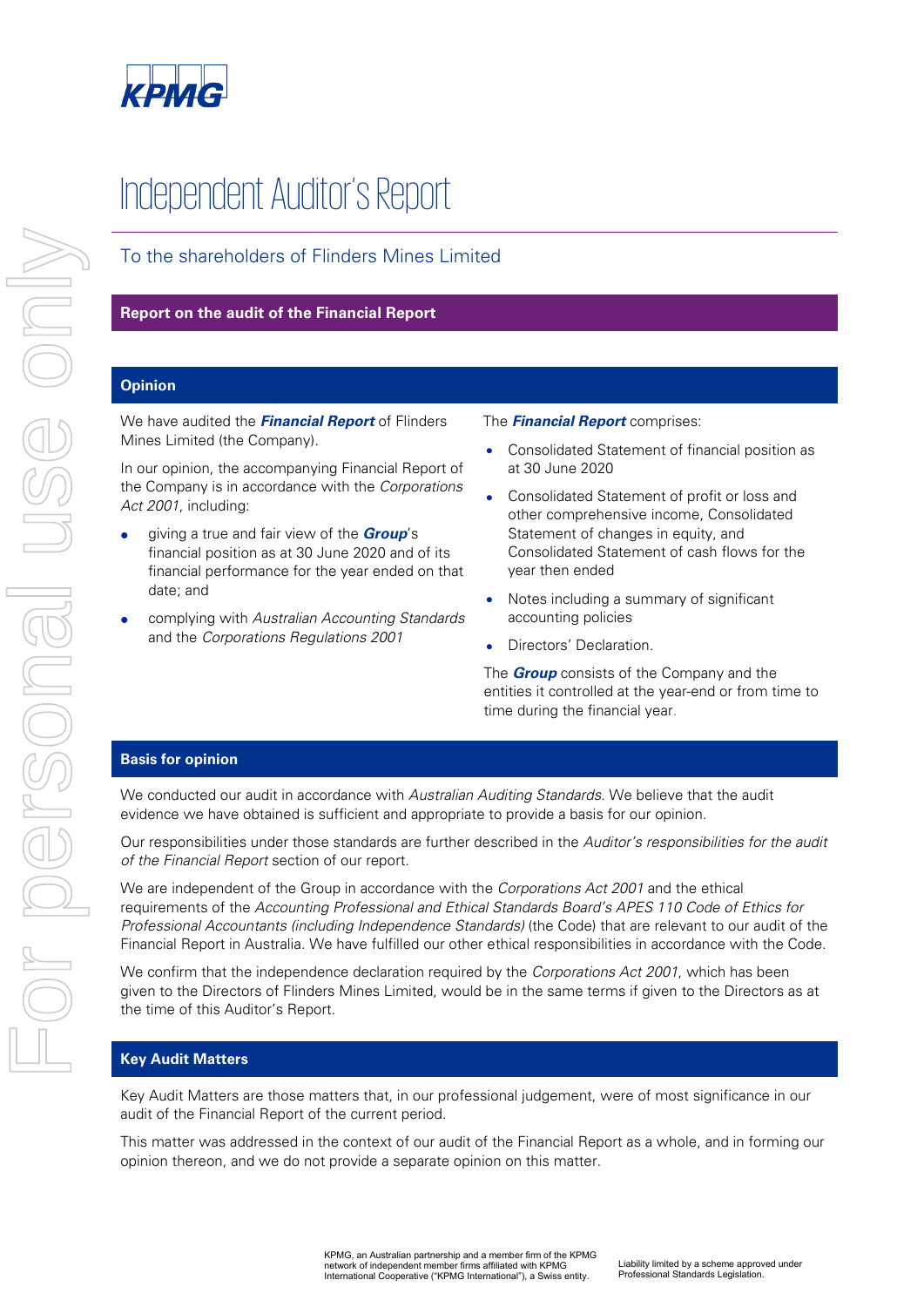

# **Capitalised Exploration and Evaluation \$64.982m**

| Refer to Note 10 to the Financial Report                                                                                                                                                                                                                                                                                                                                                                                                                                                                                                                                                                         |  |  |  |
|------------------------------------------------------------------------------------------------------------------------------------------------------------------------------------------------------------------------------------------------------------------------------------------------------------------------------------------------------------------------------------------------------------------------------------------------------------------------------------------------------------------------------------------------------------------------------------------------------------------|--|--|--|
| The key audit matter                                                                                                                                                                                                                                                                                                                                                                                                                                                                                                                                                                                             |  |  |  |
| Capitalised Exploration and evaluation expenditure<br>(E&E) is a key audit matter due to:                                                                                                                                                                                                                                                                                                                                                                                                                                                                                                                        |  |  |  |
| the significance of the activity to the Group's<br>business and the balance (being 93.45% of total<br>assets); and                                                                                                                                                                                                                                                                                                                                                                                                                                                                                               |  |  |  |
| the greater level of audit effort to evaluate the<br>Group's application of the requirements of<br>AASB 6 Exploration for and Evaluation of<br>Mineral Resources to the Pilbara Iron Ore<br>Project (PIOP) in particular the evaluation of<br>development options to progress the feasibility<br>of the project. The presence of impairment<br>indicators would necessitate a detailed analysis<br>by the Group of the value of E&E. Given the<br>criticality of this to the scope of our work, we<br>involved senior team members to challenge the<br>Group's determination that no such indicators<br>existed. |  |  |  |
| In assessing the conditions allowing capitalisation of<br>relevant expenditure, we focused on:                                                                                                                                                                                                                                                                                                                                                                                                                                                                                                                   |  |  |  |
| the determination of the areas of interest<br>(areas);                                                                                                                                                                                                                                                                                                                                                                                                                                                                                                                                                           |  |  |  |
| documentation available regarding rights to<br>tenure, via licensing, and compliance with<br>relevant conditions, to maintain current rights to<br>an area of interest and the Group's intention and<br>capacity to continue the relevant E&E activities;                                                                                                                                                                                                                                                                                                                                                        |  |  |  |
| the Group's determination of whether the E&E<br>are expected to be recouped through successful<br>development and exploitation of the area of<br>interest.                                                                                                                                                                                                                                                                                                                                                                                                                                                       |  |  |  |
| In assessing the presence of impairment indicators,<br>we focused on those that may draw into question<br>the commercial continuation of E&E activities for<br>PIOP where significant capitalised E&E exists. In<br>addition to the assessments above, and given the<br>financial position of the group, we paid particular<br>attention to:                                                                                                                                                                                                                                                                     |  |  |  |
| The details of the farm-in incorporated joint<br>venture with BBI Group Pty Ltd, in which<br>Flinders would be free carried to Final<br>Investment Decision.                                                                                                                                                                                                                                                                                                                                                                                                                                                     |  |  |  |

• Results from latest activities regarding the existence or otherwise of economically recoverable reserves.

| Our procedures included: |  |
|--------------------------|--|
|--------------------------|--|

• Evaluating the Group's accounting policy to recognise exploration and evaluation assets using the criteria in the accounting standard;

**The key audit matter How the matter was addressed in our audit**

- We assessed the Group's determination of its areas of interest for consistency with the definition in the accounting standard. This involved analysing the licenses in which the Group holds an interest and the exploration programmes planned for those for consistency with documentation such as license related technical conditions and planned work programmes
- For each area of interest, we assessed the Group's current rights to tenure by checking the ownership of the relevant license to government registries. We also tested for compliance with conditions, such as minimum expenditure requirements, on a sample of licenses;
- We tested the Group's additions to E&E for the year by evaluating a sample of recorded expenditure. We tested consistency to underlying records, the capitalisation requirements of the Group's accounting policy, and the requirements of the accounting standard;
- We evaluated Group documents, such as minutes of Board meetings, for consistency with their stated intentions for continuing E&E in certain areas. We challenged this through interviews with key operational and finance personnel.
- We obtained project and corporate budgets identifying areas with existing funding and those requiring alternate funding sources. We compared this for consistency with areas with E&E, for evidence of the ability to fund continued activities.
- We analysed the Group's determination of recoupment through successful development and exploitation of the area by evaluating the Group's documentation of planned future activities including work programmes and project budgets for a sample of areas.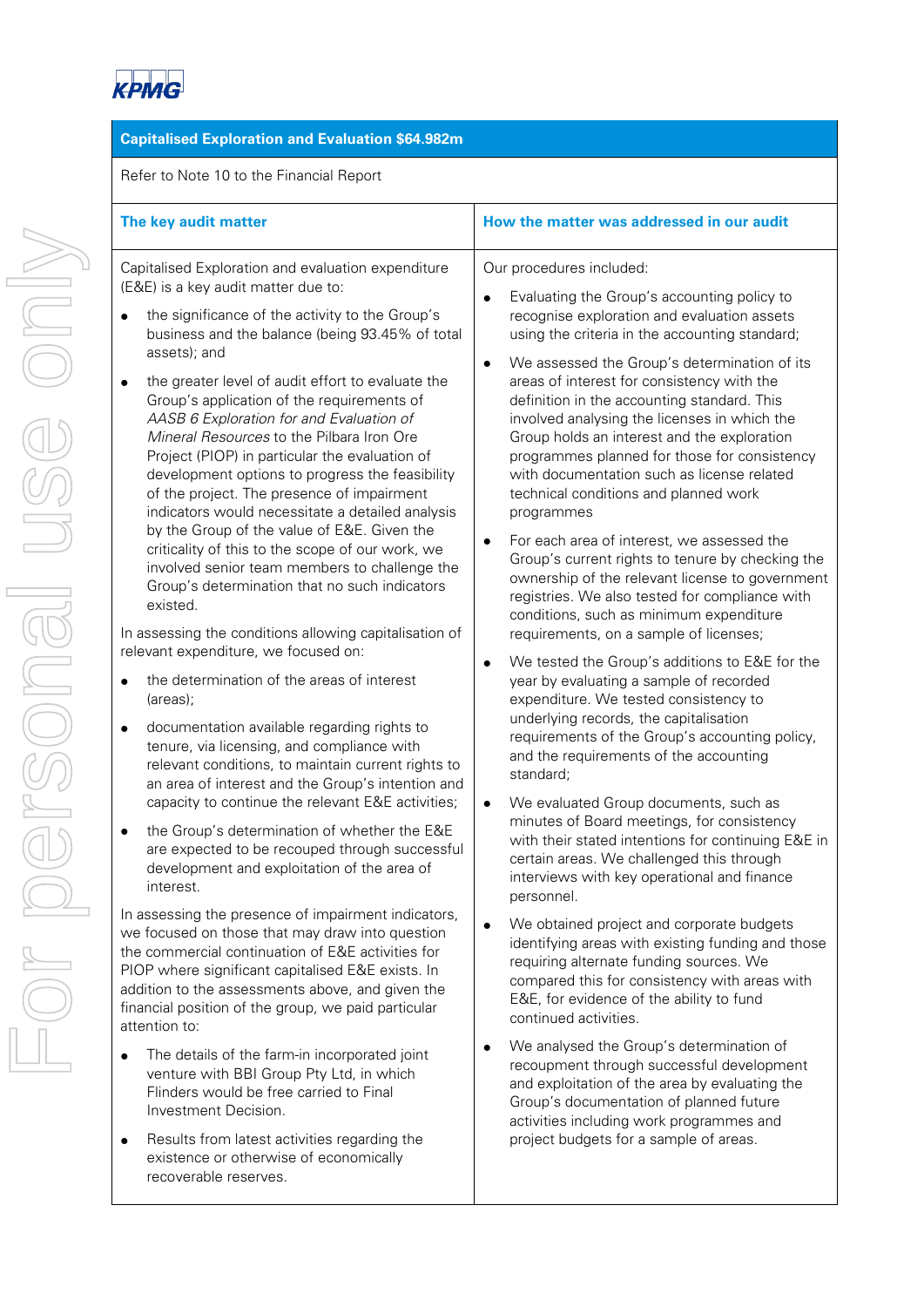

# **Other Information**

Other Information is financial and non-financial information in Flinders Mines Limited's annual reporting which is provided in addition to the Financial Report and the Auditor's Report. The Directors are responsible for the Other Information.

Our opinion on the Financial Report does not cover the Other Information and, accordingly, we do not express an audit opinion or any form of assurance conclusion thereon, with the exception of the Remuneration Report and our related assurance opinion.

In connection with our audit of the Financial Report, our responsibility is to read the Other Information. In doing so, we consider whether the Other Information is materially inconsistent with the Financial Report or our knowledge obtained in the audit, or otherwise appears to be materially misstated.

We are required to report if we conclude that there is a material misstatement of this Other Information, and based on the work we have performed on the Other Information that we obtained prior to the date of this Auditor's Report we have nothing to report.

# **Responsibilities of the Directors for the Financial Report**

The Directors are responsible for:

- preparing the Financial Report that gives a true and fair view in accordance with Australian Accounting Standards and the Corporations Act 2001
- implementing necessary internal control to enable the preparation of a Financial Report that gives a true and fair view and is free from material misstatement, whether due to fraud or error
- assessing the Group and Company's ability to continue as a going concern and whether the use of the going concern basis of accounting is appropriate. This includes disclosing, as applicable, matters related to going concern and using the going concern basis of accounting unless they either intend to liquidate the Group and Company or to cease operations, or have no realistic alternative but to do so.

# **Auditor's responsibilities for the audit of the Financial Report**

Our objective is:

- to obtain reasonable assurance about whether the Financial Report as a whole is free from material misstatement, whether due to fraud or error; and
- to issue an Auditor's Report that includes our opinion.

Reasonable assurance is a high level of assurance, but is not a guarantee that an audit conducted in accordance with Australian Auditing Standards will always detect a material misstatement when it exists.

Misstatements can arise from fraud or error. They are considered material if, individually or in the aggregate, they could reasonably be expected to influence the economic decisions of users taken on the basis of the Financial Report.

A further description of our responsibilities for the audit of the Financial Report is located at the Auditing and Assurance Standards Board website at: https://www.auasb.gov.au/admin/file/content102/c3/ar1\_2020.pdf. This description forms part of our Auditor's Report.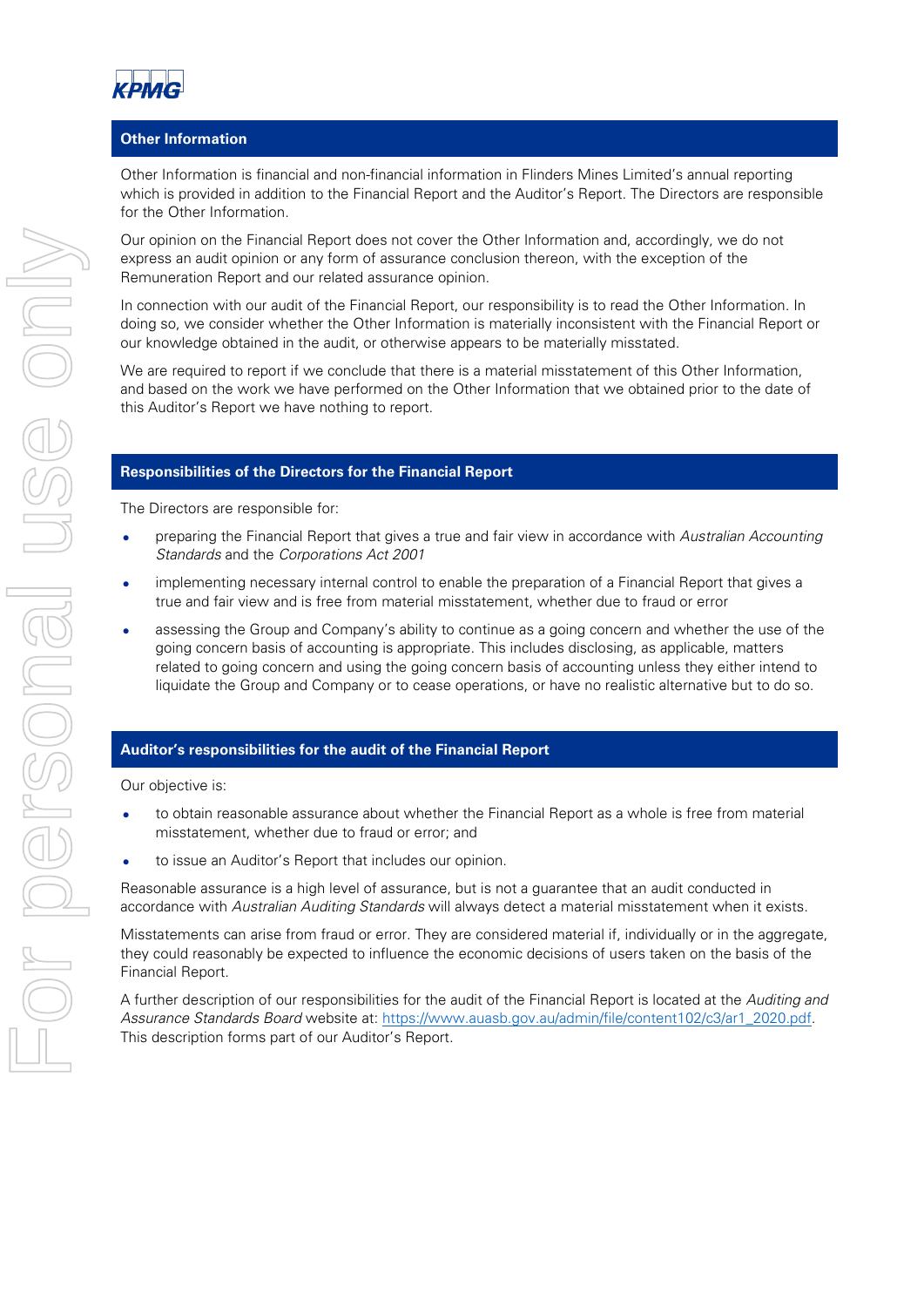

# **Report on the Remuneration Report**

# **Directors' responsibilities**

The Directors of the Company are responsible for the preparation and presentation of the Remuneration Report in accordance with Section 300A of the Corporations Act 2001.

# **Our responsibilities**

We have audited the Remuneration Report included in pages 11 to 14 of the Directors' report for the year ended 30 June 2020.

Our responsibility is to express an opinion on the Remuneration Report, based on our audit conducted in accordance with Australian Auditing Standards.

 $KPMG$ .

KPMG R Gambitta Partner

Perth

22 September 2020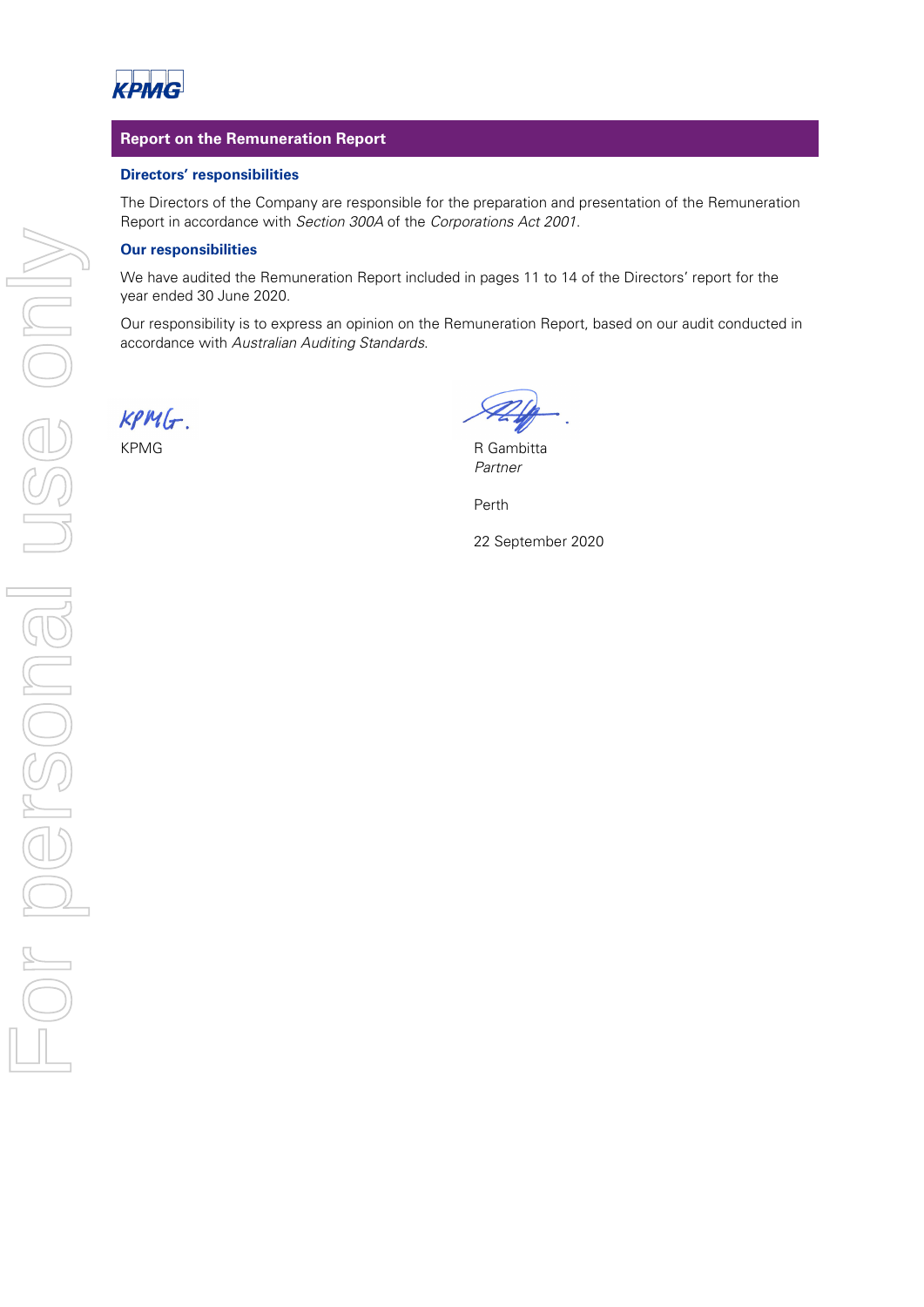Additional information required by the Australian Securities Exchange Limited and not shown elsewhere in this report is as follows. The information is current as at 31 August 2020.

# **Issued Equity Capital**

|                   | <b>Ordinary Shares</b>  | .<br>Dotions |
|-------------------|-------------------------|--------------|
| Number of holders | 4.060                   | Nil          |
| Number on issue   | .185.881<br>ດດ4<br>1.ZZ | Nil          |

# **Voting Rights**

Voting rights, on a show of hands, are one vote for every registered holder of Ordinary Shares and on a poll, are one vote for each share held by registered holders of Ordinary Shares. Options do not carry any voting rights.

# **Distribution of Holdings of Equity Securities**

| <b>Holding ranges</b> | <b>Number of Equity Security Holders</b> |               |  |
|-----------------------|------------------------------------------|---------------|--|
|                       | <b>Ordinary Shares</b>                   | <b>Units</b>  |  |
| $1 - 1.000$           | 368                                      | 38.953        |  |
| $1,001 - 5,000$       | 419                                      | 1.524.514     |  |
| $5,001 - 10,000$      | 634                                      | 5,150,787     |  |
| $10,001 - 100,000$    | 1,786                                    | 65,597,002    |  |
| 100,001 and over      | 853                                      | 4,148,874,625 |  |
| Total                 | 4.060                                    | 4,221,185,881 |  |

# **Unmarketable Parcels**

The number of shareholders holding less than a marketable parcel (which as at 31 August 2020 was 9,804 Shares) was 1,191.

# **Substantial Shareholders**

|                                                  | <b>Number of Ordinary</b><br><b>Shares</b> | Percentage (%) |
|--------------------------------------------------|--------------------------------------------|----------------|
| TIO (NZ) Limited $1$                             | 2.258.958.869                              | 58.93          |
| OCJ Investment (Australia) Pty Ltd <sup>2</sup>  | 758.160.000                                | 21.75          |
| Various Requisitioning Shareholders <sup>3</sup> | 210,302,405                                | 6.03           |

<sup>1</sup> As lodged on ASX on 29 April 2020.

<sup>2</sup> As lodged on ASX on 3 February 2017.

<sup>3</sup> On 13 March 2019, various Shareholders lodged a Form 603 (Becoming a Substantial Shareholder Notice) with ASX disclosing an association pursuant to sections 12(2)(b) or (c) of the Corporations Act by reason of notices issued under sections 203D and 249D of the Corporations Act requiring the Company to call and arrange to hold a general meeting to consider resolutions to remove, as directors of the Company, Mr Neil Warburton, Mr Michael Wolley, Mr Evan Davies and any other persons appointed as directors of the Company prior to the requisitioned meeting, and to elect Mr Brendon Dunstan as a director of the Company. These resolutions were subsequently not carried at a general meeting of shareholders on 9 May 2019.

# **On Market Buy Back**

There is no current on-market buy-back.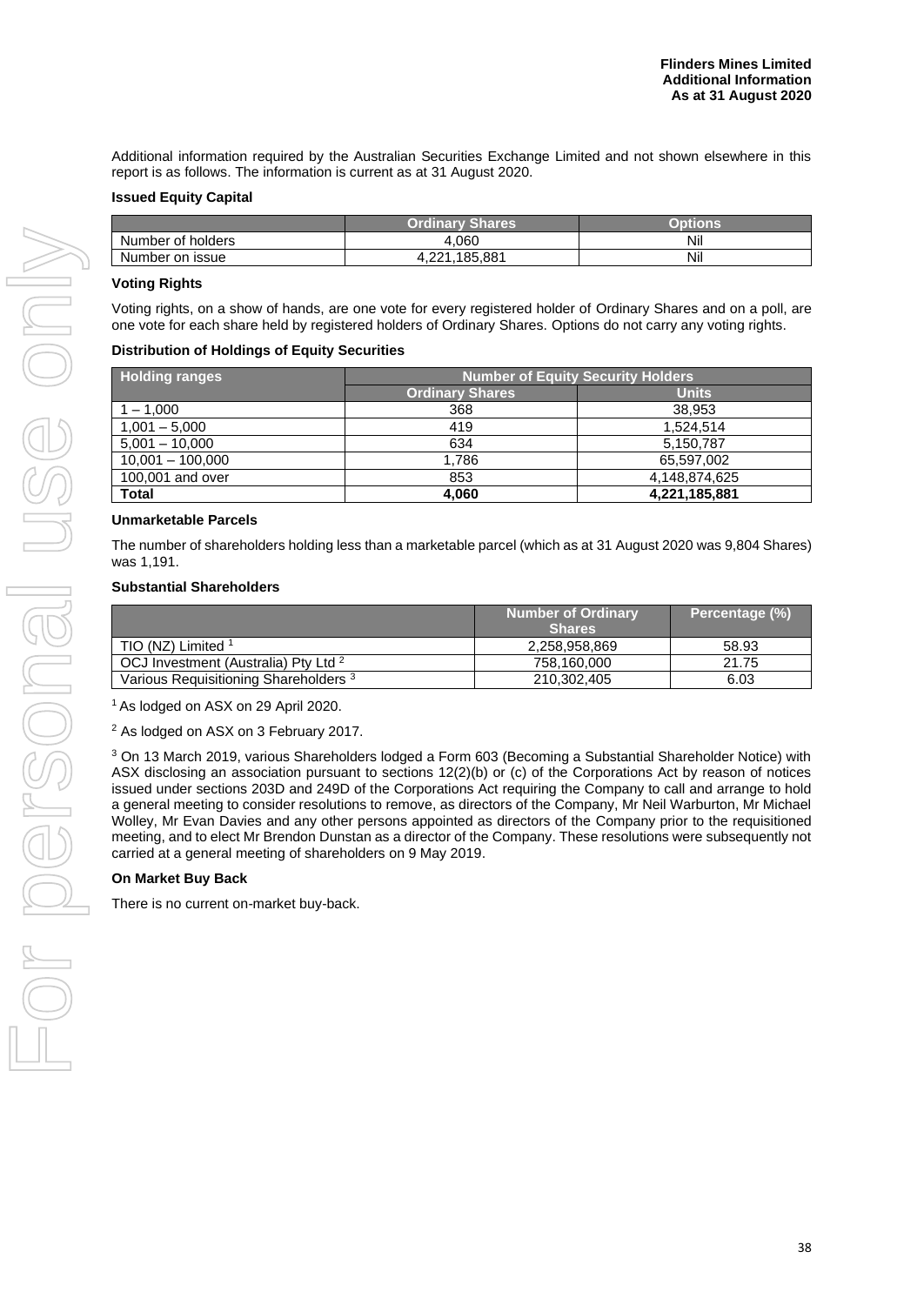# **Top 20 Shareholders**

| <b>Rank</b>    | <b>Name</b>                                                                                 | <b>Number of</b>       | <b>Percentage</b> |
|----------------|---------------------------------------------------------------------------------------------|------------------------|-------------------|
| $\mathbf{1}$   |                                                                                             | <b>Ordinary Shares</b> | (%)               |
| $\overline{c}$ | TIO (NZ) LIMITED                                                                            | 2,509,954,299          | 59.46             |
| 3              | OCJ INVESTMENT (AUSTRALIA) PTY LTD                                                          | 852,066,667            | 20.19             |
| $\overline{4}$ | MR KENNETH MARTIN KEANE                                                                     | 67,765,433             | 1.61              |
|                | CITICORP NOMINEES PTY LIMITED                                                               | 53,933,239             | 1.28              |
| 5              | MR KENNETH MARTIN KEANE + MS SALLY MORTON<br>ROBERTS < KEANE SUPER FUND A/C>                | 26,902,682             | 0.64              |
| 6              | J P MORGAN NOMINEES AUSTRALIA PTY LIMITED                                                   | 26,417,412             | 0.63              |
| $\overline{7}$ | <b>MR CHUNLEI OUYANG</b>                                                                    | 25,342,223             | 0.60              |
| 8              | QUATTUOR REGIONIS PTY LTD <quattuor regionis<br="">A/C</quattuor>                           | 21,610,162             | 0.51              |
| 9              | MR IAN DRUMMOND + MRS JANICE DRUMMOND <instil<br><b>ENTERPRISES S/F A/C&gt;</b></instil<br> | 18,058,043             | 0.43              |
| 10             | VACHKODI PTY LTD <bep a="" c="" investment=""></bep>                                        | 15,000,000             | 0.36              |
| 11             | HSBC CUSTODY NOMINEES (AUSTRALIA) LIMITED                                                   | 14,200,362             | 0.34              |
| 12             | MR BRENDON TONY DUNSTAN                                                                     | 12,093,744             | 0.29              |
| 13             | MR ASHLEY MARTIN NEWLAND                                                                    | 11,500,000             | 0.27              |
| 14             | DR STUART CLARKE + MRS MARGARET IRENE CLARKE<br><macse a="" c="" fund="" super=""></macse>  | 7,642,223              | 0.18              |
| 15             | MR SANOJ XAVIER & MRS MARIA XAVIER                                                          | 7,500,000              | 0.18              |
| 16             | MR WAYNE RAYMOND KEARNEY + MRS ROBYN KEARNEY<br><kearney a="" c="" super=""></kearney>      | 6,772,952              | 0.16              |
| 17             | MR WAYNE RAYMOND KEARNEY < W & R KEARNEY FAMILY<br>A/C                                      | 6,757,963              | 0.16              |
| 18             | MR ALEXANDER ILIEVSKI                                                                       | 6,595,348              | 0.16              |
| 19             | SOUTHERN SHELLFISH PTY LTD <superannuation<br>FUND A/C&gt;</superannuation<br>              | 6,540,372              | 0.15              |
| 20             | MS NICOLE MAXIME BRUCE                                                                      | 5,251,365              | 0.12              |
|                | <b>TOTAL</b>                                                                                | 3,701,904,489          | 87.70             |

# **Corporate Governance**

The Company's 2020 Corporate Governance Statement is available for in the Corporate Governance section of the Company's website: [flindersmines.com/about-us/corporate-governance](http://flindersmines.com/about-us/corporate-governance)

This document is reviewed regularly to address any changes in governance practices and the law.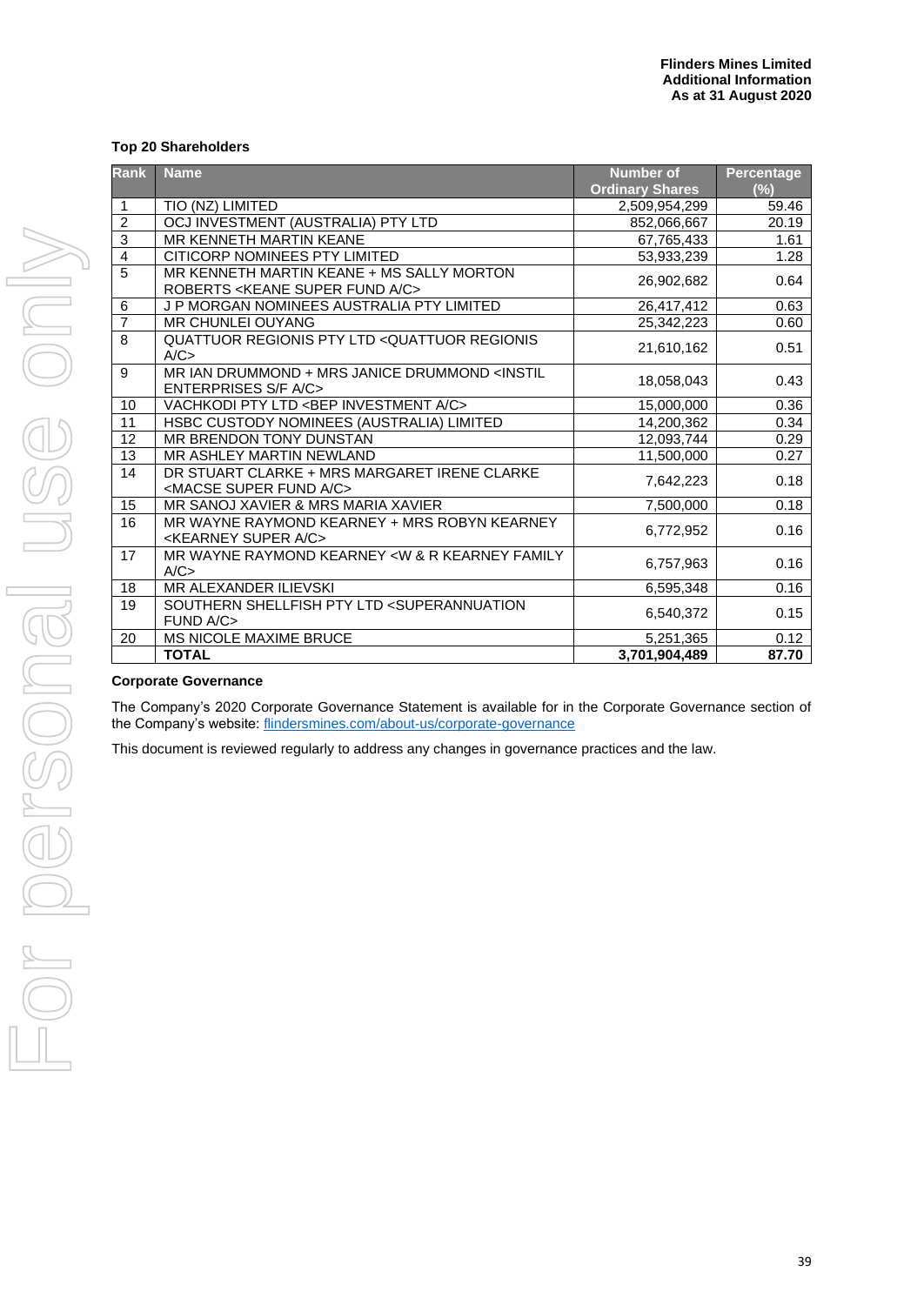The below table details the Group's interest in mining tenements as at 30 June 2020.

| Tenement | <b>Location</b>   | <b>Status</b> | <b>Registered Holder</b>   | Interest at 30 June<br>2020 |
|----------|-------------------|---------------|----------------------------|-----------------------------|
| R47/021  | Western Australia | Granted       | PIOP Mine Co NL            | 100%                        |
| E58/0232 | Western Australia | Granted       | Flinders Canegrass Pty Ltd | 100%                        |
| E58/0236 | Western Australia | Granted       | Flinders Canegrass Pty Ltd | 100%                        |
| E58/0282 | Western Australia | Granted       | Flinders Canegrass Pty Ltd | 100%                        |
| E58/0520 | Western Australia | Granted       | Flinders Canegrass Pty Ltd | 100%                        |
| E58/0521 | Western Australia | Granted       | Flinders Canegrass Pty Ltd | 100%                        |
| E58/0522 | Western Australia | Granted       | Flinders Canegrass Pty Ltd | 100%                        |
| L47/0728 | Western Australia | Granted       | PIOP Mine Co NL            | 100%                        |
| L47/0730 | Western Australia | Granted       | PIOP Mine Co NL            | 100%                        |
| L47/0734 | Western Australia | Granted       | PIOP Mine Co NL            | 100%                        |
| M47/1451 | Western Australia | Granted       | PIOP Mine Co NL            | 100%                        |
| L47/0731 | Western Australia | Granted       | PIOP Mine Co NL            | 100%                        |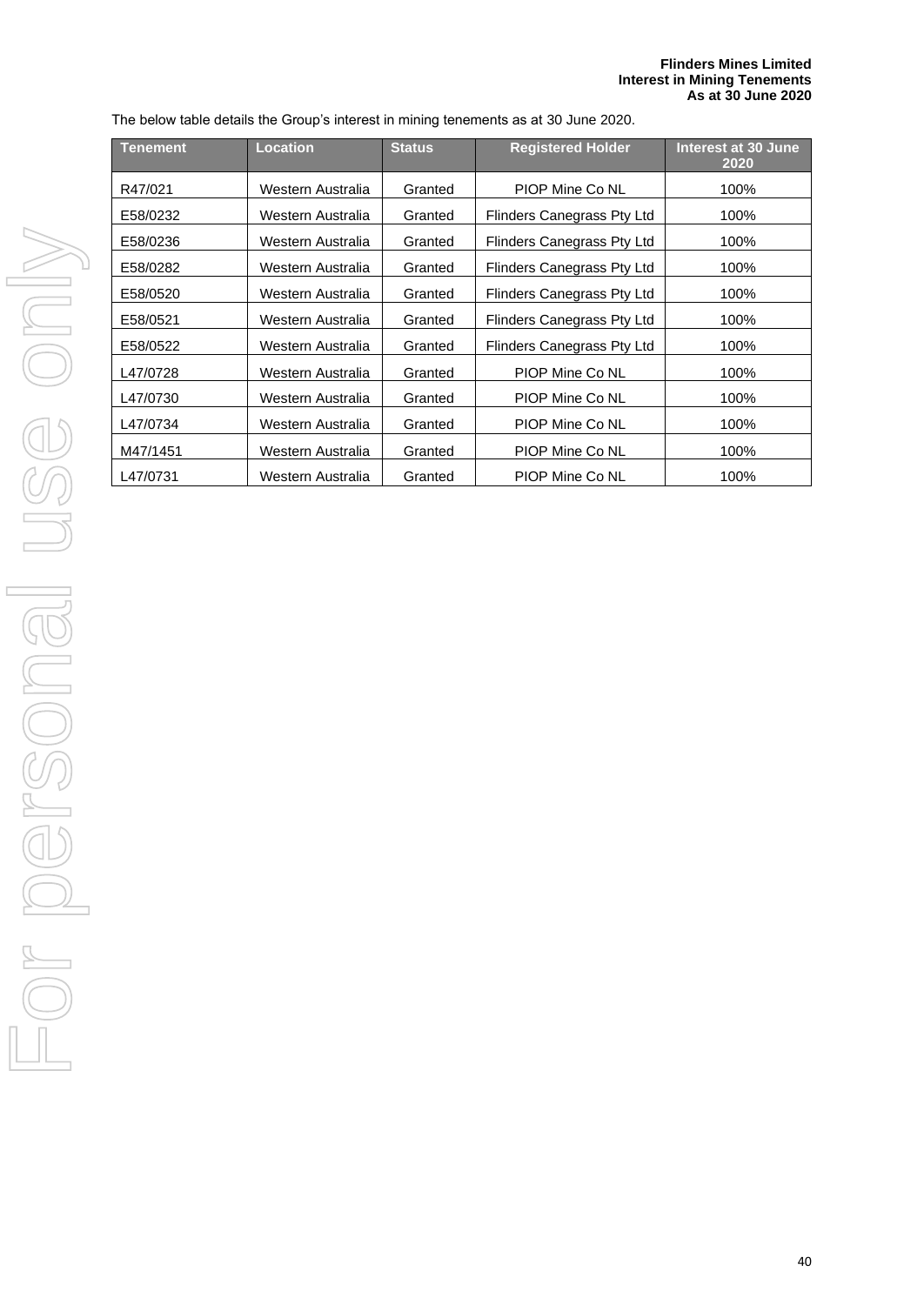# **Mineral Resources Annual Statement and Review**

The Company carries out an annual review of its Mineral Resources as required by the ASX Listing Rules. The review was carried out as at 30 June 2020. The estimates for Mineral Resources were prepared and disclosed under the JORC Code 2012 Edition.

# **Estimation Governance Statement**

The Company ensures that all Mineral Resource estimations are subject to appropriate levels of governance and internal controls.

Exploration results are collected and managed by an independent competent qualified geologist. All data collection activities are conducted to industry standards based on a framework of quality assurance and quality control protocols covering all aspects of sample collection, topographical and geophysical surveys, drilling, sample preparation, physical and chemical analysis and data and sample management.

Mineral Resource estimates are prepared by qualified independent Competent Persons. If there is a material change in the estimate of a Mineral Resource, the estimate and supporting documentation in question is reviewed by a suitable qualified independent Competent Persons.

The Company reports its Mineral Resources on an annual basis in accordance with JORC Code 2012.

# **Total Mineral Resource Inventory as at 30 June 2020**

#### **M47/1451 – Blacksmith <sup>1</sup>**

| <b>JORC</b><br><b>Classification</b> | Tonnes Mt | Fe%  | SiO <sub>2</sub> % | AL <sub>2</sub> O <sub>3</sub> % | P%    | LOI <sub>%</sub> |
|--------------------------------------|-----------|------|--------------------|----------------------------------|-------|------------------|
| Inferred                             | 105       | 51.6 | 15.7               | 5.13                             | 0.057 | 4.4              |
| Indicated                            | 1,148     | 52.6 | 14.1               | 4.81                             | 0.067 | 4.93             |
| Measured                             | 54        | 59.8 | 6.24               | 4.28                             | 0.064 | 2.98             |
| <b>Total</b>                         | 1.307     | 52.8 | 13.9               | 4.81                             | 0.066 | 4.81             |

# **E47/1560 - Anvil <sup>2</sup>**

| <b>JORC</b><br><b>Classification</b> | <b>Tonnes Mt</b> | Fe%  | SiO <sub>2</sub> % | AL <sub>2</sub> O <sub>3</sub> % | P%    | LOI% |
|--------------------------------------|------------------|------|--------------------|----------------------------------|-------|------|
| Inferred                             | 176              | 47.1 | 21.3               | 6.05                             | 0.044 | 4.13 |
| Total                                | 176              | 47.1 | 21.3               | 6.05                             | 0.044 | 4.13 |

# **Pilbara Iron Ore Project – Total <sup>3</sup>**

| <b>JORC</b><br><b>Classification</b> | <b>Tonnes Mt</b> | Fe%  | SiO <sub>2</sub> % | AL <sub>2</sub> O <sub>3</sub> % | $P\%$ | LOI% |
|--------------------------------------|------------------|------|--------------------|----------------------------------|-------|------|
| Inferred                             | 282              | 48.8 | 19.2               | 5.7                              | 0.049 | 4.23 |
| Indicated                            | 1,148            | 52.6 | 14.1               | 4.81                             | 0.067 | 4.93 |
| Measured                             | 54               | 59.8 | 6.24               | 4.28                             | 0.064 | 2.98 |
| <b>Total</b>                         | .484             | 52.2 | 14.8               | 4.96                             | 0.064 | 4.73 |

Note: Tonnage figures have been rounded and as a result may not add up to the totals quoted.

<sup>1</sup> The Blacksmith Mineral Resource includes the Ajax, Badger, Blackjack, Champion, Delta, Eagle and Paragon deposits. All the estimates making up the Blacksmith Mineral Resource are reported to JORC 2012 standards.

<sup>2</sup> The Anvil Mineral Resource includes the Area F, Area G, Area H and Area J deposits. All the estimates making up the Anvil Mineral Resource are reported to JORC 2012 standards.

<sup>3</sup> Cut off: Ore types DID1, DID2, DID3 reported using Fe>40% and Al<sub>2</sub>O<sub>3</sub><8%, ore types DID4, CID, BID reported using Fe $>50\%$  and Al<sub>2</sub>O<sub>3</sub><6%

Following the completion of a drilling campaign and subsequent metallurgical laboratory analysis, the Company commissioned Snowden Mining Industry Consultants ('Snowden') to re-estimate and update the Mineral Resource to bring into compliance with JORC Code 2012. The Company released this update on the ASX on 1 March 2018. There have been no changes since the date of this announcement to the date of this report.